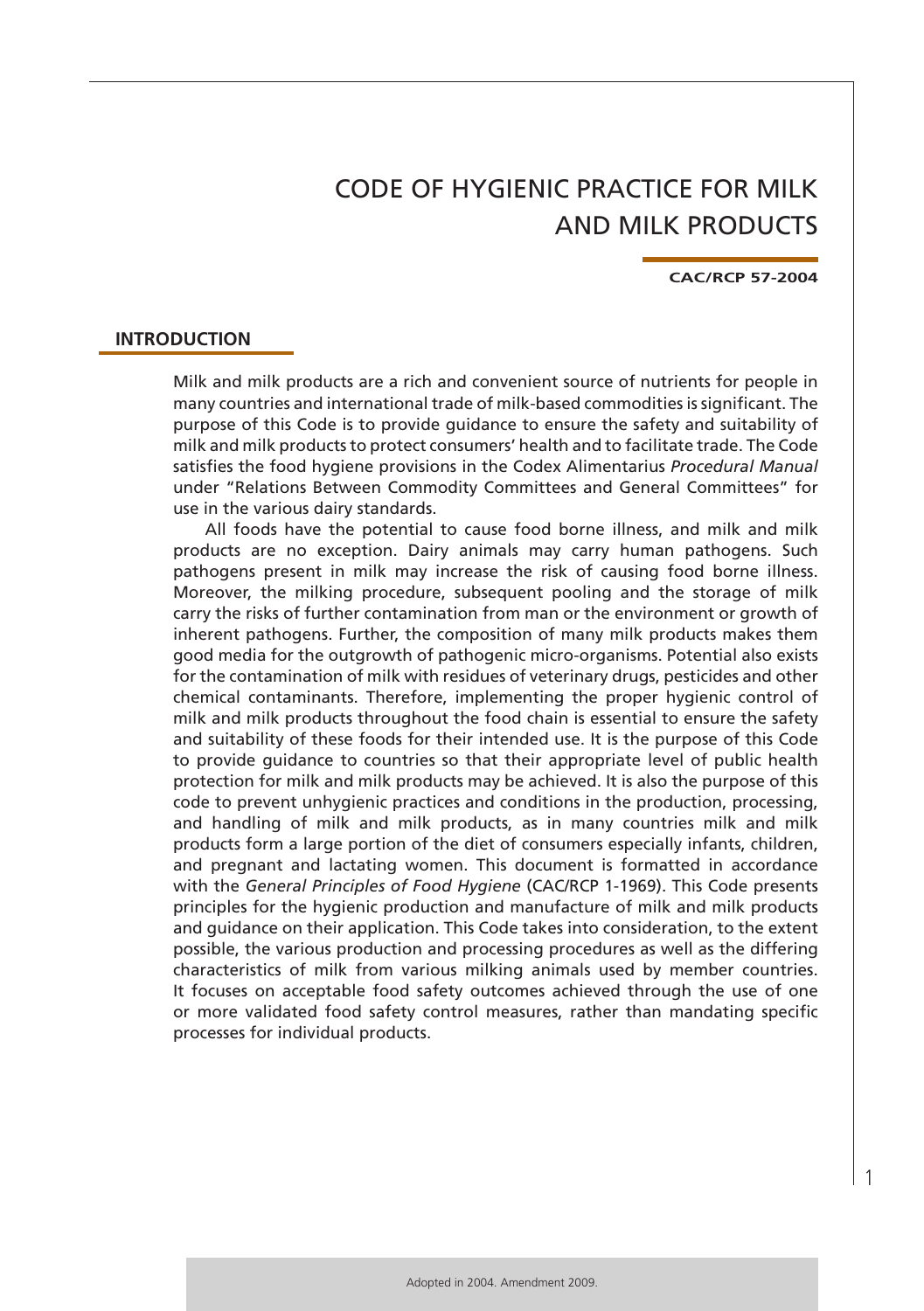### **1. OBJECTIVES**

The objective of this Code is to apply the recommendations of the *Recommended Code of Practice: General Principles of Food Hygiene* to the particular case of milk and milk products. It also provides guidance on how to achieve the general requirements contained in the hygiene sections of the Codex commodity standards for milk products.

# **2. SCOPE AND USE OF THE DOCUMENT**

### **2.1 Scope**

This Code applies to the production, processing and handling of milk and milk products as defined in the *General Standard for the Use of Dairy Terms1* (CODEX STAN 206-1999). Where milk products are referred to in the code it is understood that this term also includes composite milk products. The scope of this Code does not extend to the production of raw drinking milk.

This Code applies to products in international trade. It may also serve as a basis for national legislation.

### **2.2 Use of the document**

The provisions of this document are supplemental to and must be used in conjunction with, the *General Principles of Food Hygiene* (CAC/RCP 1-1969).

This document consists of a series of principles, explanatory narratives and guidelines. Over-arching principles that are applicable to all phases of production, processing and handling of milk and milk products are given in Section 2.3.

Specific principles and their associated explanatory narratives and guidelines are given in the appropriate section.

**Principles**, shown in **bold text**, are a statement of the goal or objective that is to be achieved. *Explanatory narratives*, shown in *italicized text,* serve to explain the purpose of the stated principle. Guidelines for the application of the stated principle are shown in normal text.

The annexes are an integral part of this Code. They provide guidelines for different approaches to the application of the principles. The purpose of the guidelines contained in the annexes is to explain and illustrate how principles in the main body of this code may be met in practice. Thus, the *General Principles of Food Hygiene* (CAC/RCP 1-1969), the main body of this Code and its annexes must be used together to obtain complete guidance on the hygienic production of milk and milk products.

<sup>&</sup>lt;sup>1</sup> This code applies to the milk and milk products obtained from all milking animals.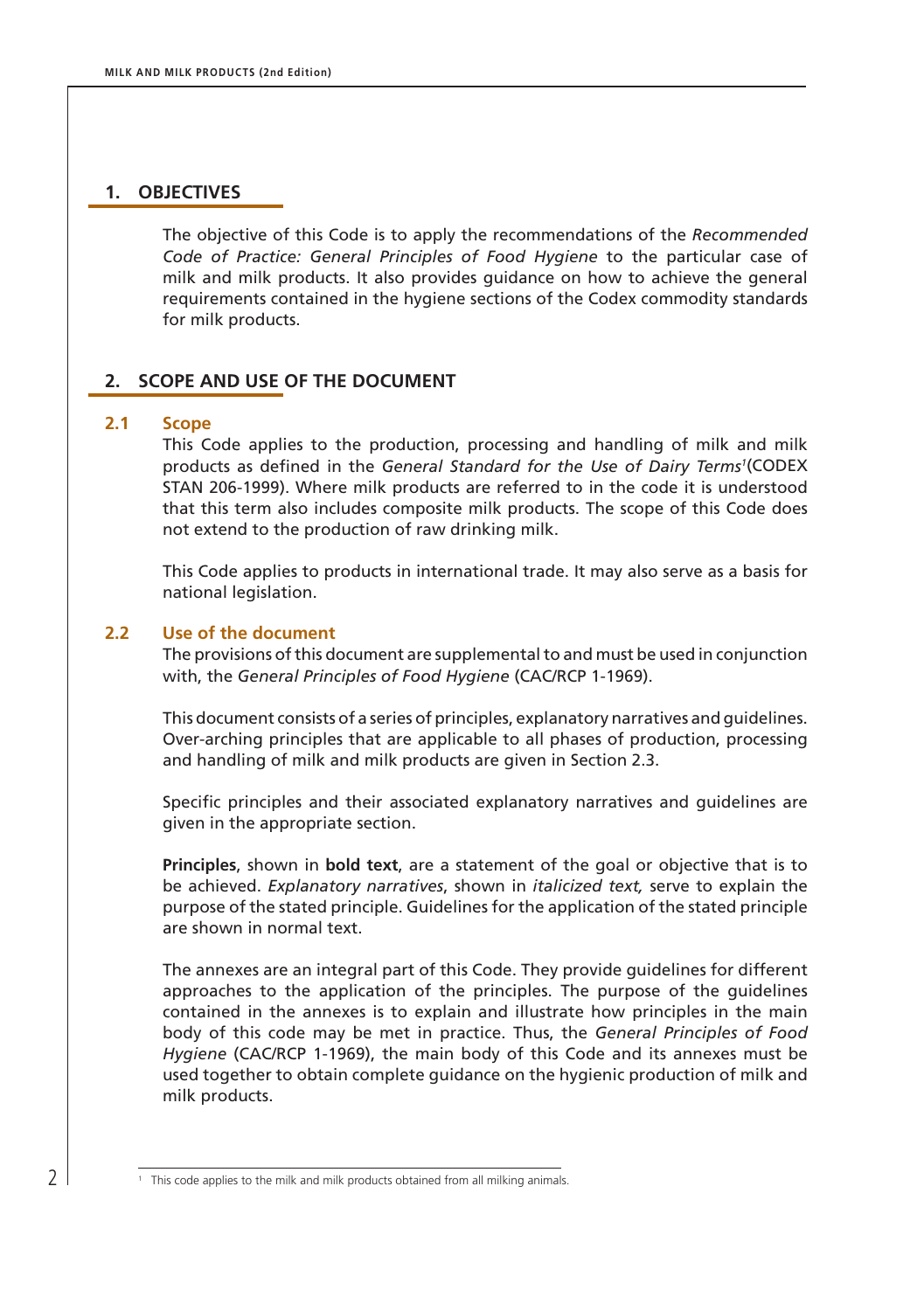### **2.3 Overarching principles applying to the production, processing and handling of all milk and milk products**

The following overarching principles apply to the production, processing and handling of all milk and milk products.

- From raw material production to the point of consumption, dairy products **produced under this Code should be subject to a combination of control measures, and these control measures should be shown to achieve the appropriate level of public health protection.**
- • **Good hygienic practices should be applied throughout the food chain so that milk and milk products are safe and suitable for their intended use.** *No part of this Code should be used without consideration of what takes place in the chain of events prior to the particular measure being applied or what will take place subsequent to a particular step. The Code should only be used within the context of an understanding that there is a continuum of controls that are applied from production to consumption.*
- • **Wherever appropriate, hygienic practices for milk and milk products should be implemented within the context of HACCP as described in the Annex to the** *General Principles of Food Hygiene* **(CAC/RCP 1-1969)***. This principle is presented with the recognition that there are limitations to the full application of HACCP principles at the primary production level. In the case where HACCP cannot be implemented at the farm level, good hygienic practices, good agricultural practices and good veterinary practices should be followed.*
- • **Control measures should be validated as effective.** The overall effectiveness of the system of control measures should be subject to validation. Control measures or combinations thereof should be validated according to the prevalence of hazards in the milk used, taking into consideration the characteristics of the individual hazards(s) of concern and established Food Safety Objectives and/or related objectives and criteria. Guidance on validating control measures should be obtained from the *Guidelines for the Validation of Food Hygiene Control Measures* (CAC/GL 69-2008).

### **2.4 Relative roles of milk producers, manufacturers, distributors, retailers, transporters, consumers, and competent authorities**

Although the responsibility lies with the manufacturer for ensuring that the foods manufactured are safe and suitable, there is a continuum of effective effort or controls needed by other parties, including milk producers, to assure the safety and suitability of milk products. It is important to recognize that distributors, competent authorities and consumers also have a role in ensuring the safety and suitability of milk and milk products.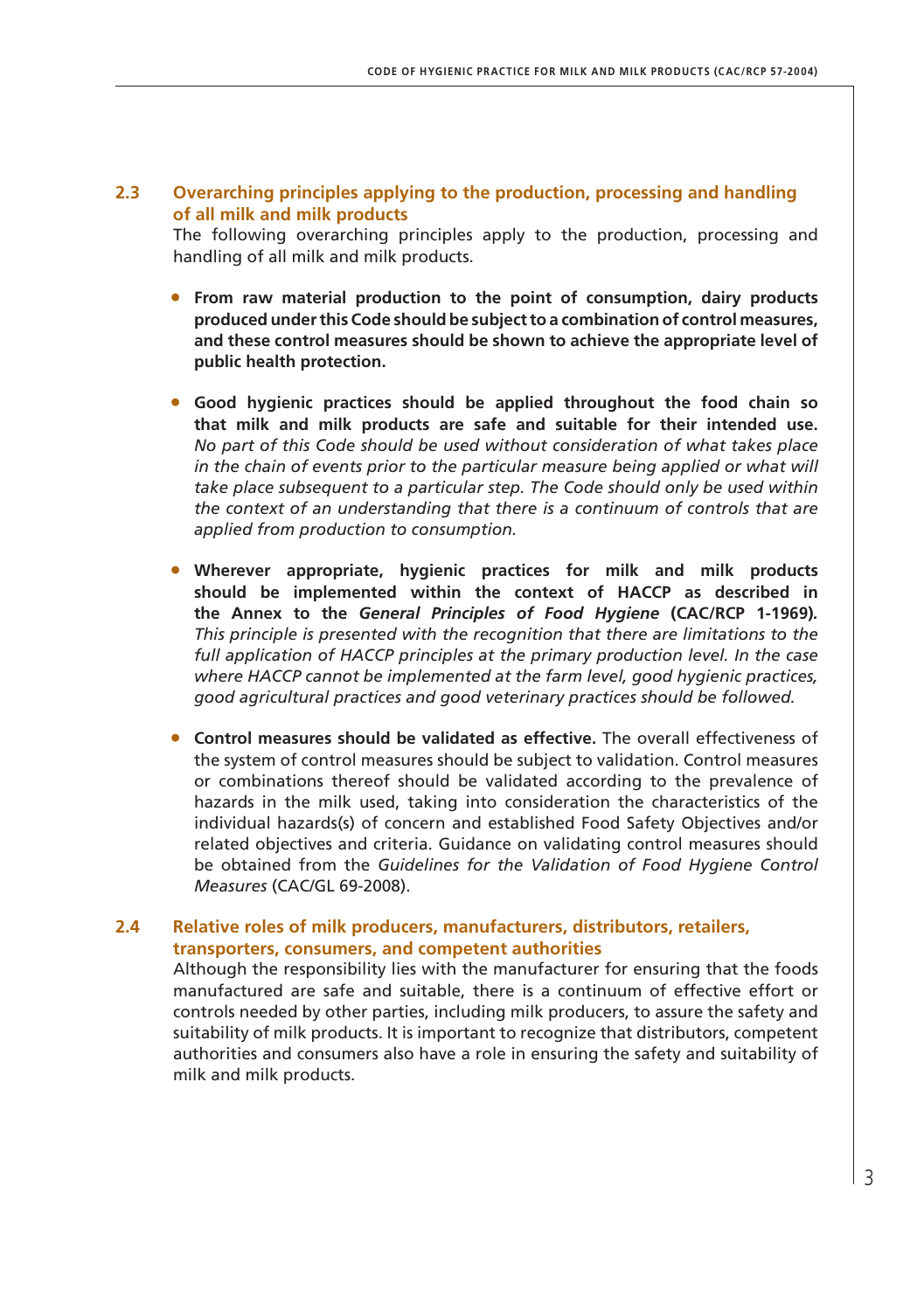The interrelationship and impact of one segment of the food chain on another segment is important to ensure that potential gaps in the continuum are dealt with through communication and interaction between the milk producer, the manufacturer, the distributor and the retailer. While it is principally the responsibility of the manufacturer to conduct the hazard analysis within the context of developing a control system based on HACCP and thus to identify and control hazards associated with the incoming raw materials, the milk producer should also have an understanding of the hazards associated with milk, so as to assist in minimizing their presence in the raw material.

To achieve an effective continuum, the various parties should pay attention, in particular, to the following responsibilities.

- Producers should ensure that good agricultural, hygienic and animal husbandry practices are employed at the farm level. These practices should be adapted, as appropriate, to any specific safety-related needs specified and communicated by the manufacturer.
- Manufacturers should utilize good manufacturing and good hygienic practices, especially those presented in this Code. Any needs for additional measures with regard to controlling hazards during primary production should be effectively communicated to suppliers to enable the milk producer to adapt their operations to meet them. Likewise, the manufacturer may have to implement controls or adapt their manufacturing processes based on the ability of the milk producer to minimize or prevent hazards associated with the milk. Such additional needs should be supported by an adequate hazard analysis and should, where appropriate, take into consideration technological limitations during processing, and/or market demands.
- Distributors, transporters and retailers should assure that milk and milk products under their control are handled and stored properly and according to the manufacturer's instructions.
- • Consumers should accept the responsibility of ensuring that milk and milk products in their possession are handled and stored properly and according to the manufacturer's instructions.
- In order to effectively implement this Code, competent authorities should have in place legislative framework (e.g., acts, regulations, guidelines and requirements), an adequate infrastructure and properly trained inspectors and personnel. For food import and export control systems, reference should be made to the *Guidelines for the Design, Operation, Assessment and Accreditation of Food Import and Export Inspection and Certification Systems* (CAC/GL 26-1997). Control programmes should focus on auditing relevant documentation that shows that each participant along the chain has met their individual responsibilities to ensure that the end products meet established food safety objectives and/or related objectives and criteria.

It is important that clear communications and interactions exist between all parties to help assure good practices are employed, that problems are identified and resolved in an expeditious manner, and that the integrity of the entire food chain is maintained.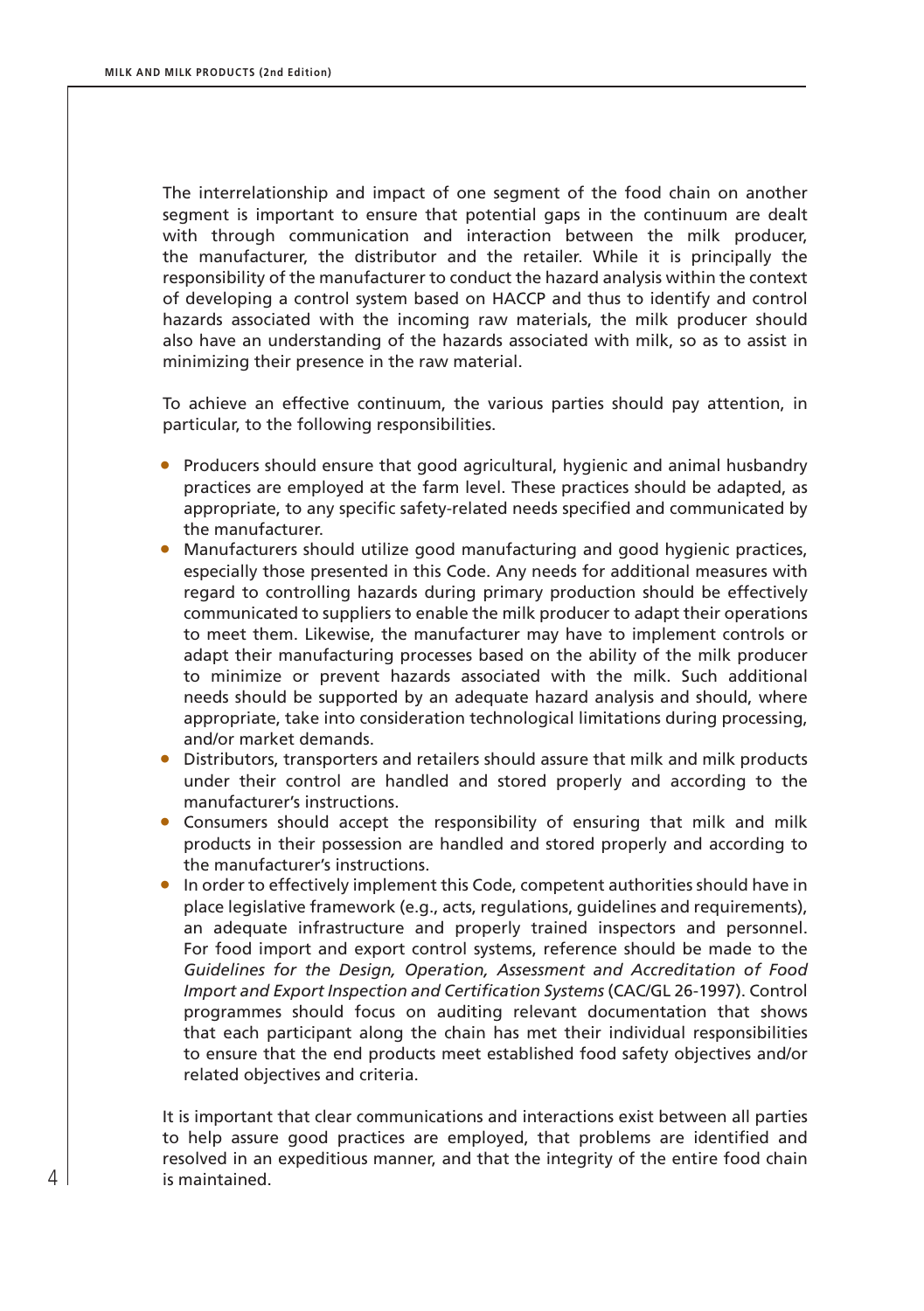### **2.5 Definitions**

Definitions contained in the *General Standard for the Use of Dairy Terms* (CODEX STAN 206-1999) are incorporated into this document by reference. Definitions relevant to a particular annex (e.g., heat treatment definitions) will be contained in the relevant annex.

*Avoid* – To keep away from, to the extent reasonably practicable. This term will be used when it is possible, in theory, to have no contamination or to constrain a particular practice.

*Control measure* – Any action and activity that can be used to prevent or eliminate a food safety hazard or reduce it to an acceptable level.**<sup>2</sup>**

#### *Food safety objective***<sup>3</sup>**

- *Minimize*To reduce the likelihood of occurrence or the consequence of an unavoidable situation such as microbiological growth.
- *Process criteria***<sup>4</sup>** The process control parameters (e.g. time, temperature) applied at a processing step.
- *Raw milk*Milk (as defined in the *General Standard for the Use of Dairy Terms*  (CODEX STAN 206-1999)) which has not been heated beyond 40ºC or undergone any treatment that has an equivalent effect.

*Shelf life* **–** The period during which the product maintains its microbiological safety and suitability at a specified storage temperature and, where appropriate, specified storage and handling conditions. *Validation***<sup>5</sup>**

### **2.6 Suitability**

*Food Suitability* as defined in the *General Principles of Food Hygiene* (CAC/RCP 1-1969) is: "Assurance that food is acceptable for human consumption according to its intended use".

For the purposes of this Code, Suitability includes:

- The concept of wholesomeness and soundness.
- Only matters relating to hygiene. Matters relating to grade, commercial quality or compliance to standards of identity are not included.

Additionally:

Suitability of milk and milk products may be achieved by observing good hygienic practice as outlined in the *General Principles of Food Hygiene* (CAC/RCP 1-1969) and specified in detail in this Code. The use of a management system based on HACCP principles is an effective way of ensuring suitability and demonstrating that suitability is achieved.

<sup>&</sup>lt;sup>2</sup> For purposes of this Code, a control measure encompasses any action or activity used to eliminate a hazard or reduce it to an acceptable level. In addition the term refers to any action or activity taken to reduce the likelihood of the occurrence of a hazard in milk or milk products. Thus, control measures include both process controls such as heating, cooling, acidification, etc., as well as other activities such as general hygiene and pest control programmes, etc.

<sup>3</sup> *Procedural Manual,* Codex Alimentarius Commission.

<sup>4</sup> This term is defined in *Guidelines for the Validation of Food Hygiene Control Measures* (CAC/GL 69-2008).

<sup>5</sup> This term is defined in *Guidelines for the Validation of Food Hygiene Control Measures* (CAC/GL 69-2008).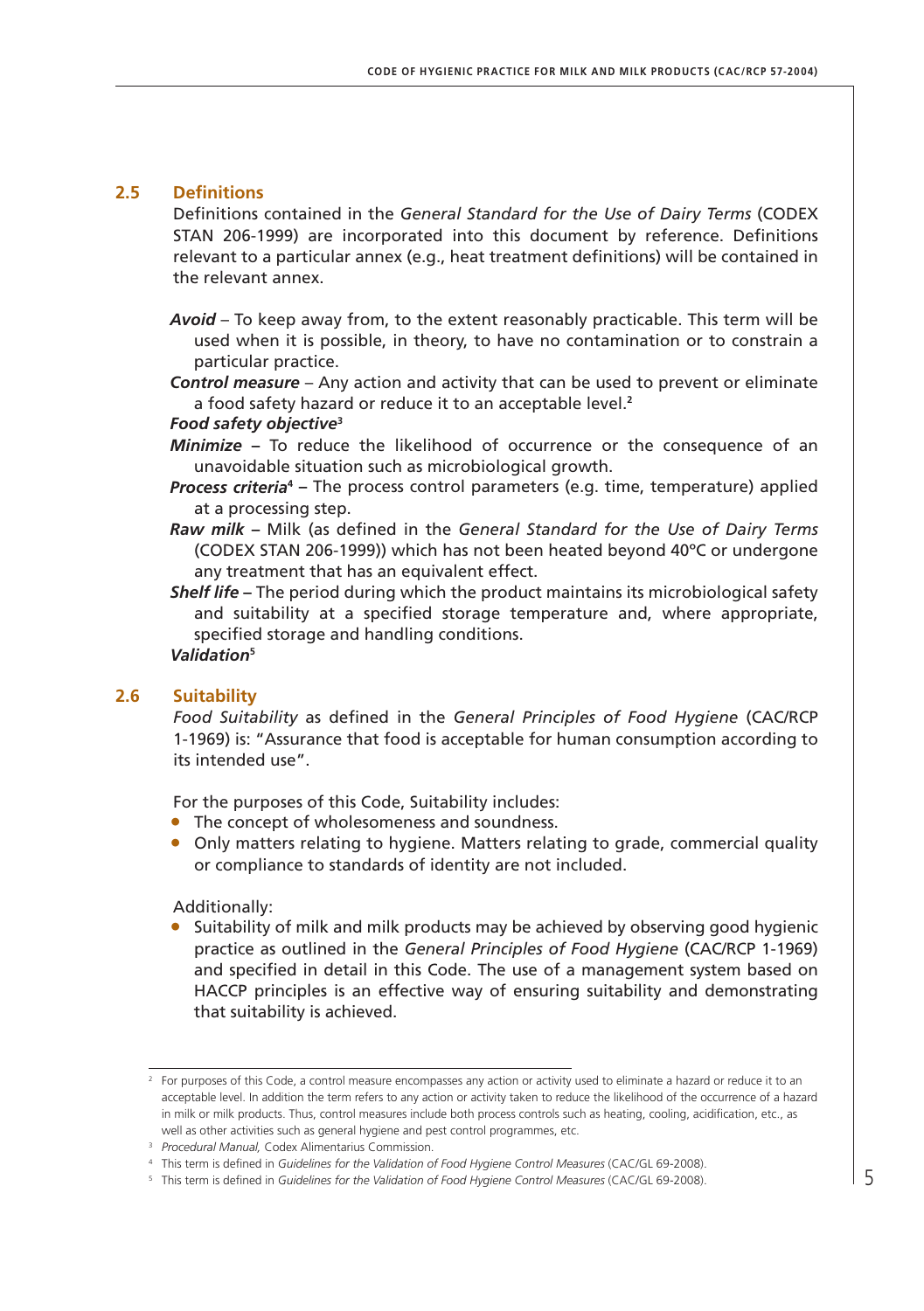- Milk and milk products may not be suitable if the milk or milk product, for example:
- Is damaged, deteriorated or perished to an extent that makes the milk or milk product unfit for its reasonable intended use; or
- Contains any damaged, deteriorated or spoiled substance that makes the milk or milk product unfit for its reasonable intended use; or
- Contains a biological or chemical agent, or other matter or substance, that is foreign to the nature of the food and that makes the milk or milk product unfit for its reasonable intended use.
- The "intended use" is the purpose for which the product is specifically stated or could reasonably be presumed to be intended having regard to its nature, packaging, presentation and identification.

### **3. PRIMARY PRODUCTION**

These principles and guidelines supplement those contained in Section 3 of the *General Principles of Food Hygiene* (CAC/RCP 1-1969) and the general principles presented in Section 2.3 above. Details on specific approaches to the production of milk are given in Annex I of this Code.

#### **PRINCIPLES APPLYING TO THE PRIMARY PRODUCTION OF MILK**

#### **Milk should not contain any contaminant at a level that jeopardizes the appropriate level of public health protection, when presented to the consumer.**

*Because of the important influence of primary production activities on the safety of milk products, potential microbiological contamination from all sources should be minimized to the greatest extent practicable at this phase of production. It is recognized that microbiological hazards can be introduced both from the farm environment and from the milking animals themselves. Appropriate animal husbandry practices should be respected and care should be taken to assure that proper health of the milking animals is maintained. Further, lack of good agricultural, animal feeding and veterinary practices and inadequate general hygiene of milking personnel and equipment and inappropriate milking methods may lead to unacceptable levels of contamination with chemical residues and other contaminants during primary production.*

### **Contamination of milk from animal and environmental sources during primary production should be minimized.**

*Note: A contaminant is "any biological or chemical agent, foreign matter, or other substances not intentionally added to food which may compromise food safety or suitability" (*General Principles of Food Hygiene *(CAC/RCP 1-1969)).*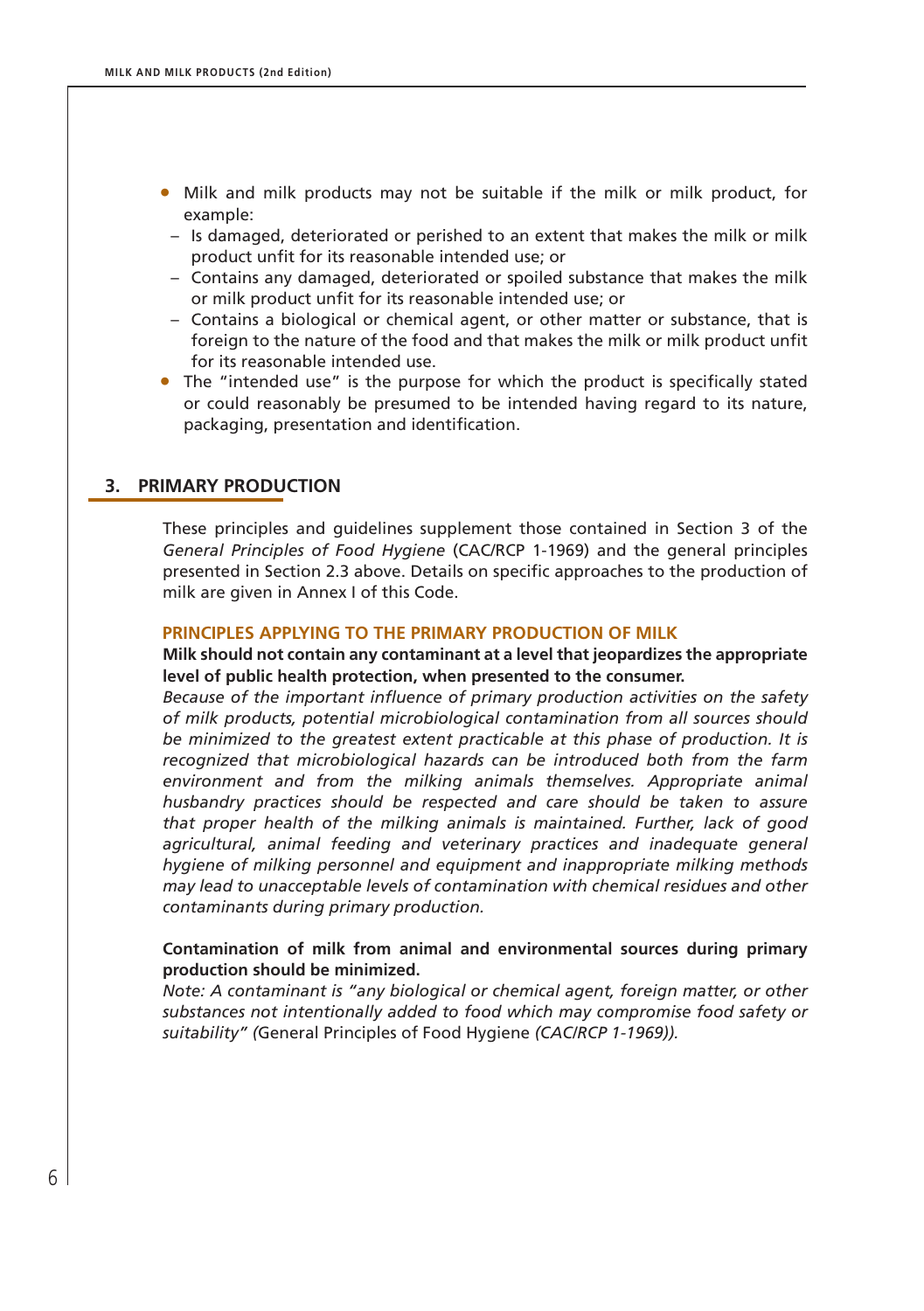**The microbial load of milk should be as low as achievable, using good milk production practices, taking into account the technological requirements for subsequent processing**.

*Measures should be implemented at the primary production level to reduce the initial load of pathogenic micro-organisms and micro-organisms affecting safety and suitability to the extent possible to provide for a greater margin of safety and/ or to prepare the milk in a way that permits the application of microbiological control measures of lesser stringency than might otherwise be needed to assure product safety and suitability.*

#### **USE OF THIS SECTION**

Guidelines for applying the principles in this section are contained in Annex I. The guidelines are intended to result in raw material that is acceptable for further processing and that will ultimately result in the level of protection required for the particular finished milk product.

Annex I provides details of the general approach that should be used for the primary production of milk intended for further processing of an unspecified nature. Additional provisions to be used in the production of milk intended for the manufacture raw milk products are identified in relevant sections of the annex. Flexibility in the application of certain aspects of the primary production of milk for small holder dairy farms is also provided for. Milk produced according to the provisions of this section should be subjected to the application of control measures described in Annex II.

#### **3.1 Environmental hygiene**

**Water and other environmental factors should be managed in a way that minimizes the potential for the transmission, directly or indirectly, of hazards into the milk.**  *Contaminated water, and for example pests (such as insects and rodents), chemicals and the internal and external environments where the animals are housed and milked, may contaminate feed, equipment or milking animals leading to the introduction of hazards into milk.*

**Water used in primary production operations should be suitable for its intended purpose and should not contribute to the introduction of hazards in milk.**

#### **3.2 Hygienic production of milk**

#### 3.2.1 **Areas and premises for milk production**

**Areas including premises used for the production of milk should be designed, situated, maintained and, to the extent practicable, used in a manner that minimizes the introduction of hazards into milk.** 

*Improperly protected and maintained premises for the holding and milking of dairy animals have been shown to contribute to the contamination of milk.*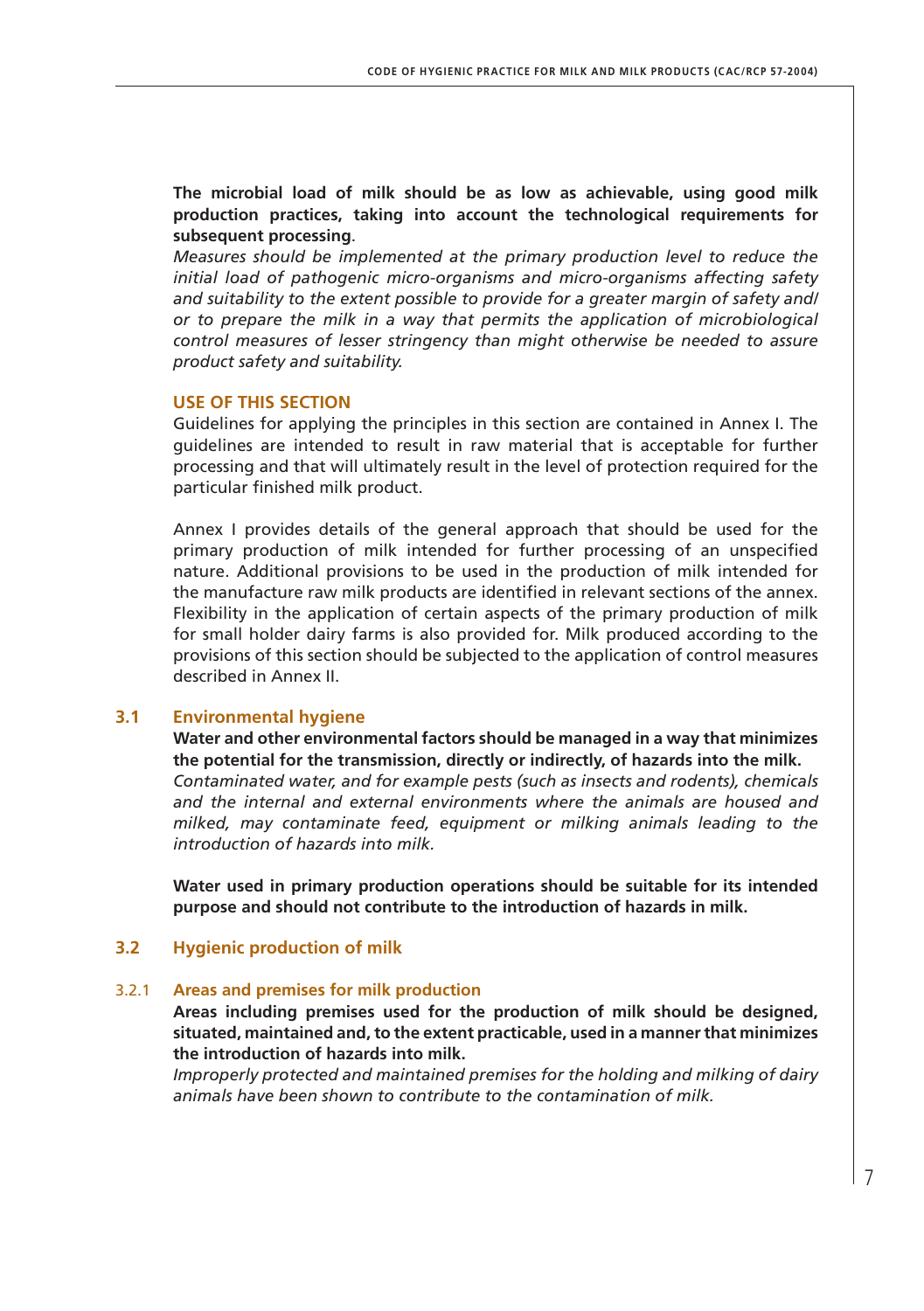### 3.2.2 **Animal health**

**The health status of milking animals and herds should be managed in a manner that addresses the hazards of concern for human health.**

**Milk should come from animals in good health so that, considering the end use, it does not adversely affect the safety and suitability of the end product.**

*It is important to prevent the spread of zoonotic diseases among animals and from animals (including milking animals) to milk. Milk and milk products produced from milk obtained from certain diseased animals has been known to be neither safe nor suitable for human consumption.* 

*Maintenance of healthy milking animals has been shown to reduce the likelihood that human pathogens will be introduced into the milk via the mammary gland or from the faeces.* 

#### 3.2.3 **General hygienic practice**

#### 3.2.3.1 **Feeding**

**With consideration given to the end use of the milk, forage and feed for lactating animals should not introduce, directly or indirectly, contaminants into milk in amounts that present an unacceptable health risk to the consumer or adversely affect the suitability of milk or milk products.**

*It has been shown that improper procurement, manufacturing and handling of animal feed can result in the introduction of pathogens and spoilage organisms to milking animals and the introduction of chemical hazards such as pesticide residues, mycotoxins and of other contaminants which can affect the safety and suitability of milk or milk products.*

#### 3.2.3.2 **Pest control**

**Pests should be controlled, and in a way that does not result in unacceptable levels of residues, such as pesticides, in the milk.**

*Pests such as insects and rodents are known vectors for the introduction of human and animal diseases into the production environment. Improper application of pest control chemicals used to control these pests may introduce chemical hazards into the production environment.*

#### 3.2.3.3 **Veterinary drugs**

**Animals should only be treated with veterinary drugs authorized by the competent authority for the specific use and in a manner that will not adversely impact on the safety and suitability of the milk, including adherence to the withdrawal period specified.**

*Milk from animals that have been treated with veterinary drugs that can be transferred to milk should be discarded appropriately until the withdrawal period specified for the particular veterinary drug has been achieved.*

### **Residues of veterinary drugs in milk should not exceed levels that would present an unacceptable risk to the consumer.**

*The improper use of veterinary drugs has been shown to result in potentially harmful residues in milk and milk products, and may affect the suitability of milk intended for the manufacture of cultured products.*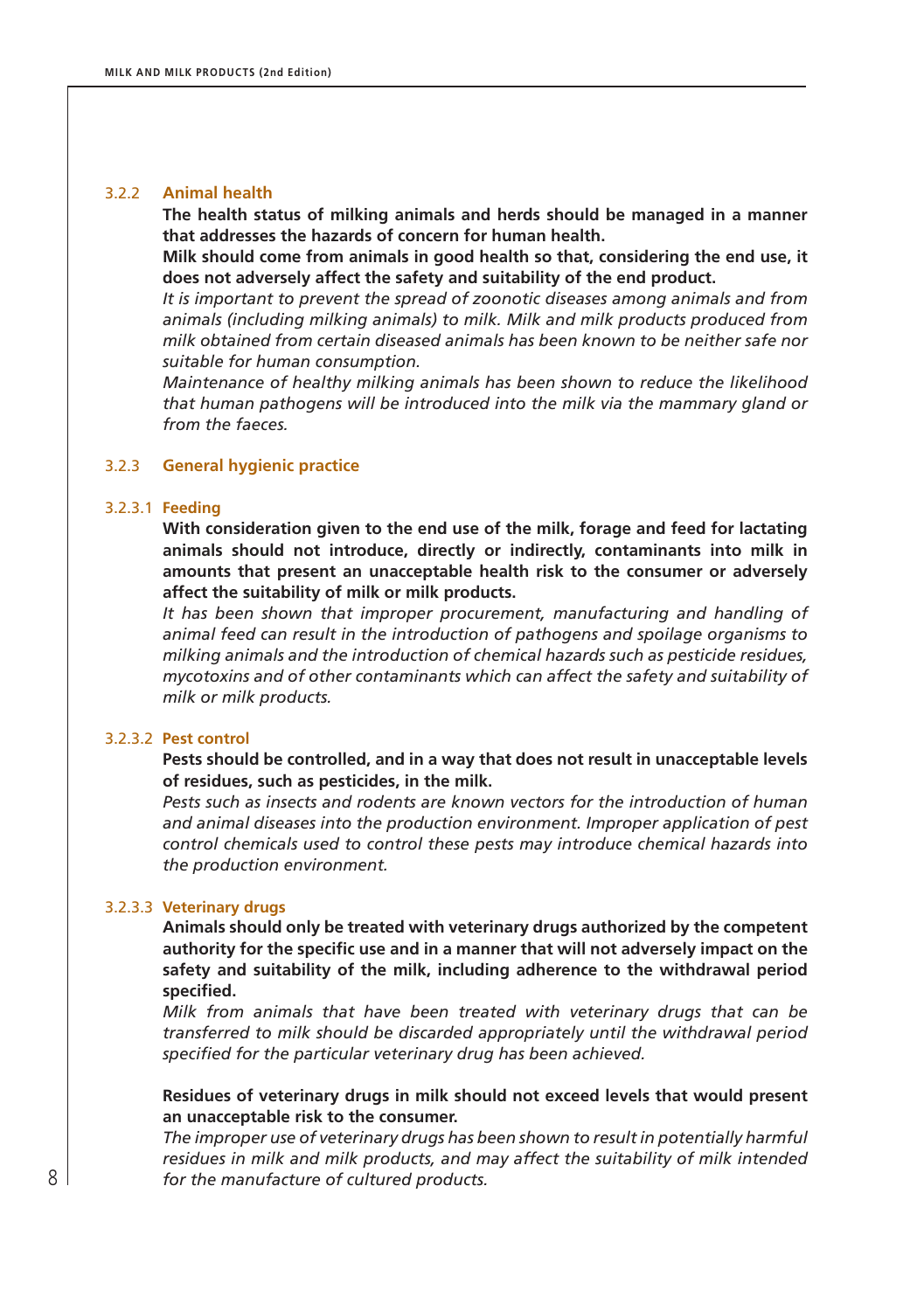### 3.2.4 **Hygienic milking**

**Milking should be carried out in such a manner that minimizes contamination of the milk being produced.**

*Effective hygienic practice during milking is an important element of the system of controls necessary to produce safe and suitable milk and milk products. Failure to maintain adequate sanitation and employee practices has been shown to contribute to the contamination of milk with undesirable or pathogenic micro-organisms or chemical or physical hazards.*

#### **3.3 Handling, storage and transport of milk**

**With consideration given to the end use of the milk, handling, storage and transport of milk should be conducted in a manner that will avoid contamination and minimize any increase in the microbiological load of milk.**

*Proper handling, storage and transport of milk are important elements of the system of controls necessary to produce safe and suitable milk and milk products. Contact with unsanitary equipment and foreign materials are known causes of milk contamination. Temperature abuse is known to increase the microbiological load of milk.* 

#### 3.3.1 **Milking equipment**

**Milking equipment should be designed, constructed, installed, maintained and used in a manner that will avoid the introduction of contaminants into milk.**

*Milking equipment is normally designed and constructed according to recognized standards that avoid the introduction of contaminants into milk. Equipment selected for installation on dairy farms should meet recognized design and construction standards. Recognized guidelines also exist for the proper use, cleaning and maintenance of milking equipment; such guidelines should be followed to avoid transfer of disease between animals through milking equipment and to help ensure obtaining milk that is safe and suitable.*

**Milking equipment should be operated in a manner that will avoid damage to udder and teats and that will avoid the transfer of disease between animals through the milking equipment.**

*It is important to prevent any damage to udder and teats by milking equipment since such damage can lead to infections and consequently adversely affect the safety and suitability of milk and milk products.*

#### 3.3.2 **Storage equipment**

**Milk storage tanks and cans should be designed, constructed, maintained and used in a manner that will avoid the introduction of contaminants into milk and minimize the growth of micro-organisms in milk.**

#### 3.3.3 **Premises for, and storage of, milk and milking-related equipment**

**Premises for the storage of milk and milking-related equipment should be situated, designed, constructed, maintained and used in a manner that avoids the introduction of contaminants into milk.**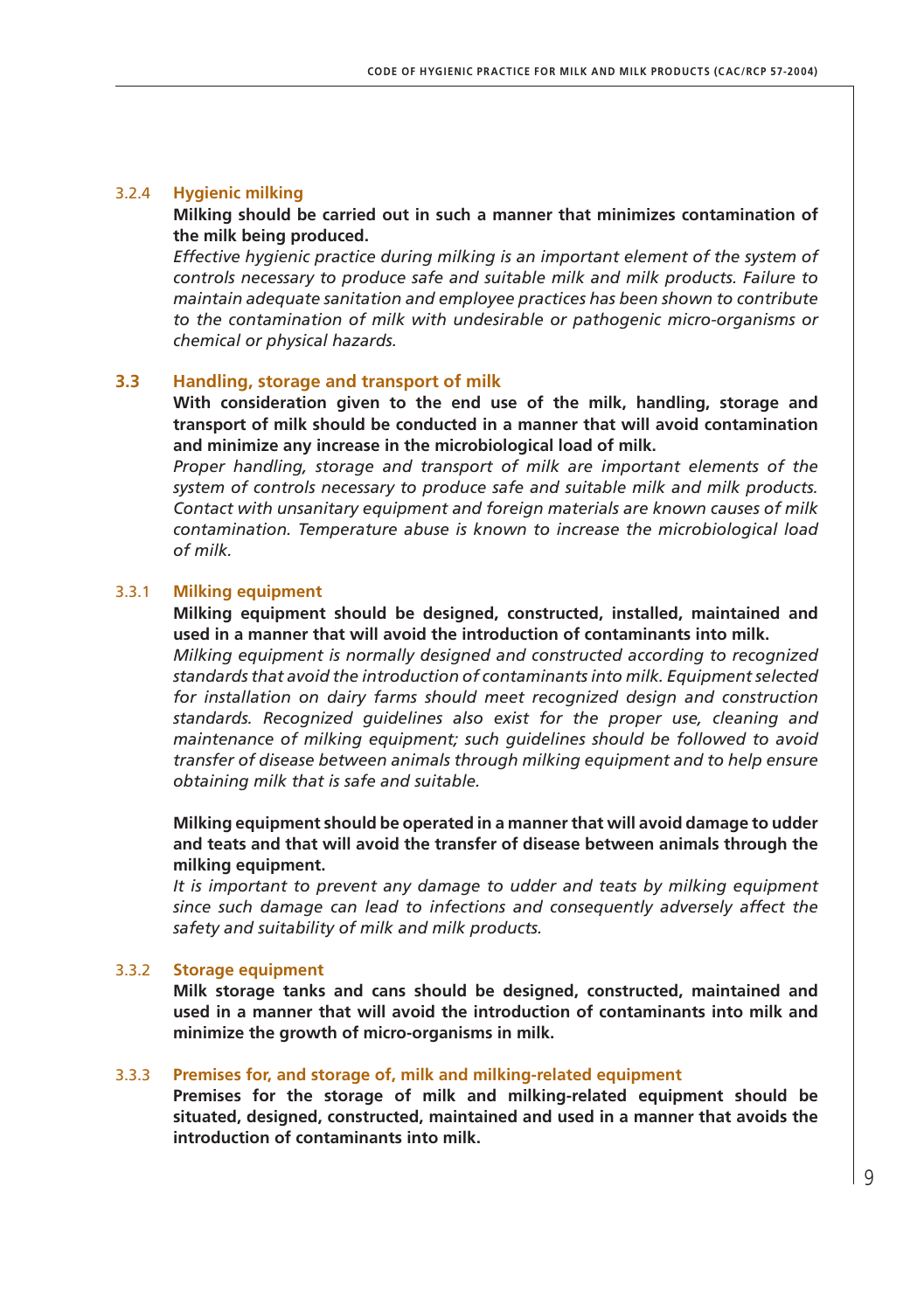**Whenever milk is stored, it should be stored in a manner that avoids the introduction of contaminants into milk and in a manner that minimizes the growth of microorganisms.** 

#### 3.3.4 **Collection, transport and delivery procedures and equipment**

This section also covers the activities of personnel involved in the transport of milk.

**Milk should be collected, transported and delivered without undue delay, and in a manner that avoids the introduction of contaminants into milk and minimizes the growth of micro-organisms in the milk.**

*Note: See Section 10 for provisions on the training of personnel involved in the collection, transport and delivery of milk.* 

**Milk transport tankers and cans should be designed, constructed, maintained and used in a manner that will avoid the introduction of contaminants into milk and minimize the growth of micro-organisms in milk.**

#### **3.4 Documentation and record keeping**

**Records should be kept, as necessary, to enhance the ability to verify the effectiveness of the control systems.**

### **4. ESTABLISHMENT: DESIGN AND FACILITIES**

These principles and guidelines are supplemental to those contained in Section 4 of the *General Principles of Food Hygiene* (CAC/RCP 1-1969) and to the general principles presented in Section 2.3 above.

### **4.1 Equipment**

**Equipment should be designed and installed such that as far as possible dead ends or dead spots in milk pipelines do not occur.**

Where dead ends or dead spots occur, special procedures should ensure they are effectively cleaned or otherwise do not permit a safety hazard to occur.

### **5. CONTROL OF OPERATION**

These principles and guidelines are supplemental to those contained in Section 5 of the *General Principles of Food Hygiene* (CAC/RCP 1-1969) (including the Annex on *Hazard Analysis and Critical Control Point (HACCP) System and Guidelines for its Application)* and to the overarching principles presented in Section 2.3 above.

#### **USE OF THIS SECTION**

This section contains principles for the control of operation that are intended to be applied in such a manner as to result in meeting acceptable levels of relevant hazards specified as Food Safety Objectives and/or related objectives and criteria, or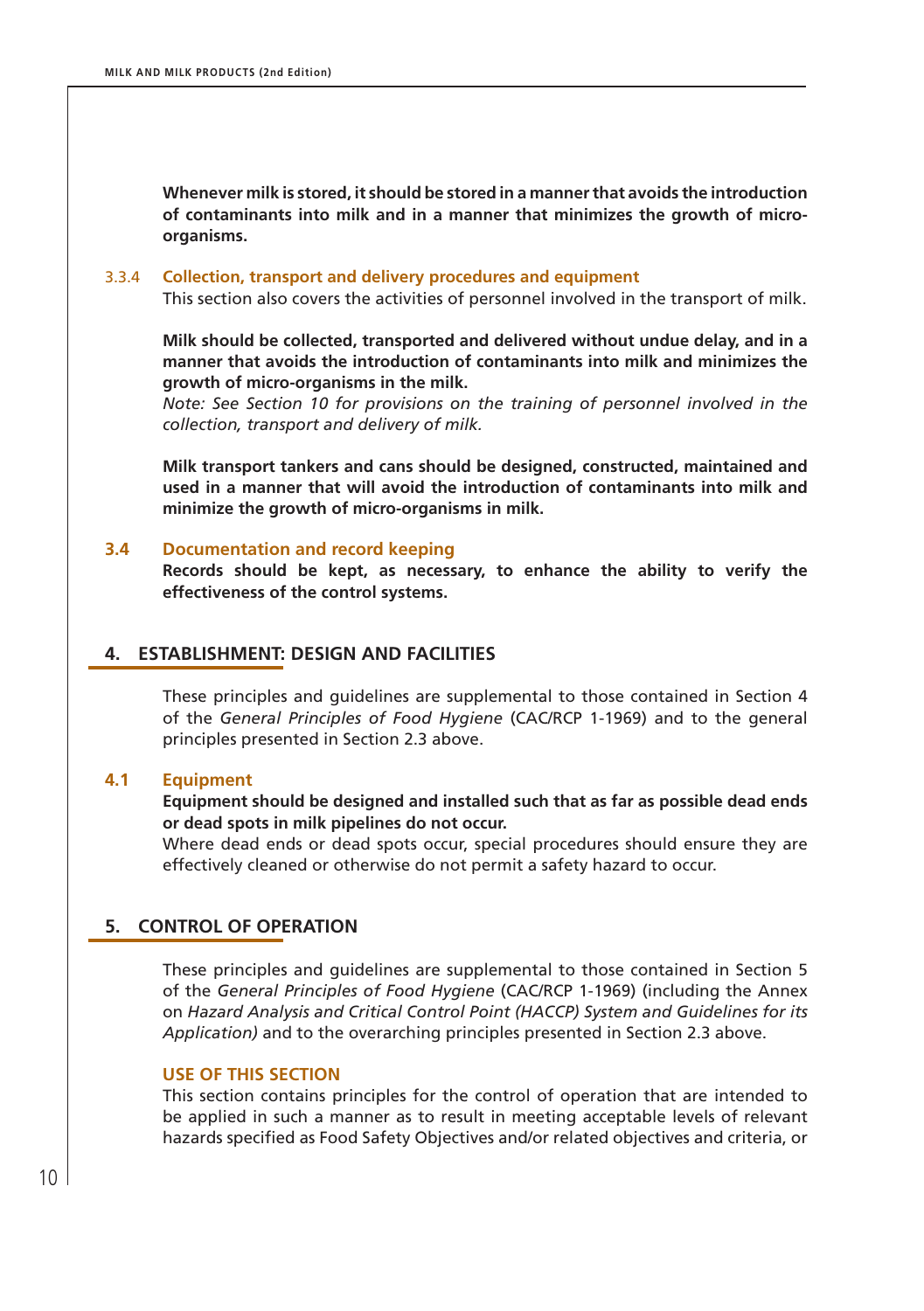end product criteria that have been established to express the level of protection for the specific situation. Guidelines for applying the principles with respect to physical, chemical and microbiological hazards are provided in this section as well. Details given in Annex II provide guidance on the establishment and management of control measures used to achieve safety and suitability during and after processing.

For the effective implementation of the provisions in this Section, milk should be produced in accordance with Section 3 and Annex I of this Code.

#### **5.1 Control of food hazards**

### **The combination of control measures should effectively control the identified hazards in milk and milk products.**

*The combination of control measures should be designed in a systematic way, and the chosen combination should be adapted to the hygiene status of the milk and raw materials used with consideration given to the relevant microbiological, chemical and physical hazards of concern and to the establishment of Food Safety Objective(s) and/or related objectives and criteria.*

Where appropriate control measures and/or control measure combinations are chosen to control hazards that are reasonably likely to occur, the procedures described in sections 5.1.1 to 5.1.3 and corresponding guidelines contained in Annex II should be implemented in order to minimize or prevent the likelihood of a health risk to the consumer.

The following procedures are intended to enhance and supplement those aspects of the HACCP Annex to the *International Recommended Code of Practice – General Principles of Food Hygiene,* which are critical to the successful design of a system of food safety controls.

#### 5.1.1 **Hazard identification and evaluation**

#### **All potential hazards should be identified.**

#### *This should be done before control measures are selected and is the first step in the hazard analysis.*

The identification should be based on the initial descriptions developed during preliminary steps and on experience, external information, as well as epidemiological and other historical data that have been associated with the type of food under consideration, the type of raw materials and ingredients used, and that may be introduced during processing and distribution. To insure a comprehensive approach, the various step(s) in the manufacturing process, from material selection through processing and distribution, where a hazard may occur or be introduced should be identified.

#### **Each potential hazard should be evaluated to determine the severity of its adverse health effects and reasonable likelihood of occurrence.**

Potential hazards that are determined to have severe adverse health effects and/or are reasonably likely to occur should be subject to control by the system of control measures.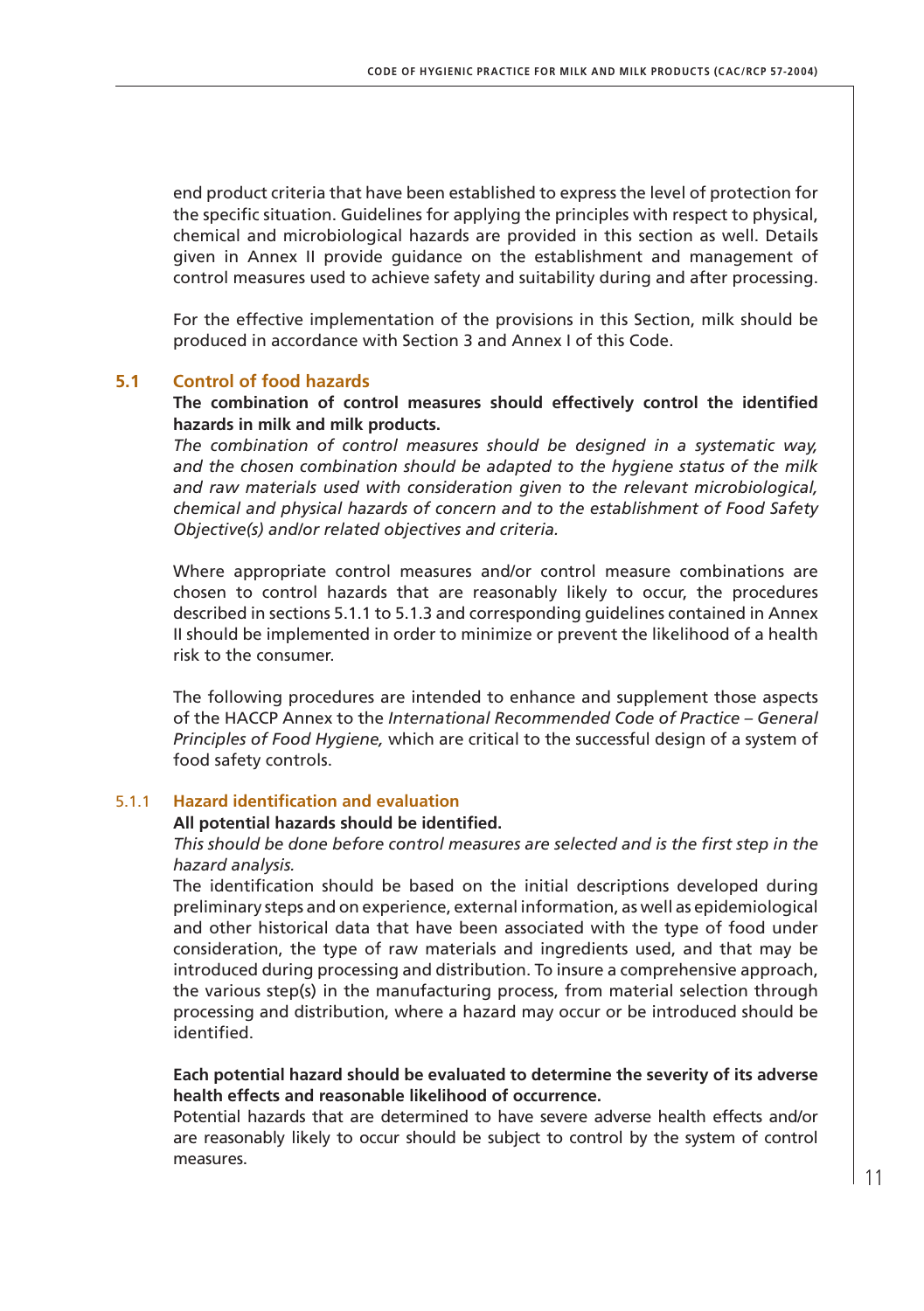#### 5.1.2 **Control measure selection**

**Following hazard evaluation, control measures and control measure combinations should be selected that will prevent, eliminate, or reduce the hazards to acceptable levels.** 

The next step in the hazard analysis process is to select control measures that will *be effective in controlling those hazards. A number of such control measures are further described in Annex II, Parts A and B.*

Guidance on how to provide reference validations of individual control measures or control measure combinations against individual hazards in various media is given in *Guidelines for the Validation of Food Hygiene Control Measures* (CAC/GL 69-2008).

#### 5.1.3 **Establishment of process criteria**

**Process criteria for control measures should be established in order for the process to be applied in a manner that will meet the performance required, i.e., assure the adequate delivery of the control measure.**

*Process criteria should be established at such intensities that the control measures actually deliver the expected performance, taking into account normal process deviations.* 

#### **5.2 Key aspects of hygiene control systems**

#### 5.2.1 **Temperature and time controls**

**From milk production through to finished products, products should be stored at appropriate temperatures and for appropriate times such that the growth or development of a food safety hazard will be minimized and the product's suitability will not be adversely affected.**

*Because milk and many milk products have a sufficient moisture content to support the growth of pathogens, temperature and time controls represent key microbiological control measures to control growth throughout the manufacturing process, from the handling of milk to the distribution and storage of perishable milk products (e.g., pasteurized drinking milk, desserts, and soft cheeses, depending on shelf life). For instance, for liquid milk, increased storage temperature will decrease the shelf life.*

#### 5.2.1.1 **Management of products within the plant**

#### *Incoming milk*

When arriving at the dairy plant, and provided that further processing does not allow otherwise, the milk should be cooled and maintained at such temperatures as necessary to minimize any increase of the microbial load of the milk.

**The principle of "first arrived, first processed" should apply.** 

#### *Intermediate products*

**Intermediate products that are stored prior to further processing should, unless further processing does not allow it, be kept under such conditions that limit/ prevent microbial growth or be further processed within a short time period.**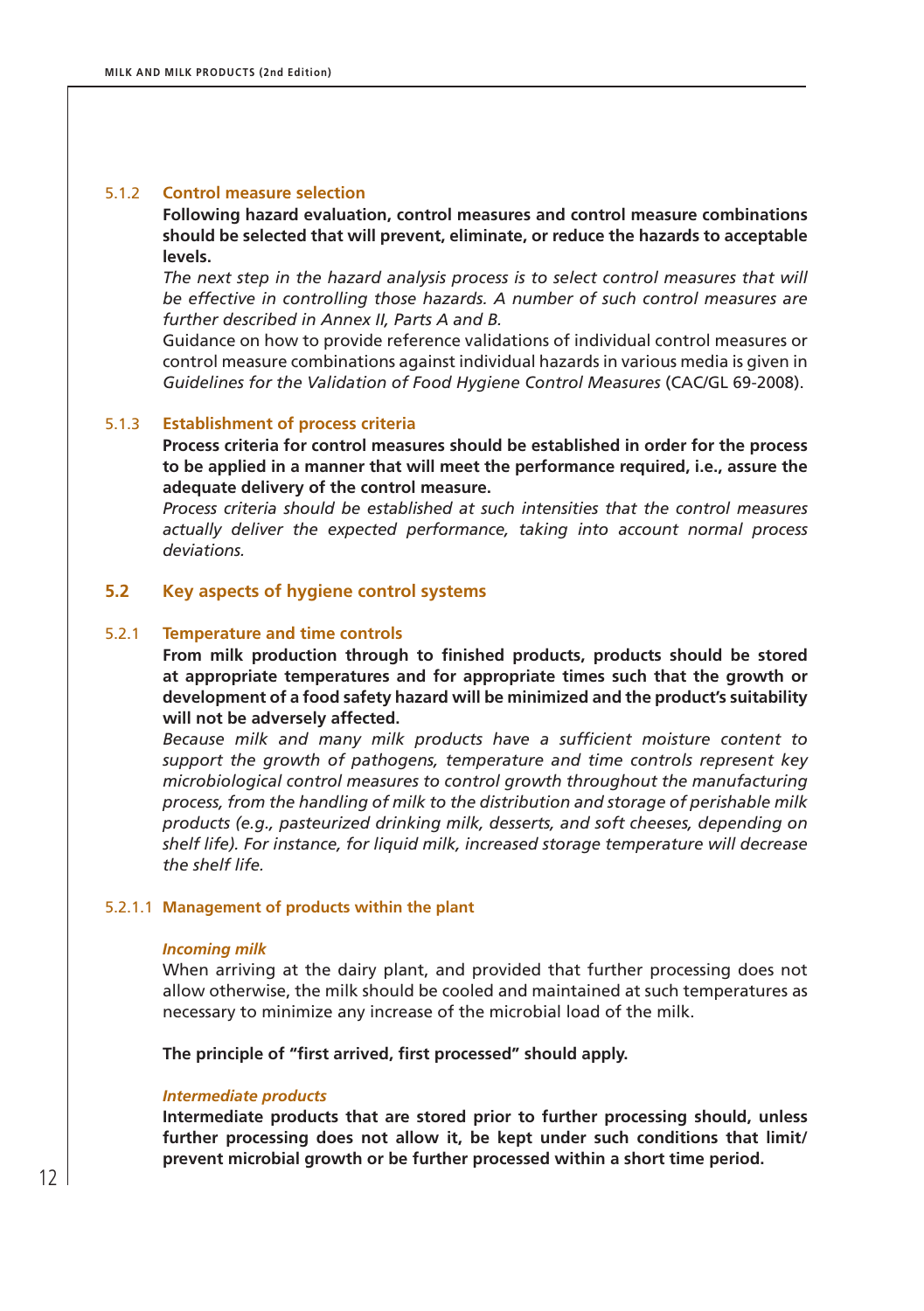*The ultimate safety and suitability of milk and milk products, as well as the intensity of the control measures that need to be applied during processing, depends not only on the initial microbial load upon receipt at the dairy plant but also on preventing the growth of micro-organisms. Application of proper storage temperatures and management of raw materials is an essential factor in minimizing microbial growth. The ability of a product to meet intended Food Safety Objectives and/or related objectives and criteria is dependent upon the proper application of the control measures, including time and temperature controls.* 

**There should be adequate stock rotation, based on the principle of "first in, first out".**

#### 5.2.1.2 **Distribution of finished products**

**It is essential that milk and milk products be kept at an appropriate temperature in order to maintain their safety and suitability from the time it is packaged until it is consumed or prepared for consumption.**

*While the storage temperature should be sufficient to maintain the product's safety and suitability throughout the intended shelf life, the appropriate storage temperature will vary depending upon whether the product is perishable or nonperishable. For perishable products, the distribution system should be designed to maintain adequate low-temperature storage to ensure both safety and suitability. For non-perishable products designed to be shelf-stable at ambient temperature, extremes of temperature should be avoided, primarily to assure maintaining suitability. Reasonably anticipated temperature abuse should be taken into account in designing the normal patterns of distribution and handling.*

### 5.2.1.3 **Establishment of shelf life**

#### **It is the responsibility of the manufacturer to determine the shelf life of the product and the conditions for storage.**

*Limitation of shelf life is a control measure that, in many cases, is decisive for the safety and suitability of the product. The corresponding storage conditions are an integral aspect of product shelf life.*

#### 5.2.2 **Specific process steps**

Annex II, Appendices A and B contain examples of processes used during the manufacture of milk products that can control hazards that are reasonably likely to occur. These processes include both extrinsic and intrinsic factors that influence the growth of micro-organisms.

*Extrinsic factors refer to factors impacting the product from the environment in which the food is placed. Examples include temperature, time, and relative humidity of the air.*

*Intrinsic factors refer to internal factors in the product itself (food matrix), influenced by or as consequence of extrinsic factors, that have an impact on the growth and/or survival of micro-organisms. Examples include water activity, pH, nutrient availability, competition of micro-organisms, and bacteriocins or other growth inhibitors.*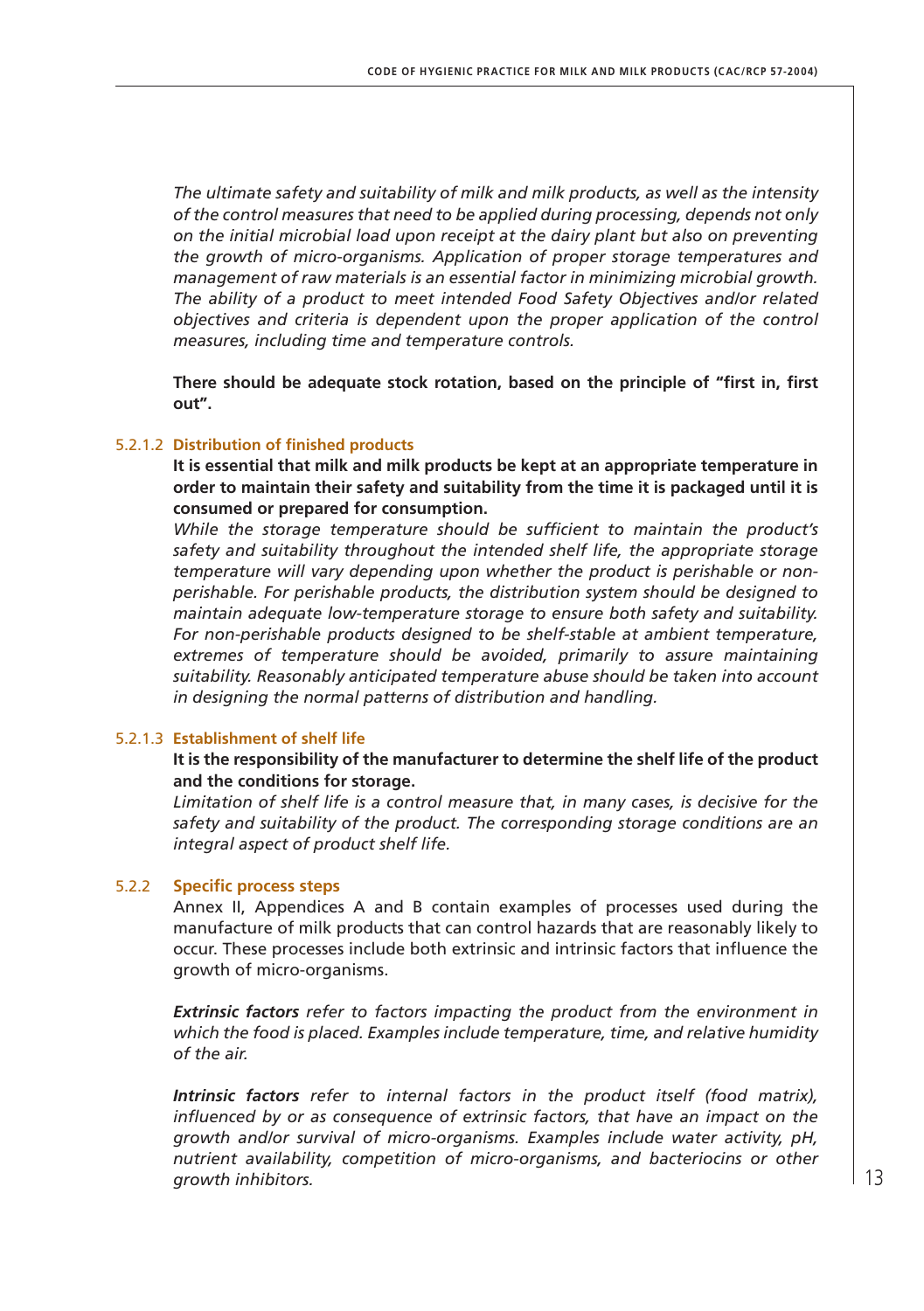### 5.2.3 **Microbiological and other specifications**

Where they are employed, microbiological criteria, including those used to verify the effective application of control measures within the framework of HACCP principles, should be developed in accordance with the *Principles for the Establishment and Application of Microbiological Criteria for Foods*, CAC/GL 21-1997, including the use of a risk assessment approach as specified in the *Principles and Guidelines for the Conduct of Microbiological Risk Assessment,* CAC/GL 030-1999.

### 5.2.3.1 **Incoming milk**

**Manufacturers should establish incoming milk criteria that take into account the end use of the milk and the conditions under which the milk was produced.**

*Depending upon the end use of the milk, particularly for milk used in the production of raw milk products, certain specific microbiological criteria may be appropriate to verify the microbiological quality of the milk used as raw material.*

**Corrective action taken for non-compliance with incoming milk criteria should be commensurate with the potential risks presented by the non-compliance.**

*Incoming milk that is out of compliance with established criteria indicates that the control measure system is not working properly and corrective action should be taken to identify and resolve causative problems.*

### 5.2.3.2 **Microbiological criteria**

**Microbiological criteria may be necessary to be established at different points in the process for carrying out the design of control measure combinations and for the verification that the control system has been implemented correctly.**

*In some cases, for example where more comprehensive control measures are put into place to ensure the safety and suitability of milk (such as may be the case for raw milk intended to be used in the production of raw milk products), it may be necessary to establish criteria for in-process product, intermediate product or*  finished product in order to verify that the more comprehensive set of control *measures have been properly carried out.*

# 5.2.4 **Microbiological cross contamination**

**The flow of the product and of the ingredients within equipment and through the processing facility should maintain a forward progression from raw material receipt to finished product packaging so as to avoid cross contamination.**

The flow of the water, air, effluents, and milk should be carefully evaluated to ensure that the potential for cross-contamination does not occur. Similarly, the flow of personnel should be evaluated to ensure that their actions couldn't contaminate milk.

**There should be adequate separation of areas with different levels of contamination risk.**

Milk products that have been returned from other locations should be identified, segregated and stored in a clearly designated area.

Where there is the potential for cross-contamination between end products and raw materials or intermediate products, and from contaminated areas such as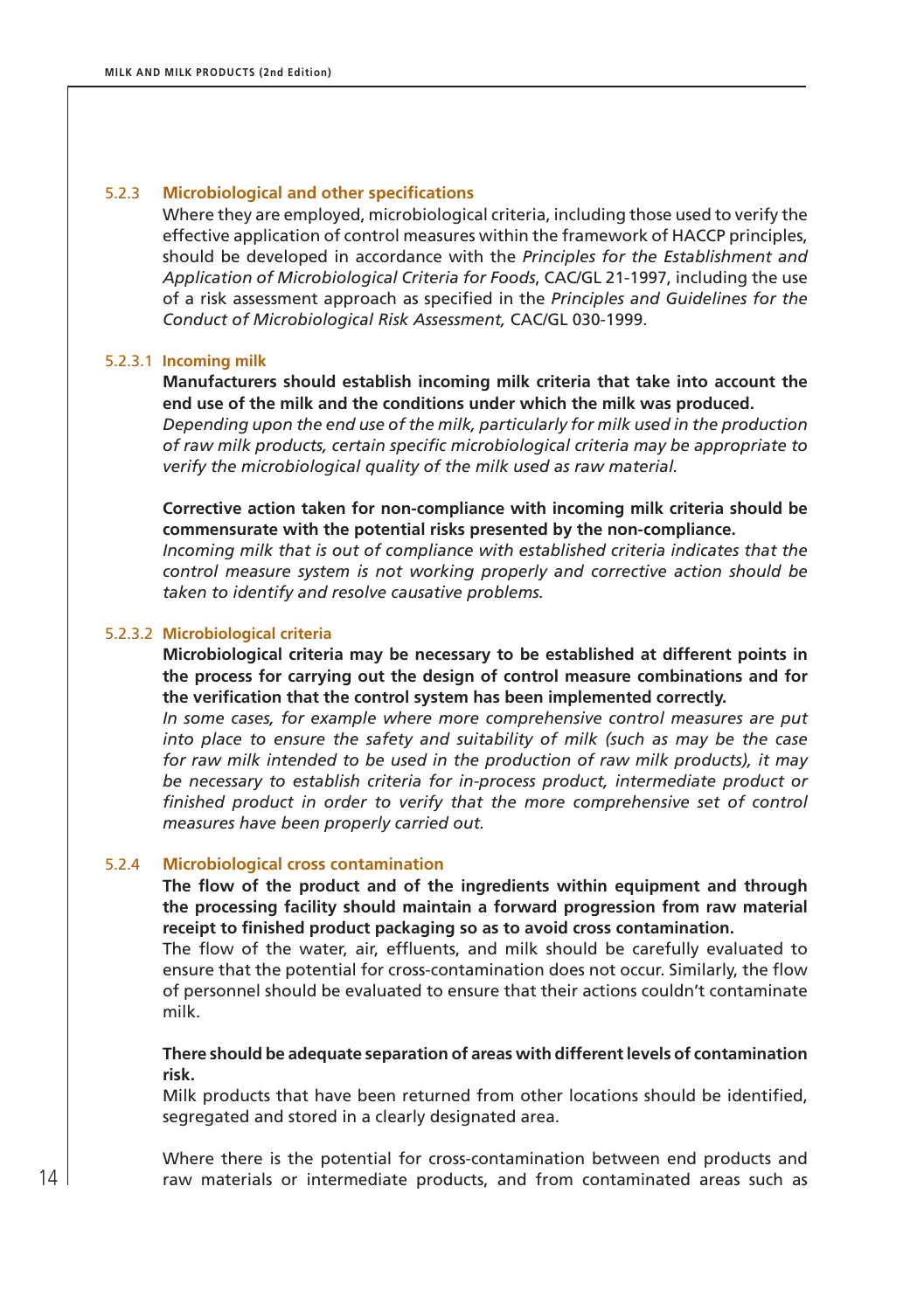construction and rebuilding areas, consideration should be given to a physical separation, such as by the application of barrier hygiene (the application of physical or mechanical barriers to prevent or minimize the transfer of contaminants or potential sources of contaminants) and wet/dry area segregation.

#### 5.2.5 **Physical and chemical contamination**

**Preventive measures should be implemented to minimize risks of contaminating milk and milk products with physical and chemical hazards and foreign substances.**  *Avoiding physical and chemical contamination of milk and milk products during processing requires the effective control of equipment maintenance, sanitation programmes, personnel, monitoring of ingredients and processing operations. Preventive measures should include those that will minimize the potential for cross contamination of allergenic components and/or ingredients that may present in other products to a milk product in which these components and/or ingredients are not supposed to be present.*

#### **5.3 Incoming material (other than milk) requirements**

**Ingredients used for the processing of milk products should be purchased according to specifications, and their compliance with these specifications should be verified.** *Contaminated ingredients have been known to lead to unsafe/unsuitable milk products, since these ingredients are often added during processing where no further control measures are applied.*

Preferably, specifications for raw materials should be established such that their use will result in a safe and suitable product. No raw material should be accepted if it is known to contain chemical, physical or microbiological contaminants that would not be reduced to an acceptable level by normal sorting and/or processing. Raw materials should, where appropriate, be inspected and sorted before processing. Any claims that raw materials meet safety and suitability specifications should be verified periodically.

#### **5.4 Water**

**Dairy processing establishments should have potable water available, which prior to its first use, should meet the criteria specified by the competent authorities having jurisdiction and should be regularly monitored.**

#### **Water recirculated for reuse should be treated and maintained in such a condition that no risk to the safety and suitability of food results from its use.**

*Proper maintenance of water conditioning systems is critical to avoid the systems becoming sources of contamination. For example, filter systems can become sources of bacteria and their metabolites if bacteria are allowed to grow on the organic materials that have accumulated on the filter.*

### **Appropriate safety and suitability criteria that meet the intended outcomes should be established for any water used in dairy processing.**

*These criteria depend upon the origin and the intended use of the water. For example, reuse water intended for incorporation into a food product should at least meet the microbiological specifications for potable water.*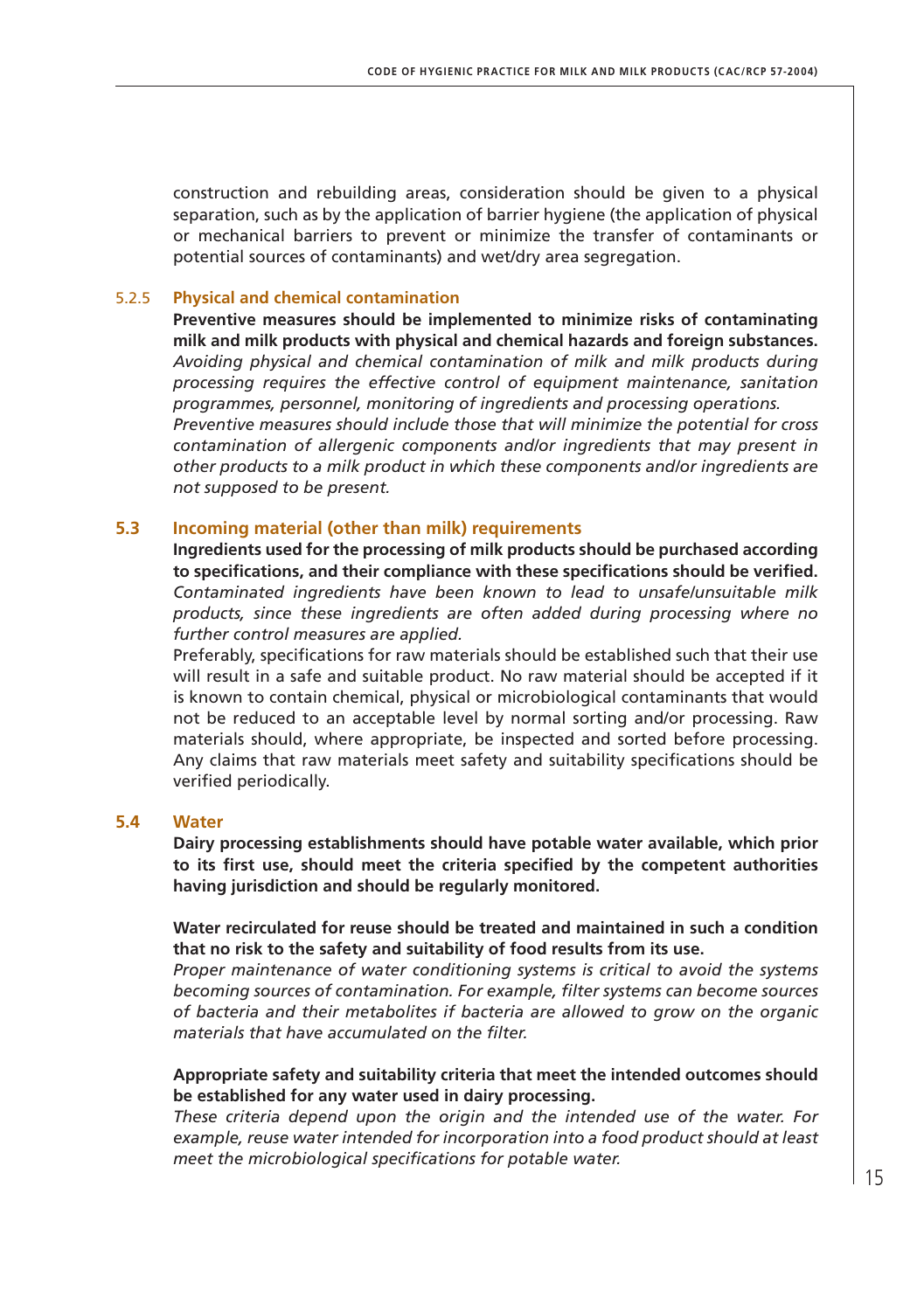**Reconditioning of water for reuse and use of reclaimed, recirculated and recycled water should be managed in accordance with HACCP principles.**

Any reuse of water should be subject to a hazard analysis including assessment of whether it is appropriate for reconditioning. Critical control point(s) should be identified, as appropriate, and critical limit(s) established and monitored to verify compliance.

### **6. ESTABLISHMENT: MAINTENANCE AND sANITATION**

These principles and guidelines are supplemental to those contained in Section 6 of the *General Principles of Food Hygiene* (CAC/RCP 1-1969).

## **6.1 Maintenance and cleaning**

#### **Processing areas should be kept as dry as possible.**

*Use of dry cleaning methods, and limiting the use of water in processing areas, helps to avoid the spread of contamination by water. Wet cleaning (other than Cleaning-in-Place) has been known to lead to milk product contamination due to the production of aerosols.*

**All food product contact surfaces in piping and equipment, including areas that are difficult to clean such as by-pass valves, sampling valves, and overflow siphons in fillers should be adequately cleaned.**

### **6.2 Cleaning programmes**

**A routine programme to verify the adequacy of cleaning should be in place.**

All equipment and utensils used in processing should, as necessary, be cleaned and disinfected, rinsed with water which is safe and suitable for its intended purpose (unless the manufacturer's instructions indicate rinsing is not necessary), then drained and air dried where appropriate.

### **7. ESTABLISHMENT: PERSONAL HYGIENE**

No specific requirements beyond those contained in the *General Principles of Food Hygiene* (CAC/RCP 1-1969) are needed.

# **8. TRANSPORTATION**

These principles and guidelines are supplemental to those set forth in Section 8 of the *General Principles of Food Hygiene* (CAC/RCP 1-1969) and, as appropriate, those set forth in *Code of Hygienic Practice for the Transport of Foodstuffs in Bulk and Semi-Packed Foodstuffs* (CAC/RCP 47 – 2001).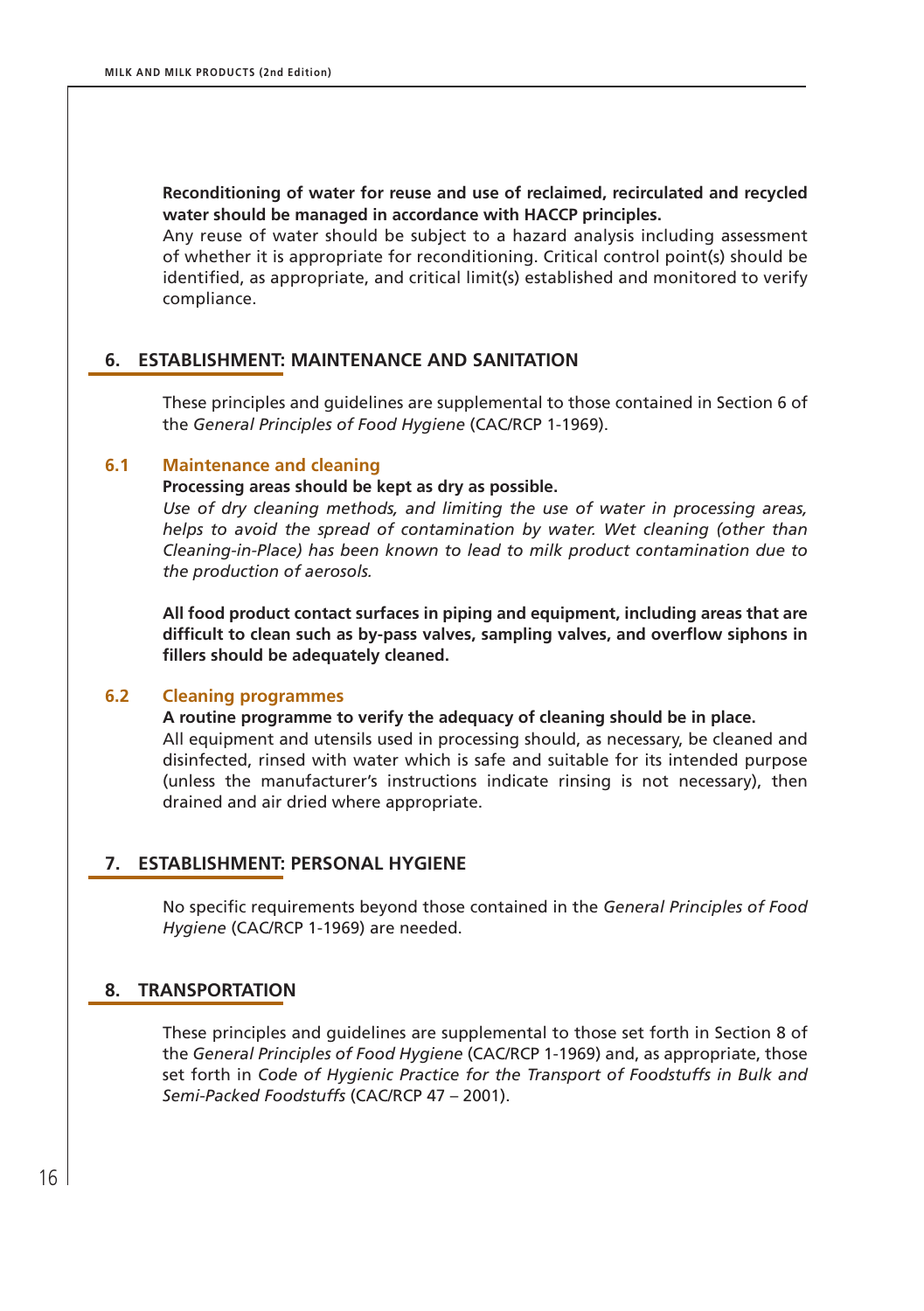### **8.1 Requirements**

**Products covered under this Code should be transported at time/temperature combinations that will not adversely affect the safety and suitability of the product.** 

### **8.2 Use and maintenance**

**In the case of refrigerated products, the vehicle product compartment should be cooled prior to loading and the product compartment should be kept at an appropriate temperature at all times, including during unloading.**

### **9. PRODUCT INFORMATION AND CONSUMER AWARENESS**

These principles and guidelines are supplemental to those contained in Section 9 of the *General Principles of Food Hygiene* (CAC/RCP 1-1969).

### **9.1 Labelling**

Milk products should be labelled in accordance with the *General Standard for the Labelling of Prepackaged Foods* (CODEX STAN 1-1985), the *General Standard for the Use of Dairy Terms* (CODEX STAN 206-1999) and the relevant labelling section of Codex commodity standards for individual milk products.

Unless the product is shelf stable at ambient temperatures, a statement regarding the need for refrigeration or freezing should be included on the label of the product.

### **Additional provision for raw milk products**

**Raw milk products should be labelled to indicate they are made from raw milk according to national requirements in the country of retail sale.**

## **10. TRAINING**

These principles and guidelines are supplemental to those contained in Section 10 of the *General Principles of Food Hygiene* (CAC/RCP 1-1969).

### **10.1 Training programmes**

Milk producers and personnel involved in the collection and transport and retail of milk should be trained as necessary and have appropriate skills in the areas listed below:

- health of animals and use of veterinary drugs;
- manufacturing and use of feeds (more specifically fermented feeds);
- herd management;
- hygienic milking;
- storage, handling, collection and transport of milk (cleaning of storage tanks, temperature requirements, sampling procedures, etc.);
- microbiological, chemical and physical hazards and their control measures.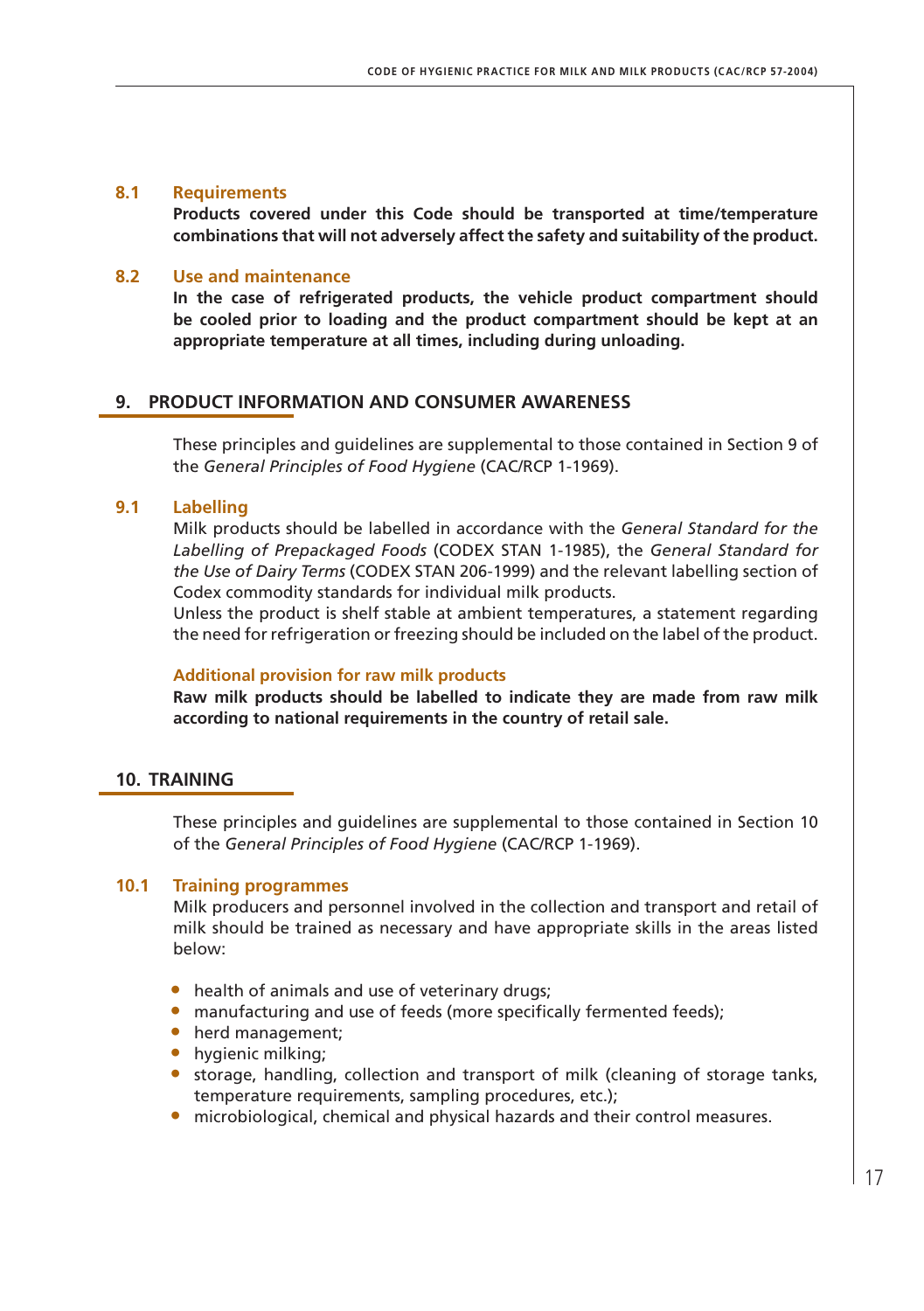# **ANNEX I**

# GUIDELINES FOR THE PRIMARY PRODUCTION OF MILK

### **INTRODUCTION AND OBJECTIVES**

The detailed information contained in this annex should be implemented in order to reduce the likelihood of milk contamination through inadequate primary production practices. This information will enable the implementation of the principles laid down in Section 3 of the main body of the Code by providing guidelines for their application.

These measures, in combination with microbiological control measures found in Annex II, should be used to effectively control the microbiological hazards in milk products. There is a close relationship between the hygienic conditions found in primary production and the safety and suitability of processed milk products based on the control measures presented in Annex II.

#### **SCOPE**

This Annex provides details of the approaches that should be used for the primary production of milk intended for further processing of an unspecified nature. The milk should be subjected to the application of microbiological control measures described in Annex II.

The degree to which on-farm practices control the likelihood of occurrence of food safety hazard in milk will have an impact on the nature of controls needed during the subsequent processing of the milk. Under normal circumstances, milk will be subjected to control measures sufficient to address any hazards that may be present. Where the subsequent processing of milk does not involve the application of control measures necessary to address any hazards that may be present, the focus then becomes preventative in nature in order to reduce the likelihood that such hazards will occur during the primary production phase of the continuum. Likewise, in certain primary production situations, the occurrence of food safety hazards may be less avoidable, which will mandate the application of more stringent control measures during subsequent processing in order to insure the safety and suitability of the finished product.

### **USE OF ANNEX I**

The information in Annex I is organized to correspond with the relevant sections in the main part of the Code and the *General Principles of Food Hygiene* (CAC/ RCP 1-1969). Where a particular principle has been identified in the main body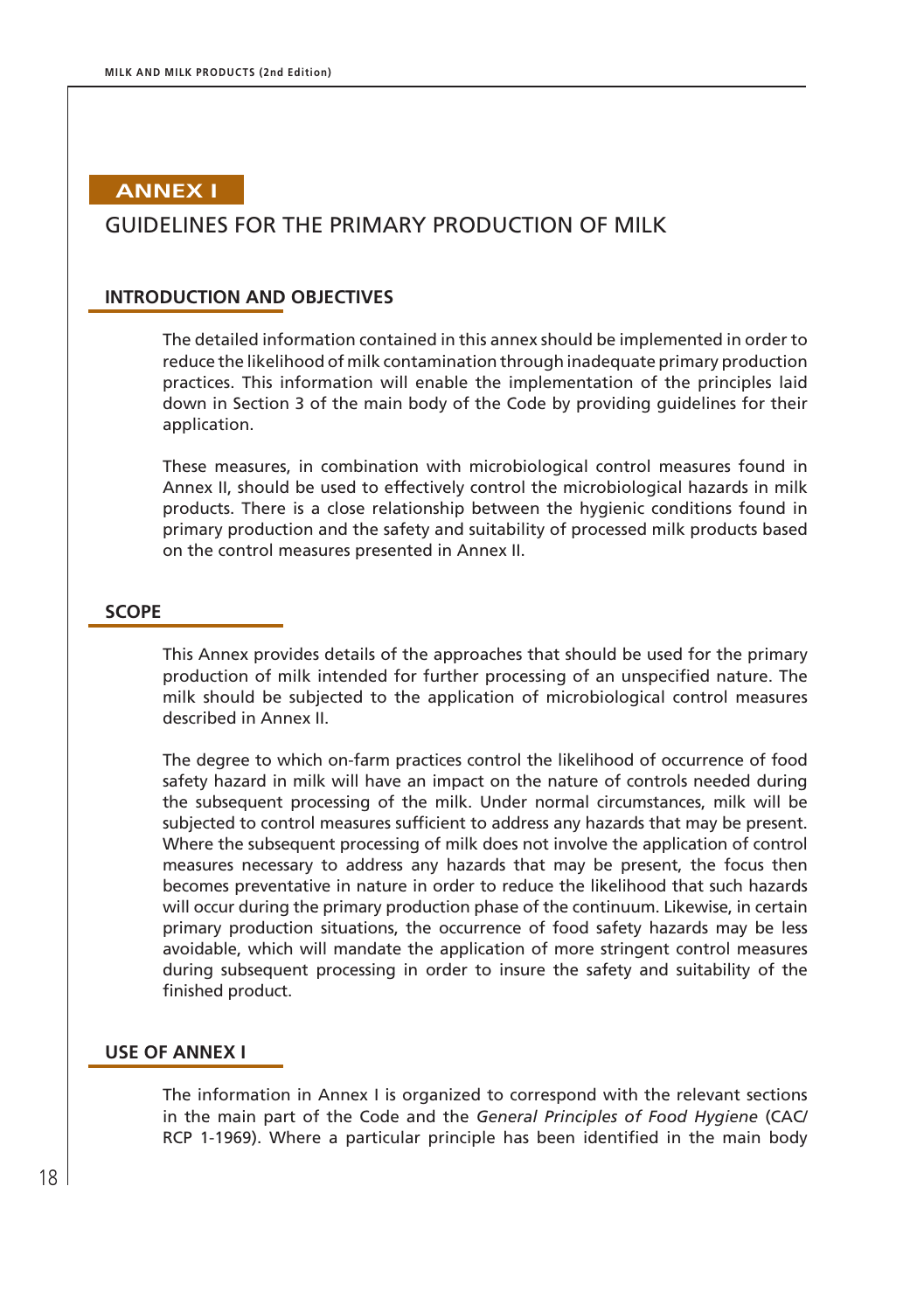of the Code, guidelines for the application of that principle will be located in the corresponding section of this Annex.

#### **Additional provisions for the production of milk used for raw milk products**

When milk is intended to be used for the manufacture of raw milk products, the hygienic conditions used at the primary production are one of the most important public health control measures, as a high level of hygiene of the milk is essential in order to obtain milk with a sufficiently low initial microbial load in order to enable the manufacturing of raw milk products that are safe and suitable for human consumption. In such situations, additional control measures may be necessary. Where applicable, these additional measures are provided at the end of each subsection.

Compliance with these additional hygienic provisions is important, and is considered mandatory in certain circumstances (where the nature of the finished product or national legislation requires), throughout the milk production process, up to the manufacture of the particular raw milk product. In addition, increased emphasis in certain aspects of the production of milk for raw milk products (animal health, animal feeding, milk hygiene monitoring) are specified and are critical to the production of milk that is safe and suitable for the intended purpose. To reflect the greater emphasis on the compliance needed on certain provisions, the word "should" has been substituted with the word "shall" where applicable.

As is the case with the rest of this code, this section also does not mandate or specify the use of any one set of controls to be used, but leaves it up to those responsible for assuring the safety of the finished product to choose the most appropriate set of control measures for the particular situation.

There are a wide variety of raw milk products, most of which are cultured products such as cheeses. The range of moisture content, pH and salt content (among other parameters) in these products will have varying degrees of impact on any potential microbiological hazards that may be present in the milk used for their manufacture. The degree to which the inherent characteristics of the product (or process used to manufacture the product) will control the hazard should guide the extent to which these potential hazards need to be prevented or controlled during primary production.

A wide range of food safety approaches exist for the production of raw milk products. As is the case with the rest of this code, the approach taken in this section is intended to be flexible enough to take into account the different approaches used in different countries regarding the manufacture and marketing of raw milk products.

#### **Special provisions for the production of milk on small holder dairy farms**

In the context of this Code, the expression "Small Holder Dairy Farm" refers to farms where the number of animals per farmer or per herd usually does not exceed 10, milking machines are not generally used, milk is not chilled at the producer's level and/or the milk is transported in cans.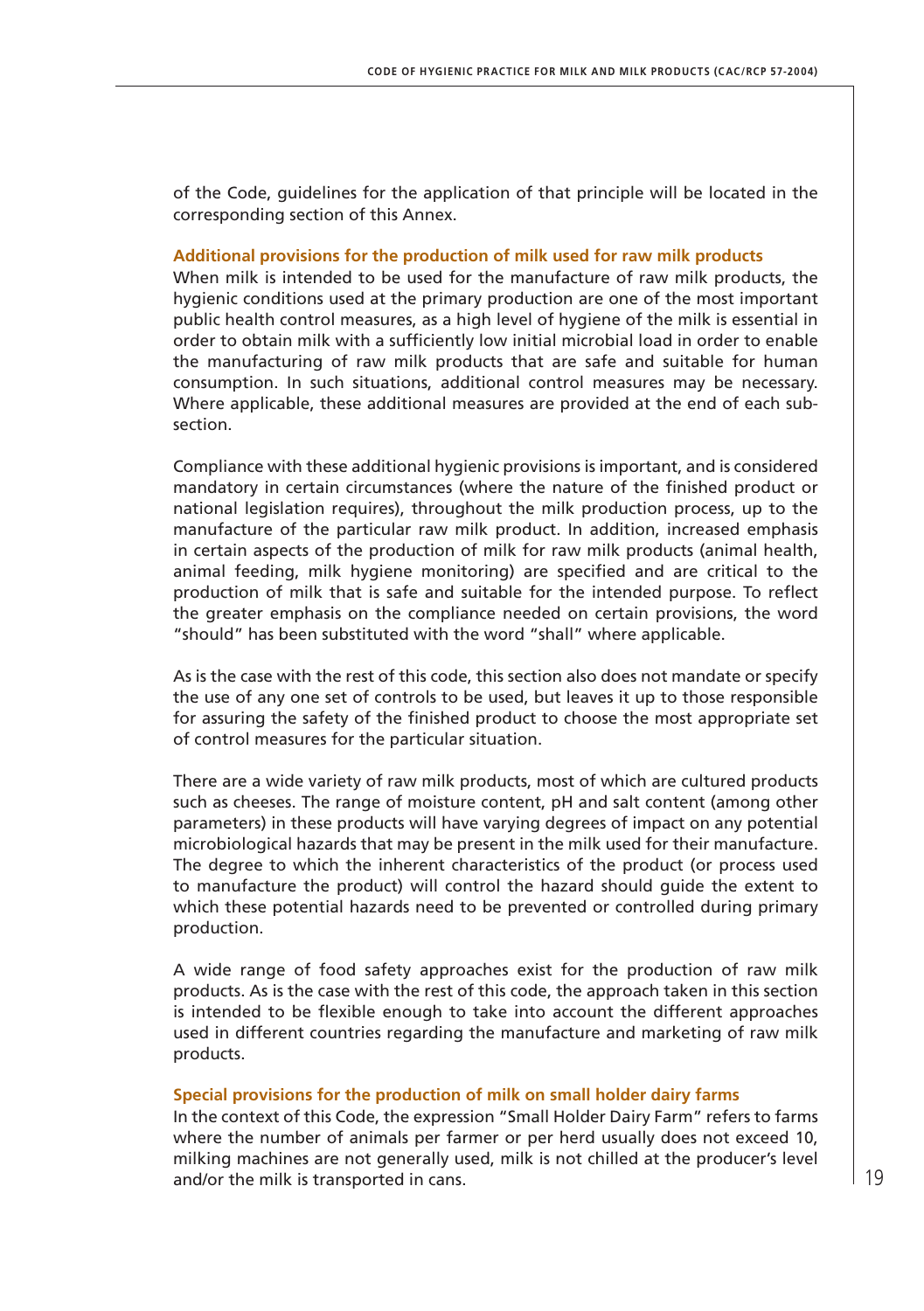Flexibility in the application of certain requirements of the primary production of milk in small holder dairy farms can be exercised, where necessary, provided that the milk is received by dairy plants and will be subjected to a combination of microbiological control measures sufficient to obtain a safe and suitable milk product. Such flexibility is indicated throughout this annex by the use of a parenthetical statement "if used" or "if applicable" placed next to the particular provision where the flexibility is needed.

Flexibility as above may also apply to farms with larger number of animals but having similar economic constraints or limited water and/or power supplies, preventing investment in technological facilities and infrastructure.

### **3. PRIMARY PRODUCTION**

#### **3.1 Environmental hygiene**

When water is used for the cleaning of the udder and for cleaning equipment used for the milking and storage of milk it should be of such quality that it does not adversely affect the safety and suitability of the milk.

Precautions should be adopted to ensure that milking animals do not consume or have access to contaminated water or other environmental contaminants likely to cause diseases transmissible to humans or contaminate milk.

### **3.2 Hygienic production of milk**

#### 3.2.1 **Areas and premises for milk production**

#### 3.2.1.1 **Animal holding areas**

- The design, layout and provision of holding areas should not adversely affect the health of animals. In particular, holding areas should be kept clean and maintained in a manner that minimizes the risk of animal infection or contamination of the milk.
- Access to the animal holding area, including the stable and attached premises, if used, should preclude the presence of other species that would adversely affect the safety of the milk.
- The holding area should, as far as practicable, be kept clean and free of accumulations of manure, mud or any other objectionable materials.
- If used, stable and stalls should be designed and constructed to keep them free of accumulations of manure, feed residues, etc.
- Animal holding areas should be designed such that animals with contagious diseases can be separated to prevent the transmission of disease to healthy animals.
- Animal holding areas should not adversely affect the health of animals. In particular, the litter and the stabling area should be maintained in a manner that minimizes the risk of teat injuries and udder diseases.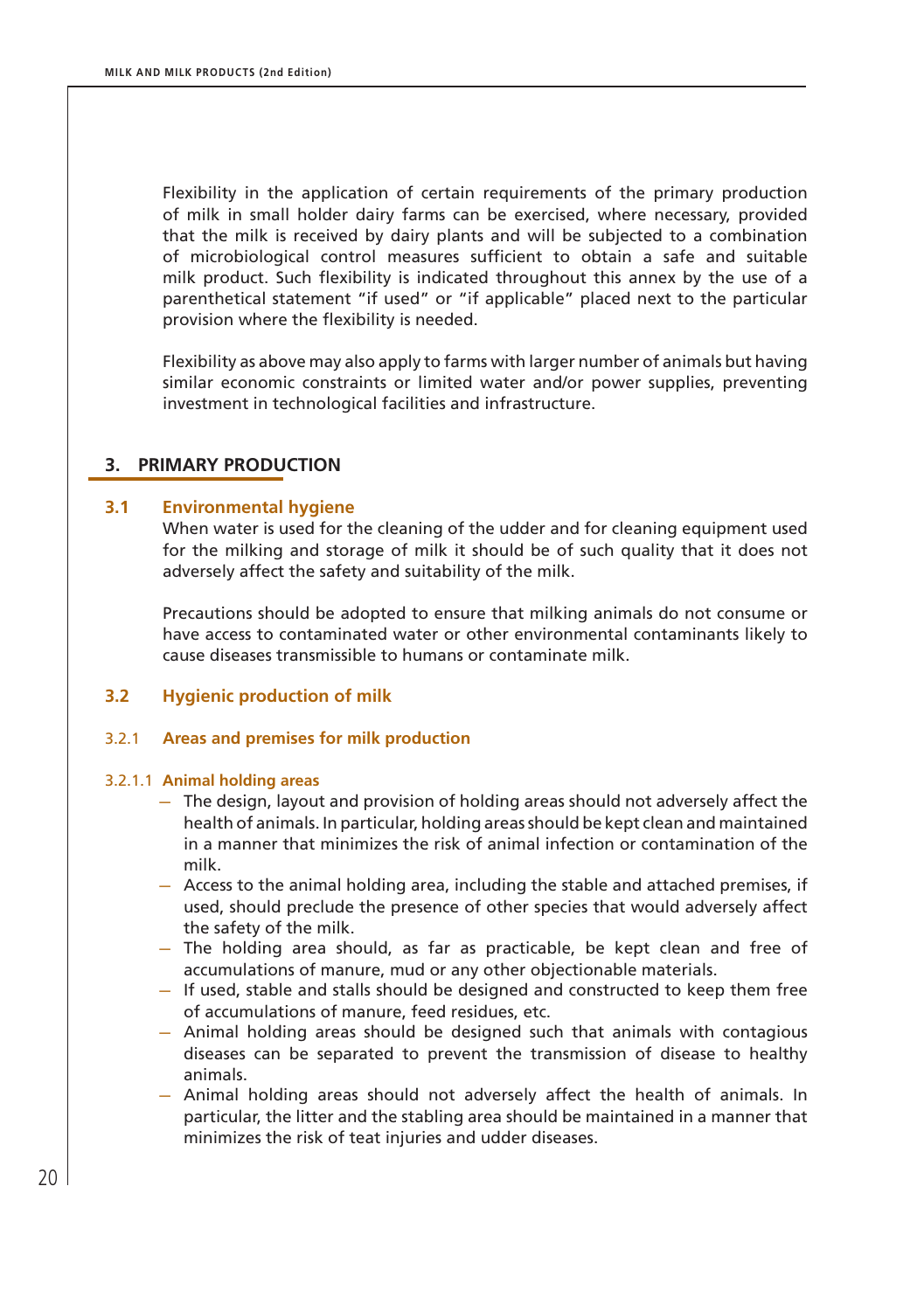### 3.2.1.2 **Milking areas and related facilities**

- Premises where milking is performed should be situated, constructed (if applicable) and maintained in a manner that will minimize or prevent contamination of the milk.
- Milking areas should be kept free of undesirable animals such as pigs, poultry and other animals whose presence may result in the contamination of milk.
- Premises where milking is performed should be easy to clean, especially in areas subject to soiling or infection, e.g., they should have:
	- flooring constructed to facilitate draining of liquids and adequate means of disposing of waste;
	- adequate ventilation and lighting;
	- an appropriate and adequate supply of water of a suitable quality for use when milking and in cleaning the udder of the animals and equipment used for milking;
	- • effective separation from all sources of contamination such as lavatories (if used) and manure heaps; and
	- • effective protection against vermin.

#### **Additional provisions for the production of milk used for raw milk products**

Only potable water can be used in milking areas, product storage areas and other critical areas.

### 3.2.2 **Animal health**

Adequate management measures should be implemented to prevent animal diseases and to control drug treatment of diseased animals or herds in an appropriate way. In particular, preventive measures should be taken to prevent disease including:

- Eradication of animal diseases or control of risk of transmission of the diseases, according to the specific zoonosis
- Management of other animals in the herd and other farmed animals present (including the segregation of diseased animals from healthy animals)
- Management of new animals in the herd

The milk should originate from herds or animals that are officially free of brucellosis and tuberculosis, as defined by the OIE *Terrestrial Animal Health Code*. If not officially free, then milk should originate from herds or animals that are under official control and eradication programmes for brucellosis and tuberculosis. If controls for brucellosis and tuberculosis were not sufficiently implemented, it would be necessary for the milk to be subjected to subsequent microbiological control measures (e.g., heat treatment) that will assure the safety and suitability of the finished product.

Milk should be drawn from animals that:

- are identifiable to facilitate effective herd management practices;
- do not show visible impairment of the general state of health; and
- do not show any evidence of infectious diseases transferable to humans through milk including but not limited to diseases governed by the OIE *Terrestrial Animal Health Code*.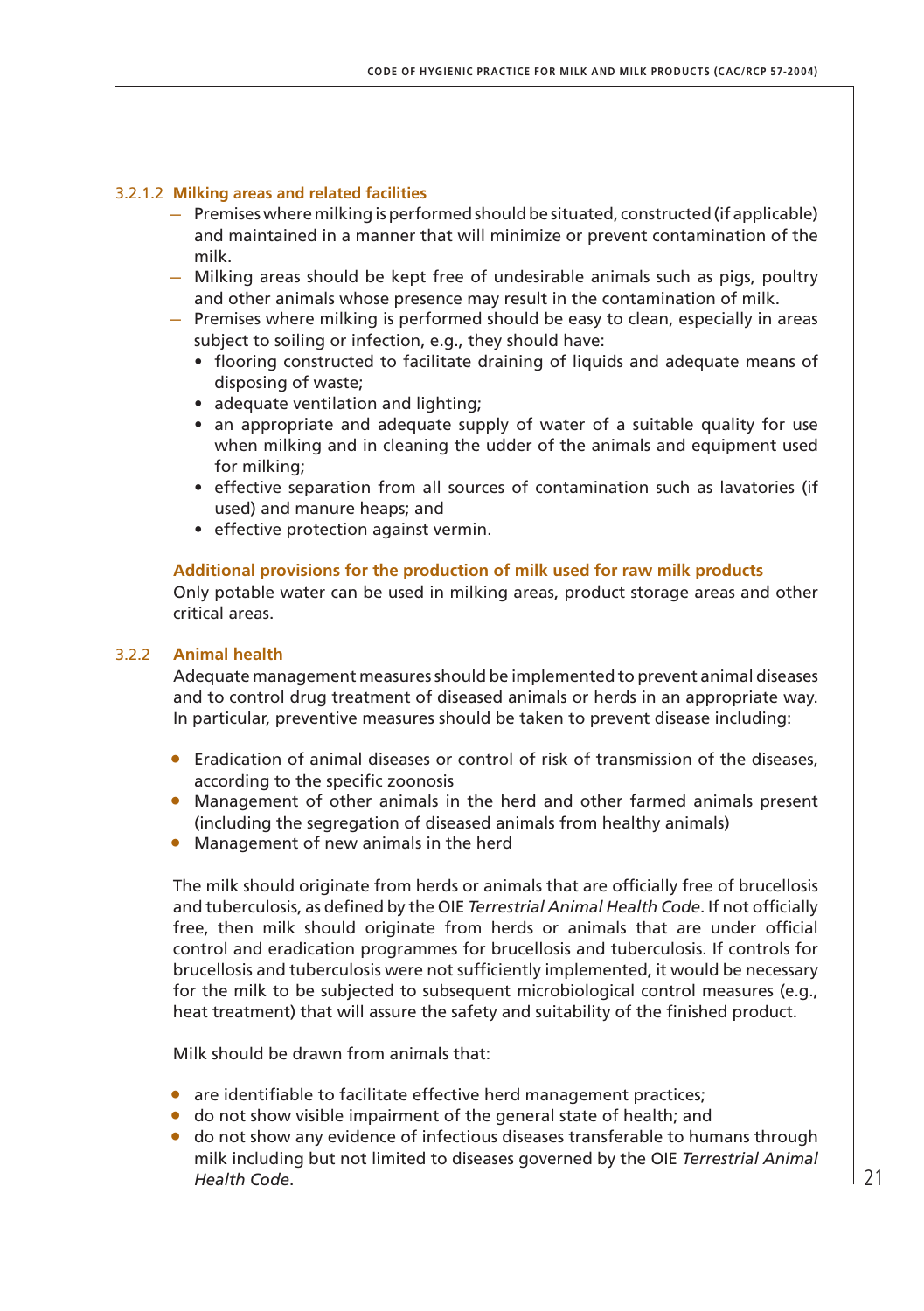Adequate measures should be implemented in order to prevent udder infections, especially:

- the correct use of milking equipment (e.g. daily cleaning, disinfection and disassembling of equipment);
- the hygiene of milking (e.g. udder cleaning or disinfection procedures);
- the management of the animal holding areas (e.g. cleaning procedures, design and size of areas);
- the management of dry and lactation periods (e.g., treatment for the drying off).

#### **Additional provisions for the production of milk used for raw milk products**

The milk cannot carry unacceptable levels of zoonotic agents. Therefore, the milk shall originate from individual animals:

- $\bullet$  that are identifiable such that the health status of each animal can be followed. To this effect:
	- the herd shall be declared to the competent authorities and registered;
	- each animal shall be identified with a steadfast device and registered by the competent authorities.
- that do not show visible impairment of the general state of health and which are not suffering from any infection of the genital tract with discharge, enteritis with diarrhoea and fever, or recognizable inflammation of the udder;
- that do not show any evidence (signs or analytical results) of infectious diseases caused by human pathogens (e.g., Listeriosis) that are transferable to humans through milk including but not limited to such diseases governed by the OIE *Terrestrial Animal Health Code*;
- that, in relation to brucellosis and tuberculosis, shall comply with the following criteria:
	- cows milk shall be obtained from animals belonging to herds that are officially free of tuberculosis and brucellosis in accordance with the relevant chapters of the OIE *Terrestrial Animal Health Code*;
	- sheep or goat milk shall be obtained from animals belonging to sheep or goat herds that are officially free or free of brucellosis as per the OIE *Terrestrial Animal Health Code*;
	- when a farm has a herd comprised of more than one species, each species shall comply with sanitary conditions that are mandatory for each particular species;
	- if goats are in the same environment with cows, goats shall be monitored for tuberculosis.

In addition, it is necessary that the milk also be checked for other relevant aspects in accordance with point 5.2.3.1. (microbiological and other specifications) which can have an impact on the safety and suitability of raw milk products; these results may provide information regarding the health status of the animals.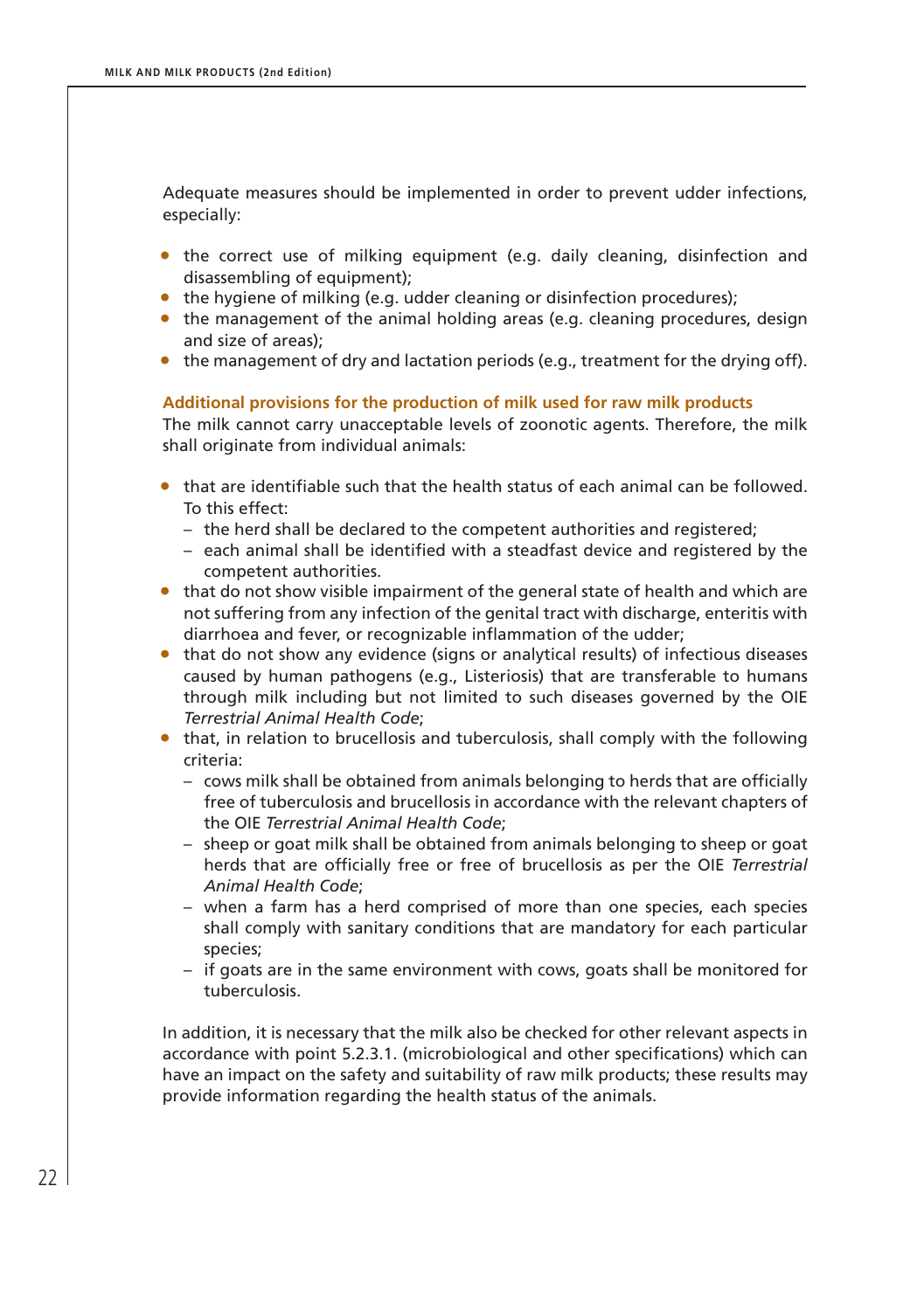In particular, preventive measures are needed to prevent disease including:

- animals of unknown health status shall be separated, before being introduced in the herd, until such time that their health status has been established. During that separation period, milk from those animals shall not be used for the production of milk for the manufacture of raw milk products;
- the owner shall keep a record of relevant information, e.g., results of tests carried out to establish the status of an animal just being introduced, and the identity for each animal either coming or leaving the herd.

### **3.2.3 General hygienic practice**

#### **3.2.3.1 Feeding**

The relevant aspects of the *Code of Practice on Good Animal Feeding* (CAC/RCP 54- 2004) should be applied to minimize or prevent the introduction of contaminants through feed or feeding practices.

### **Additional provisions for the production of milk used for raw milk products**

When using fermented feed, it is necessary that the feed be prepared, stored and used in a manner that will minimize microbial contamination. Particular attention shall be given to compliance with good practices concerning the following aspects:

- the design of silos;
- good production practices of silage;
- regular check of the quality of the fermented feed (organoleptic inspection or  $pH$ ).

The owner shall keep a record of relevant information concerning feed.

#### 3.2.3.2 **Pest control**

- Before pesticides or rodenticides are used, all efforts should be made to minimize the presence of insects, rats and mice. Although stables and milking parlours (if used) attract such pests, good preventive measures such as proper building construction and maintenance (if applicable), cleaning, and removal of faecal waste can minimize pests.
- Accumulations of manure should not be allowed to develop close to milking areas.
- Mice and rats are also attracted to animal feed stores. Hence, any such feed stores should be located at a suitable place and feed kept in containers that provide adequate protection against such pests.
- If it is necessary to resort to chemical pest control measures, such products should be approved officially for use in food premises and used in accordance with the manufacturer's instructions.
- Any pest control chemicals should be stored in a manner that will not contaminate the milking environment. Such chemicals should not be stored in wet areas or close to feed stores. It is preferable to use solid baits, wherever possible.
- No pesticides should be applied during milking.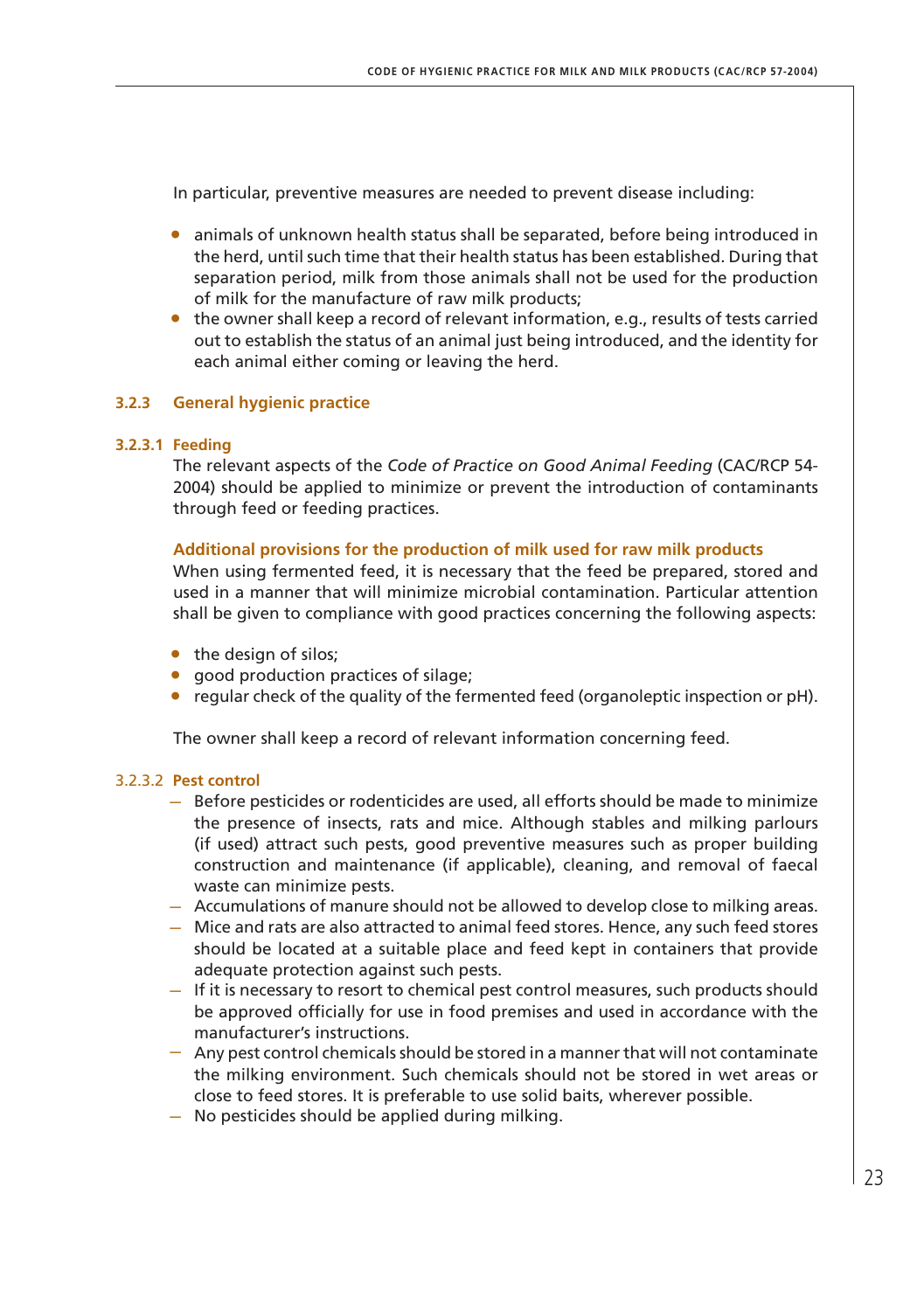### 3.2.3.3 **Veterinary drugs***<sup>6</sup>*

- The relevant aspects of the *Guidelines for the Design and Implementation of National Regulatory Food Safety Assurance Programmes Associated with the Use of Veterinary Drugs in Food Producing Animals* (CAC/GL 71-2009) should be applied to minimize or prevent the introduction of drug residues in milk or milk products.
- Good husbandry procedures should be used to reduce the likelihood of animal disease and thus reduce the use of veterinary drugs.
- Only those medicinal products and medicinal premixes that have been authorized by competent authority for inclusion in animal feed should be used.
- Milk from animals that have been treated with veterinary drugs that can be transferred to milk should be discarded until the withdrawal period specified for the particular veterinary drug has been achieved. Established MRLs for residues of veterinary drugs in milk may serve as a reference for such verification.
- The veterinarian and/or the livestock owner or the collection centre should keep a record of the products used, including the quantity, the date of administration and the identity of animals. Appropriate sampling schemes and testing protocols should be used to verify the effectiveness of on-farm controls of veterinary drug use and in meeting established MRLs.

#### 3.2.4 **Hygienic milking**

Minimizing contamination during milking requires that effective hygienic practices be applied in respect of the skin of the animal, the milking equipment (whenever used), the handler and the general environment e.g. faecal sources of contamination.

Milking should be carried out under hygienic conditions, including:

- good personal hygiene of the milking personnel;
- clean udders, teats, groins, flanks and abdomens of the animal;
- clean and disinfected milking vessels/equipment; and
- avoidance of any damage to the tissue of the teat/udder.

In particular, during any milking, consideration should be given to minimizing and/or preventing contamination from the milk production environment and maintaining personal hygiene.

Animals showing clinical symptoms of disease should be segregated and/or milked last, or milked by using separate milking equipment or by hand, and such milk should not be used for human consumption.

Operations such as feeding the animals or placement/removal of litter should be avoided prior to milking in order to reduce the likelihood of contamination of the milking equipment and the milking environment from manure or dust.

<sup>6</sup> Treatment with veterinary drugs should be consistent with the *Code of Practice to Minimize and Contain Antimicrobial Resistance* (CAC/RCP 61-2005).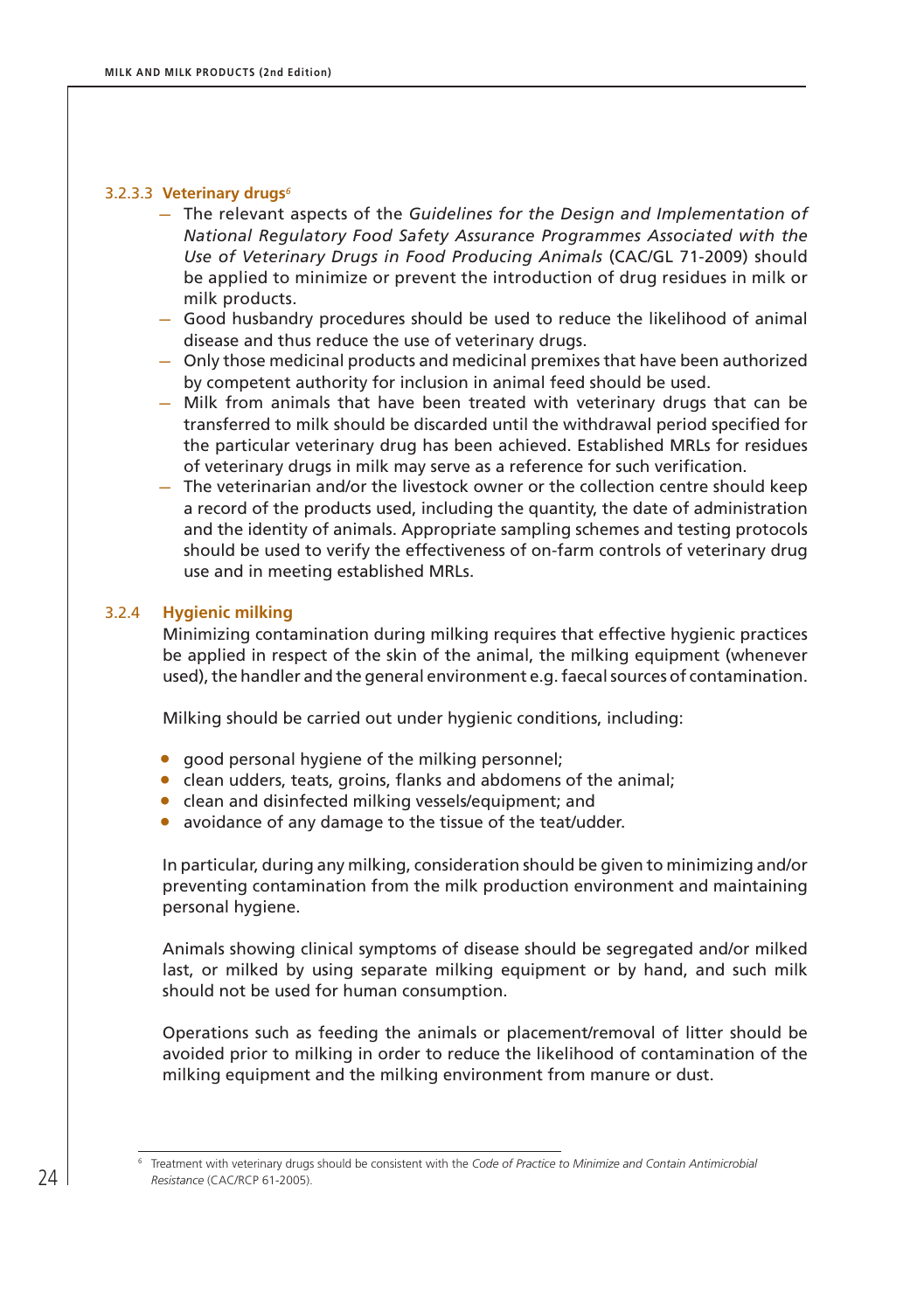The milking animals should be maintained in an as clean state as possible. Prior to any milking, teats should be clean. The milker should monitor by appropriate means that the milk appears normal, for example by careful observation of the condition of milking animals, by checking the milk of each animal for organoleptic or physicochemical indicators, and by using records and identification of treated animals. If the milk does not appear normal, the milk should not be used for human consumption. The producer should take appropriate precautions to minimize the risk of infections to teats and udders, including the avoidance of damage to tissue. Foremilk (initially drawn small quantity of milk) from each teat should be discarded or collected separately and not used for human consumption unless it can be shown that it does not affect the safety and suitability of the milk.

#### 3.2.4.1 **Environmental contamination**

Milking operations should minimize the introduction of food-borne pathogens and foreign matter from the skin and general milking environment as well as chemical residues from cleaning and disinfection routines*.*

#### 3.2.4.2 **Milking equipment design**

- Milking equipment, utensils and storage tanks should be designed, constructed and maintained in such a way that they can be adequately cleaned and do not constitute a significant source of contamination of milk.
- Milking equipment should be designed such that it does not damage teats and udders during normal operation.

#### 3.2.4.3 **Milking equipment cleaning and disinfection**

- Milking equipment and storage tanks (and other vessels) should be thoroughly cleaned and disinfected following each milking, and dried when appropriate.
- Rinsing of equipment and storage tanks following cleaning and disinfection should remove all detergents and disinfectants, except in those circumstances where the manufacturer instructions indicate that rinsing is not required.
- Water used for cleaning and rinsing should be appropriate for the purpose, such that it will not result in contamination of the milk.

#### **Additional provisions for the production of milk used for raw milk products**

– Only potable water can be used in contact with milking equipment and other milk contact surfaces.

#### 3.2.4.4 **Health and personal hygiene of milking personnel**

- Milking personnel should be in good health. Individuals known, or suspected to be suffering from, or to be a carrier of, a disease likely to be transmitted to the milk, should not enter milk handling areas if there is a likelihood of their contaminating the milk. Medical examination of a milk handler should be carried out if clinically or epidemiologically indicated.
- Hands and forearms (up to elbow) should be washed frequently and always washed before initiating milking or handling of milk.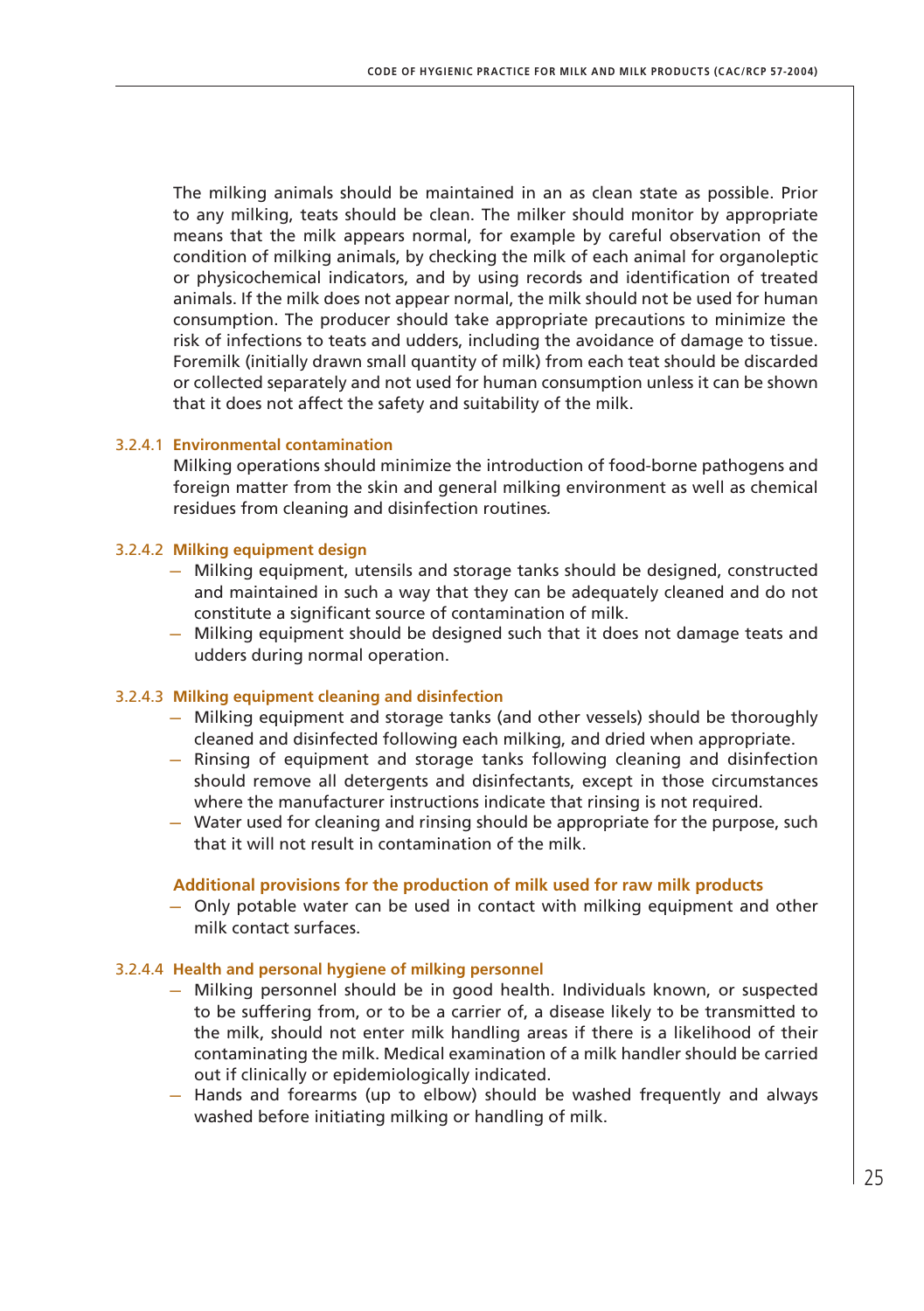- Milking should not be performed by persons having exposed abrasions or cuts on their hands or forearms. Any injury on hands or forearms must be covered with a water-resistant bandage.
- Suitable clothing should be worn during milking and should be clean at the commencement of each milking period.

### **3.3 Handling, storage and transport of milk**

Time and temperature control is important during storage and transport of milk and depends highly on the type and effectiveness of the control measures applied during and after processing. Therefore, the needs for time/temperature control at farm level should be clearly communicated by the manufacturer of the milk products.

#### 3.3.1 **Milking equipment**

The design of milking equipment, where used, and cans, should ensure there are no crevices or recesses that can interfere with proper cleaning.

Milking equipment should be installed and tested (if applicable) in accordance with manufacturer's instructions and in accordance with any available technical standards that have been established by appropriate technical standards setting organizations for such equipment (e.g., IDF, ISO, 3A) in order to assist in assuring that the equipment is functioning properly.

Milking equipment and cans should be cleaned and disinfected regularly and with sufficient frequency to minimize or prevent contamination of milk.

There should be a periodic verification process to ensure that milking equipment is in good working condition.

Milking equipment and utensils which are intended to come into contact with milk (e.g., containers, tanks, etc.) should be easy to clean and disinfect, corrosion resistant and not capable of transferring substances to milk in such quantities as to present a health risk to the consumer.

Between inspections, milking equipment should be maintained in proper working condition.

#### 3.3.2 **Milk storage equipment**

Milk storage tanks and cans should be so designed to ensure complete drainage and constructed to avoid contamination of the milk when it is stored.

Milk storage equipment should be properly installed, maintained and tested in accordance with manufacturer's instructions and in accordance with any available technical standards that have been established by appropriate technical standards setting organizations for such equipment (e.g., IDF, ISO, 3A) in order to assist in assuring that the equipment is functioning properly.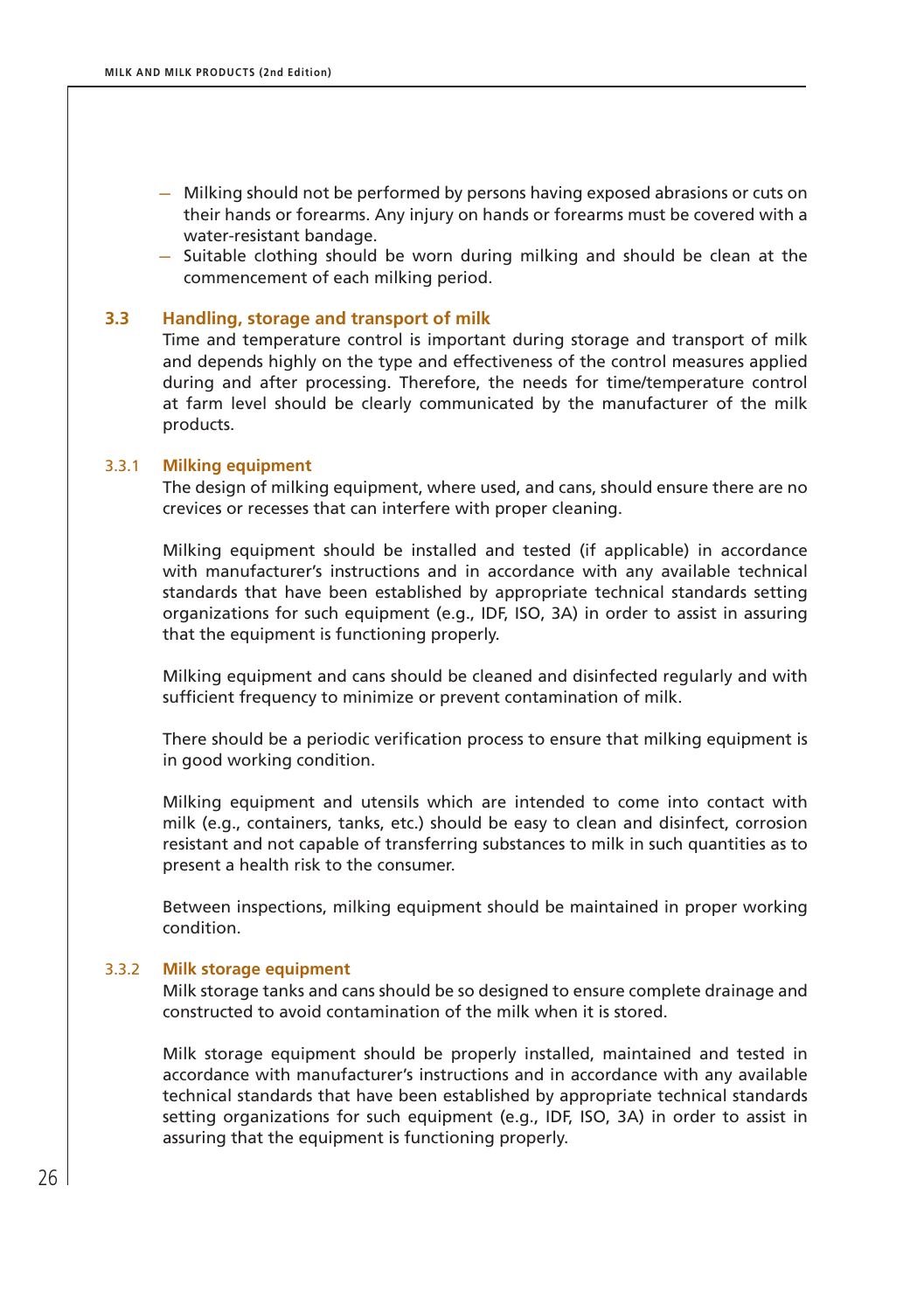Surfaces of milk storage tanks, cans and associated equipment intended to come into contact with milk should be easy to clean and disinfect, corrosion resistant and not capable of transferring substances to milk in quantities that will present a health risk to the consumer.

Milk tanks and cans should not be used to store any harmful substance that may subsequently contaminate milk. If milk storage tanks and cans are used to store foods other than milk, precautions should be taken to prevent any subsequent milk contamination.

Storage tanks and cans should be cleaned and disinfected regularly and with sufficient frequency to minimize or prevent contamination of milk.

Storage tanks or portions of storage tanks that are outdoors should be adequately protected or designed such that they prevent access of insects, rodents and dust in order to prevent contamination of milk.

There should be a periodic verification process to ensure that milk storage equipment is properly maintained and in good working condition.

**Additional provisions for the production of milk used for raw milk products** Milk tanks and cans can be used only to store milk and milk products.

It is necessary to verify, at least once a year, that milk storage equipment is maintained and in good working order.

#### 3.3.3 **Premises for, and storage of, milk and milking-related equipment**

Premises for the storage of milk should be situated and constructed to avoid risk of contamination of milk or equipment.

Premises for the storage of milk should have:

- suitable milk refrigeration equipment, when appropriate;
- a sufficient supply of water of a suitable quality of for use in milking and in cleaning of equipment and instruments;
- protection against vermin;
- easily cleanable floors, if applicable; and
- adequate separation between milking areas and any premises where animals are housed in order to prevent contamination of milk by animals. Where separation is not possible, adequate measures should be taken to ensure that the milk is not contaminated.

Immediately after milking, the milk should be stored in properly designed and maintained tanks or cans in a clean place.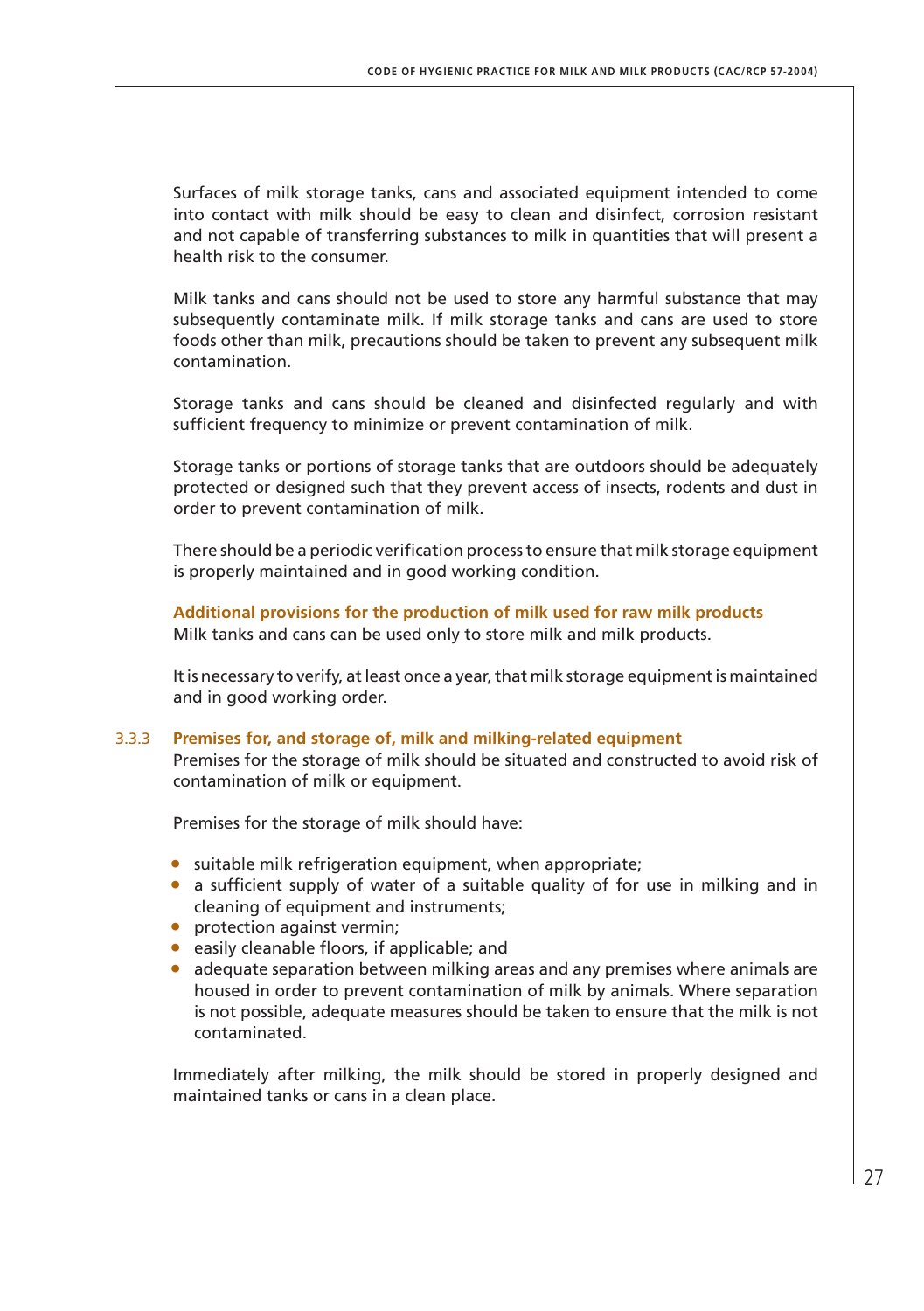Storage temperatures and times should be such that minimizes any detrimental effect on the safety and suitability of milk. The time and temperature conditions for milk storage at the farm should be established taking into account the effectiveness of the control system in place during and after processing, the hygienic condition of the milk and the intended duration of storage. In situations where the milk cannot be chilled on the farm, collection and delivery of this milk to a collection centre or processing facility within certain time limits may be required. These conditions may be specified in legislation, in Codes of Practice, or by the manufacturer receiving the milk in collaboration with the milk producer and the competent authority.

#### **Additional provisions for the production of milk used for raw milk products**

When milk for further processing is not collected or used within 2 hours after milking, it shall be cooled:

- $\bullet$  to a temperature equal to or below 6°C when collected on a daily basis; or
- $\bullet$  to a temperature equal to or below  $4^{\circ}$ C when not collected every day.

Deviations from those temperatures may be acceptable if those deviations will not result in an increased risk of microbiological hazards, have been approved by the manufacturer receiving the milk, have been approved by the competent authority, and the end product will still meet the microbiological criteria established in accordance with 5.2.3.2.

### 3.3.4 **Collection, transport and delivery procedures and equipment**

#### 3.3.4.1 **Collection, transport and delivery procedures**

- Personnel and vehicular access to the place of collection should be adequate for the suitable hygienic handling of milk. In particular, access to the place of collection should be clear of manure, silage, etc.
- Prior to collection, the milk hauler or collection/chilling centre operator should check the individual producer's milk to ensure that the milk does not present obvious indications of spoilage and deterioration. If the milk shows indications of spoilage and deterioration, it should not be collected.
- Collection and chilling centres, if employed, should be designed and operated in such a manner that minimizes or prevents the contamination of milk.
- Milk should be collected under hygienic conditions to avoid contamination of milk. In particular, the milk hauler or collection centre operator should, where appropriate, take samples in such a way to avoid contamination of the milk and should ensure that the milk has the adequate storage/in-take temperature prior to collection.
- The milk hauler should receive adequate training in the hygienic handling of raw milk.
- Milk haulers should wear clean clothing.
- Milk hauling operations should not be performed by persons at risk of transferring pathogens to milk. Appropriate medical follow-up should be done in the case of an infected worker.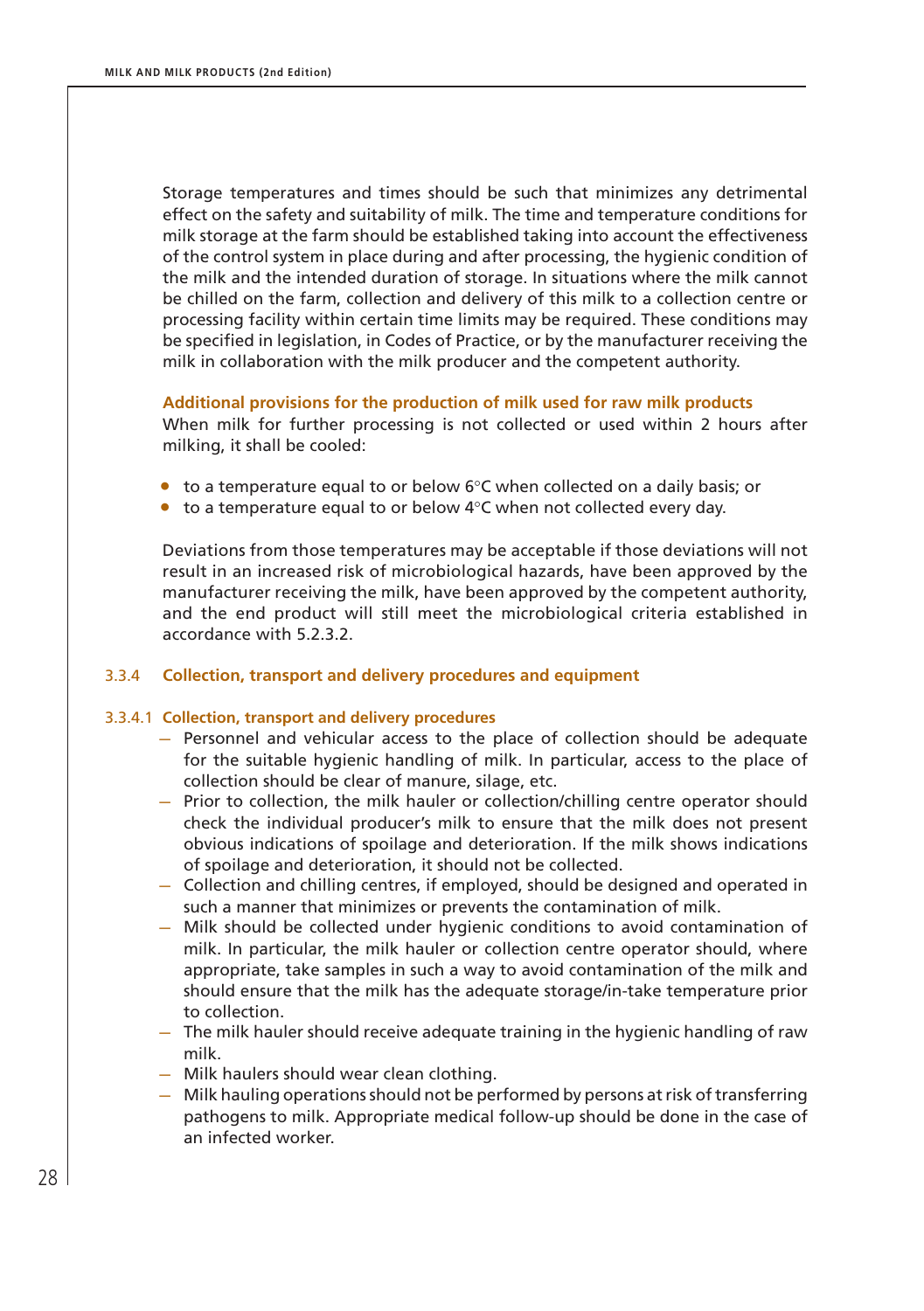- Milk haulers should perform their duties in a hygienic manner so that their activities will not result in contamination of milk.
- The driver should not enter the stables or other places where animals are kept, or places where there is manure.
- Should driver clothing and footwear be contaminated with manure, the soiled clothes and footwear should be changed or cleaned before work is continued.
- The tanker driver should not enter the processing areas of the dairy plant. Conditions should be arranged to allow necessary communication with the staff of the dairy, delivery of milk samples, dressing, rest breaks, etc. without direct contact taking place with the dairy processing areas or with staff members involved with processing milk and milk products.

### **Additional provisions for the production of milk used for raw milk products**

– Milk to be used for the manufacture of raw milk products shall be collected separately. Mixing, or cross-contamination with milk which does not comply with the quality (including microbiological) expected for the processing of raw milk products shall not be allowed.

For example:

- • organize collection pick-ups in such a way that milk for the manufacture of raw milk products be collected separately; or
- use milk transport tankers with compartments that will allow the separation of the milk for raw milk products from milk to be heat processed combined with the pick-up of milk for raw-milk products before milk for other products.

#### 3.3.4.2 **Collection, transport and delivery equipment**

- Guidance on the bulk transport of foods is given in the *Code of Hygienic Practice for the Transport of Food in Bulk and Semi-Packed Food* (CAC/RCP 47-2001).
- Milk transport tankers and cans should be designed and constructed such that they can be effectively cleaned and disinfected.
- Milk transport tankers and cans should be designed and constructed to ensure complete drainage.
- Milk transport tankers and cans should not be used to transport any harmful substance. If milk transport tanks and cans are used to transport foods other than milk, precautions such as the implementation of adequate cleaning protocols should be taken to prevent any subsequent milk contamination.
- Surfaces of milk transport tankers, cans and associated equipment intended to come into contact with milk should be easy to clean and disinfect, corrosion resistant and not capable of transferring substances to the milk in such quantities as to present a health risk to the consumer.
- Milk cans and transport tankers (including the milk discharge area, valves, etc.) should be cleaned and disinfected with sufficient frequency in order to minimize or prevent contamination of milk.
- After disinfection, tankers and cans should be drained.
- Lorries, trucks or other vehicles which carry the tank or cans should be cleaned whenever necessary.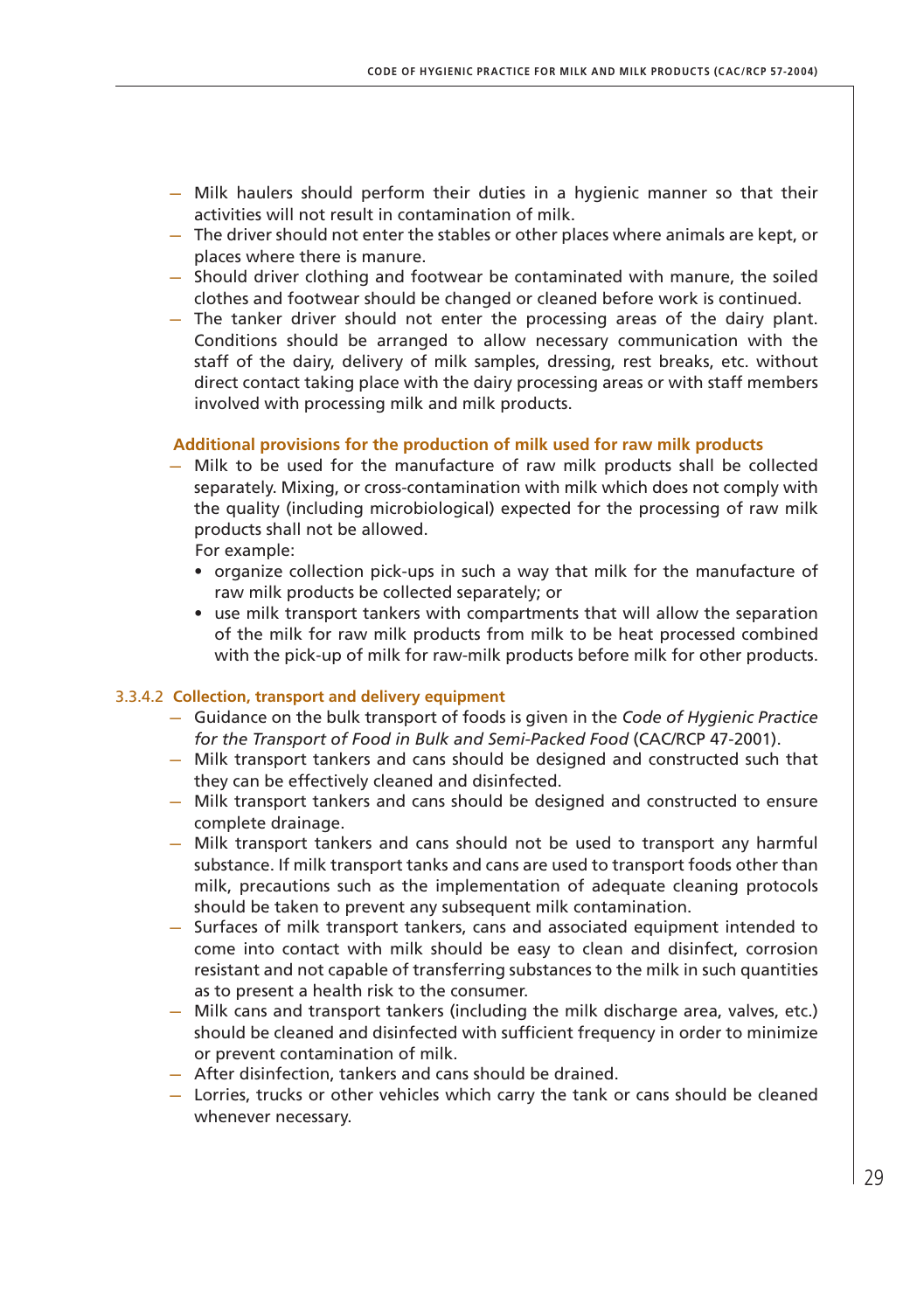### 3.3.4.3 **Transport time and temperature**

- Transport temperature and time should be such that milk is transported to the dairy or to the collection/chilling centre in a manner that minimizes any detrimental effect on the safety and suitability of milk.
- The time and temperature conditions for the collection and transport of milk from the farm should be established taking into account the effectiveness of the control system in place during and after processing, the hygienic condition of the milk and the intended duration of storage. In situations where the milk cannot be chilled on the farm, collection and delivery of this milk to a collection centre or processing facility within certain time limits may be required. These conditions may be specified in legislation, in Codes of Practice, or by the manufacturer receiving the milk in collaboration with the milk producer, collector and transporter and the competent authority.

### **Additional provisions for the production of milk used for raw milk products**

- The temperature of the milk to be used for the manufacture of raw-milk products shall not exceed 8°C, unless the milk has been collected within 2 hours after milking.
- Deviations from this temperature may be acceptable if these deviations will not result in an increased risk of microbiological hazards, have been approved by the manufacturer receiving the milk, have been approved by the competent authority and the end product will still meet the microbiological criteria established in accordance with 5.2.3.2.

# **3.4 Documentation and recordkeeping**

With respect to food safety, records should be kept where necessary on:

- Prevention and control of animal diseases with an impact on public health;
- Identification and movement of animals;
- Regular control of udder health;
- Use of veterinary drugs and pest control chemicals;
- Nature and source of feed;
- Milk storage temperatures;
- Use of agricultural chemicals;
- Equipment cleaning.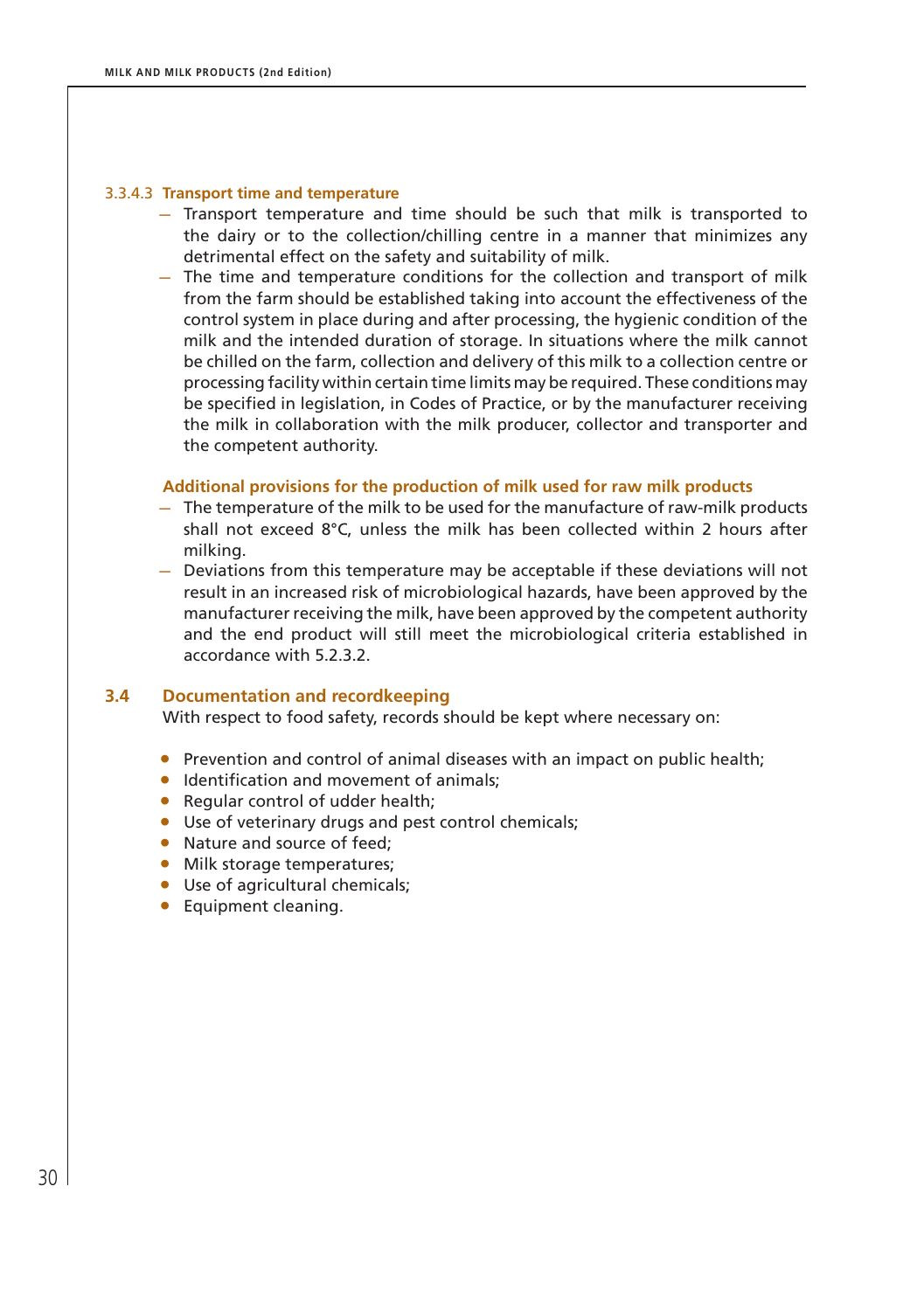# **ANNEX II**

# GUIDELINES FOR THE MANAGEMENT OF CONTROL MEASURES DURING AND AFTER PROCESSING

### **INTRODUCTION AND OBJECTIVES**

The detailed information contained in this annex should be implemented in order to prevent, eliminate or reduce hazards associated with incoming materials to acceptable levels and to reduce the likelihood of milk contamination resulting from inadequate control of manufacturing operations. This information will enable the implementation of the principles laid down in Section 5 of the main body of the Code by providing guidelines for their application.

These measures should be used in combination with guidelines on primary production found in Annex I in order to effectively control the microbiological hazards in milk products. There is a close relationship between the control of manufacturing operations and the safety and suitability of processed milk products based on the control measures presented in Annex II.

### **SCOPE**

The provisions in this Annex reinforce and supplement the principles and guidelines specified in Section 5 of the Code (Control of Operation), in particular Section 5.1, and should apply to the manufacture of any milk product. The principles in Section 5, Control of Operation, as well as the hazard identification provisions of this annex apply not only to the control of microbial hazards but also to the control of chemical and physical hazards.

The most common microbiological control measures are addressed in further detail in Part A (microbiostatic control measures) and Part B (microbiocidal control measures), respectively. However, this does not preclude in any way the use of additional and/or alternative microbiological control measures, provided that the general guidance provided in this Annex is followed.

# **USE OF ANNEX II**

The information in Annex II is organized to correspond with the relevant sections in the main part of the Code and the *General Principles of Food Hygiene* (CAC/ RCP 1-1969). Where a particular principle has been identified in the main body of the Code, guidelines for the application of that principle will be located in the corresponding section of this part of the Annex.

These guidelines are supplemental to those contained in Section 5 of the *General Principles of Food Hygiene* (CAC/RCP 1-1969) (including the Hazard Analysis and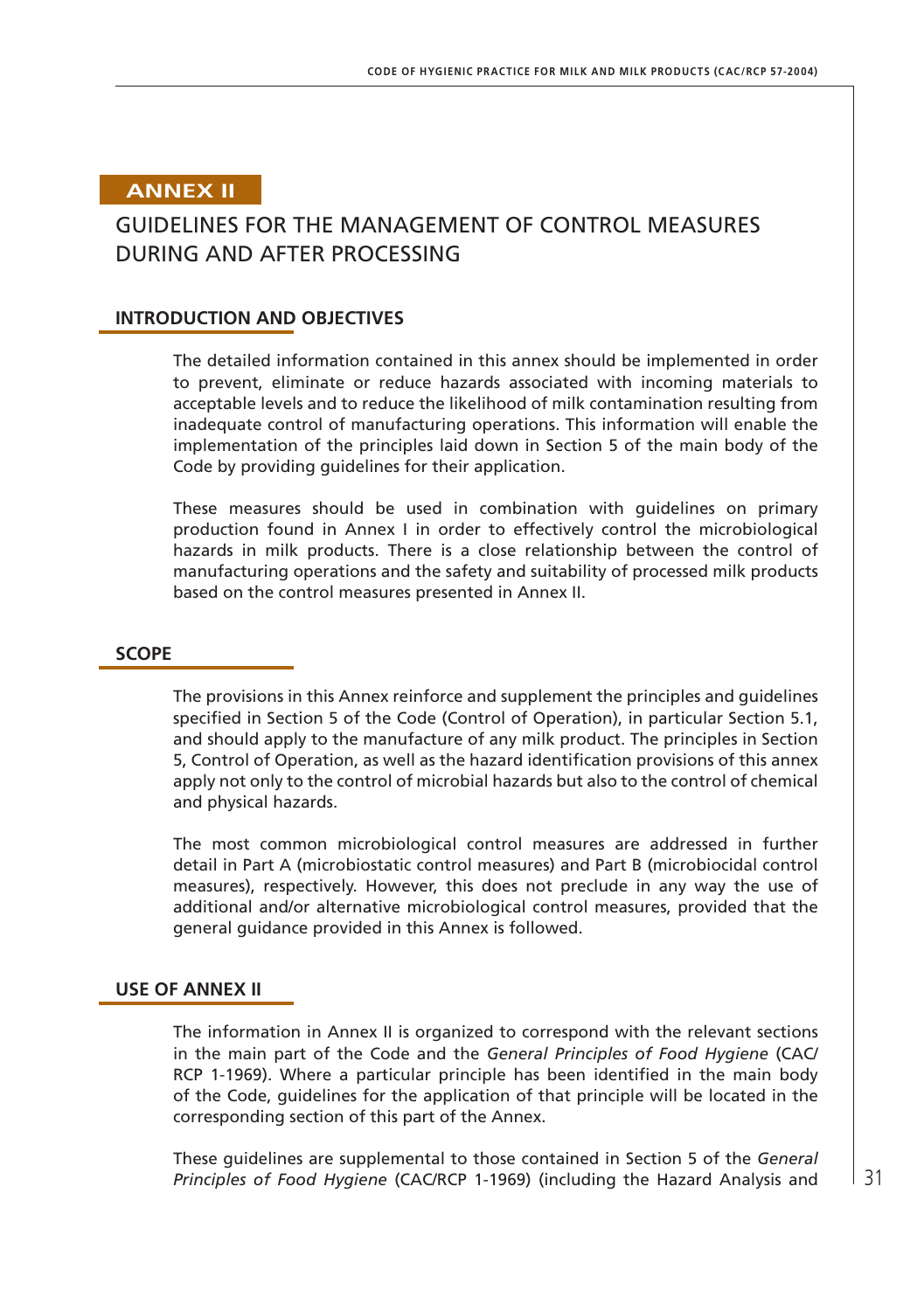Critical Control Point (HACCP) System and Guidelines for its Application Annex) and to the overarching principles presented in Section 2.3 of the base document.

The guidelines presented in this annex are intended to enhance and supplement those aspects of the *General Principles of Food Hygiene* (CAC/RCP 1-1969) HACCP Annex which are critical to the successful design of a system of food safety controls. The users of this document are encouraged to implement the guidelines contained in the HACCP Annex when designing a HACCP system and to refer to those Annex II guidelines for further details on the hazard analysis, control measure selection and critical limit determination.

### **Definitions**

The definitions below apply for the purpose of this Annex, and in addition to those definitions contained in Section 2.5 of the main body of this Code.

- *Microbiocidal treatments* are control measures that substantially reduce or practically eliminate the number of micro-organism present in a food.
- *Microbiostatic treatments* are control measures that minimize or prevent the growth of micro-organisms present in a food.
- *Pasteurization* is a microbiocidal heat treatment aimed at reducing the number of any pathogenic micro-organisms in milk and liquid milk products, if present, to a level at which they do not constitute a significant health hazard. Pasteurization conditions are designed to effectively destroy the organisms *Mycobacterium tuberculosis* and *Coxiella burnettii*.
- *UHT* (ultra-high temperature) *treatment* of milk and liquid milk products is the application of heat to a continuously flowing product using such high temperatures for such time that renders the product commercially sterile at the time of processing. When the UHT treatment is combined with aseptic packaging, it results in a commercially sterile product.<sup>7</sup>

### **5. Control of operations**

### **5.1 Control of food hazards**

It is important that control measures are applied during both primary production and processing to minimize or prevent the microbiological, chemical or physical contamination of milk. In addition, special attention should be given during the processing of different milk products so that inadvertent cross-contamination does not occur, including with respect to ingredients that may contain allergenic substances. *Note: A distinction can be drawn between the types of control measures used for microbiological hazards and those used for chemical and physical hazards.* 

<sup>7</sup> The concepts of aseptic packaging and commercially sterile can be found in the Codex documents on Low Acid and Acidified Canned Foods (CAC/RCP 23-1979) and Aseptic Processing (CAC/RCP 40-1993).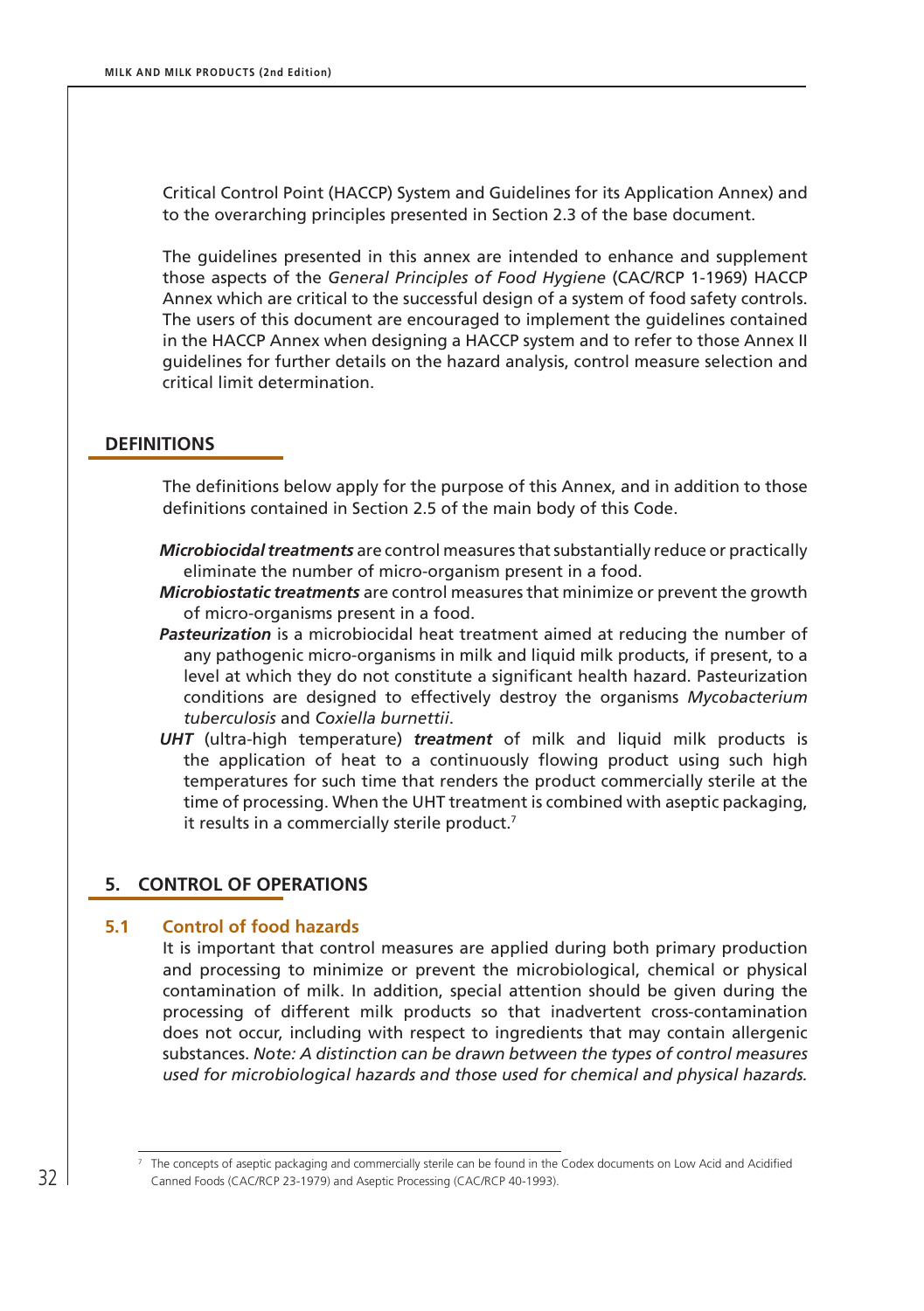*The control measures used for chemical and physical hazards in food are generally preventive in nature, i.e., they focus on avoiding the contamination of food with chemical or physical hazards in the first place rather than on reducing or eliminating such hazards once they have been introduced into the product. It should be noted however that there are some exceptions to this type of distinction, e.g., the use of filters, screens and metal detectors to remove certain physical hazards.*

Microbiological food hazards are controlled by appropriate selection of control measures applied during primary production in combination with control measures applied during and after processing. The result of applying any microbiocidal control measure depends significantly on the microbial load (including the concentration of microbiological hazards) in the material subjected to it. It is therefore important that preventive measures are applied in primary production to reduce the initial load of pathogenic micro-organisms as well as during processing to avoid contamination within the processing environment. The initial microbial load significantly impacts the performance needed for the microbiological control measures applied during and after processing as well as the performance required for suitability. The safety and suitability of the end product depends not only on the initial microbiological load and the efficiency of the process, but also on any post-process growth of surviving organisms and post-process contamination.

Individual control measures should be selected and applied in such combination as to achieve a sufficient performance as to result in end products with acceptable levels of hazards.

Acceptable levels of contaminants in the end product should be identified and be based upon:

- Food safety objectives, end product criteria and similar regulatory requirements, as applicable;
- Acceptable levels derived from the purchaser constituting the subsequent link of the food chain; and/or
- The maximum levels found acceptable by the manufacturer, taking into account acceptable levels agreed with the customer and/or regulatory measures established by public health authorities.

The guidelines contained in sections 5.1.1 to 5.1.3 are intended to be supplemental to the *General Principles of Food Hygiene* (CAC/RCP 1-1969) HACCP Annex.

### 5.1.1 **Hazard identification and evaluation**

Hazard identification can be separated into two distinctly different parts, the identification of all potential hazards and the evaluation of the identified potential hazards to determine which are considered to have severe adverse health effects and/or are reasonably likely to occur and therefore need to be controlled through the implementation of effective control measures.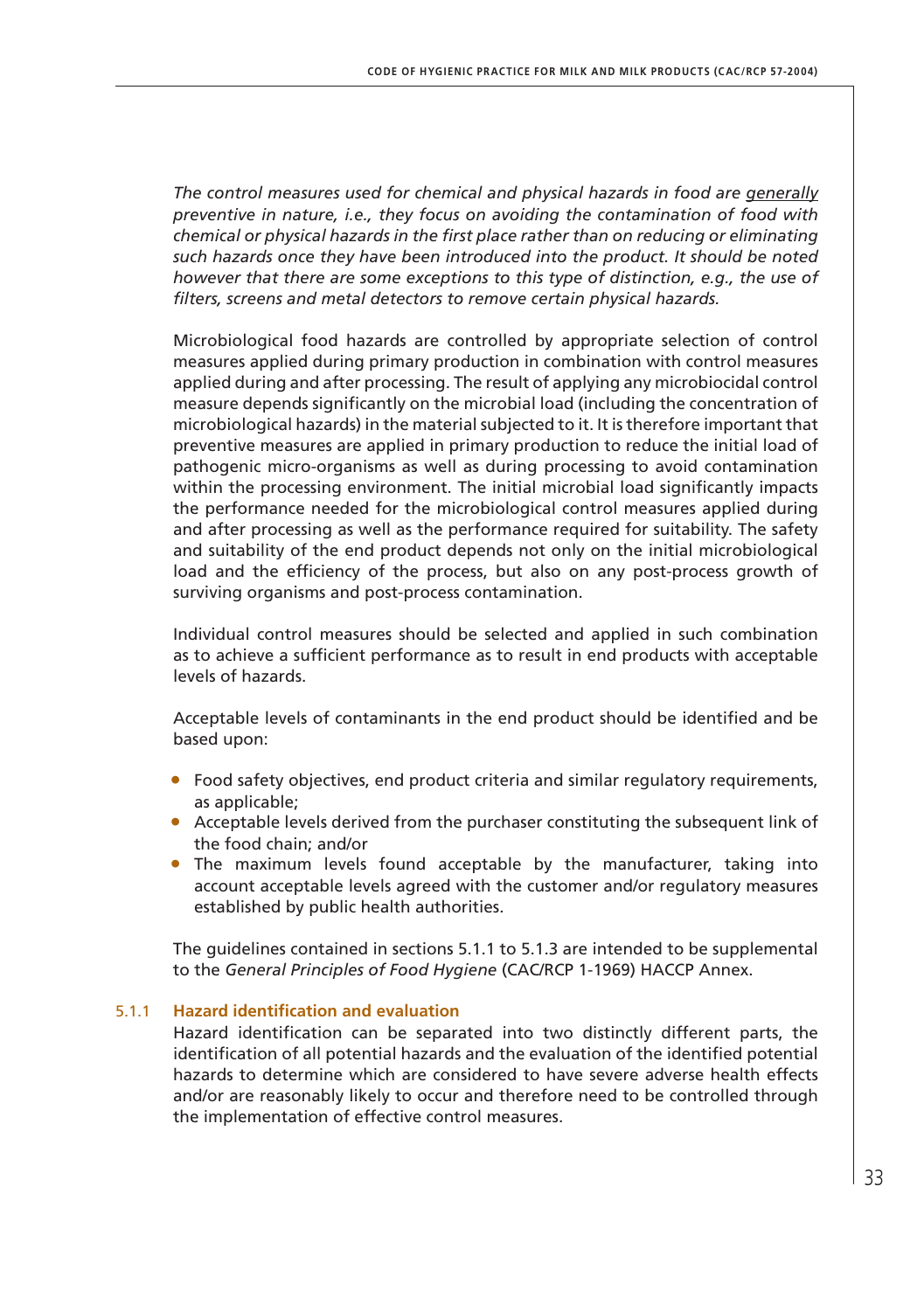The hazard identification should be based on the initial descriptions developed during preliminary steps contained in the *General Principles of Food Hygiene* (CAC/ RCP 1-1969), HACCP Annex and on experience, external information, as well as epidemiological and other historical data that have been associated with the type of food under consideration, the type of raw materials and ingredients used, and that may be introduced during the processing distribution. To insure a comprehensive approach, the various step(s) in the manufacturing process, from material selection through processing and distribution, where a hazard may occur or be introduced should be identified.

The potential hazards for such consideration should be listed in relation to the identified acceptable levels, including established FSO(s), where available.

For microbiological hazards, the likelihood of occurrence will depend on the actual prevalence in the milk and raw materials used. Factors influencing the prevalence are climatic conditions, animal species, prevalence of animal disease (sub-clinically or clinically) caused by the organism, prevalence of mastitis including the relative distribution of causing organisms, the adequacy of primary production practices including the potential of environmental contamination (feeding practices, water quality, milking hygiene level), and the potential for human contamination. Consultation of the competent authorities having jurisdiction in relation to the herds is appropriate.

When evaluating potential microbiological hazards, consideration should be given to which of the organisms are likely to be present in the milk. For instance, microbiological hazards that are not relevant in the geographical area of concern (e.g. because the prevalence is insignificant or zero) can be ruled out at an early stage. Also, where it can be verified that specific sanitary measures are successfully applied during primary production to prevent or significantly reduce introduction of a pathogen into the herd, including efficient eradication programmes, the pathogen in question may be ruled out. The manufacturer or other appropriate party is responsible for documenting the conditions that support such a determination. This can be accomplished by documenting the OIE status (e.g. disease-free area), the effectiveness of national programmes, the effectiveness of individual producer screening programmes, on the basis of documented historical evidence, and through the development of epidemiological evidence.

Regular analysis of the milk (including but not restricted to microbiological analyses) received at the manufacturing establishment producing milk products can be used to verify the implementation of control measures affecting the likelihood of occurrence of a hazard, depending upon the technology used and the kind of milk product being made.

Hazard identification should take into consideration the allergenic nature of some foods. Milk products may contain ingredients such as nuts, eggs and cereal grains that are known to be allergens.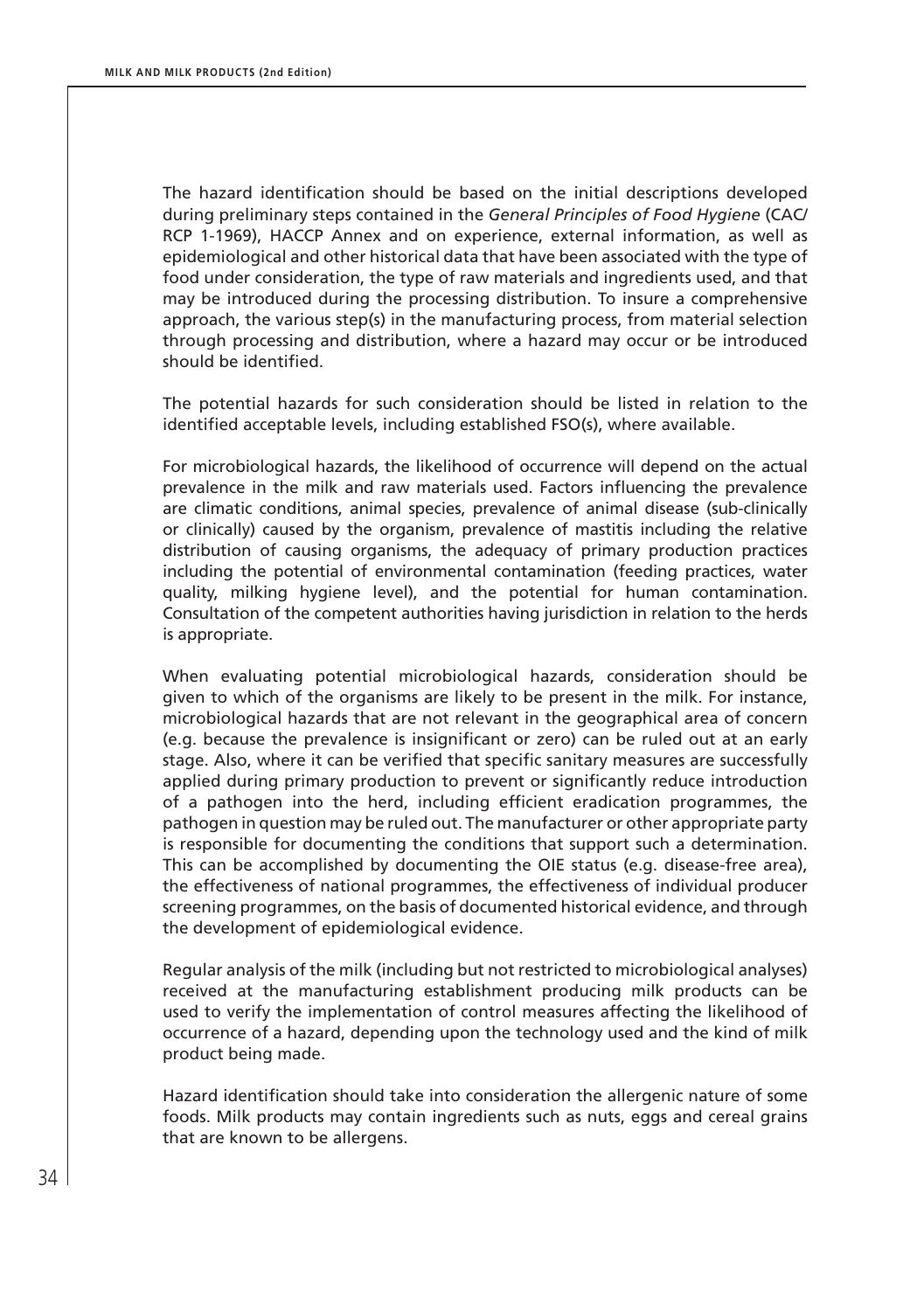Further, any additional hazards that can be introduced into the milk product during and after processing (e.g. environmental contamination, human contamination) should also be considered. During such considerations, the effectiveness of preventive measures taking place in the manufacturing environment (e.g., environmental and equipment sanitation programmes, employee practices, pest control programmes, etc.) should be evaluated to determine the likelihood of occurrence of potential hazards.

#### 5.1.2 **Control measure selection**

*Note: While the following guidelines are focused on the control of microbiological hazards, the concepts presented herein can be applied as well to the control of chemical and physical hazards.*

The next step in the hazard analysis process is to select control measures that will be effective in controlling those hazards. A number of such control measures are further described in Appendices A and B of Annex II.

#### **Selection of individual control measures**

Individual microbiological control measures can be grouped according to primary function as follows:

- • *Microbiocidal control measures* that reduce the microbial load, for instance by killing, inactivation or removal. These may be applied during processing as processing steps (e.g. microfiltration, thermization, pasteurization) or after the processing as intrinsic factors (e.g. ageing).
- Microbiostatic control measures that prevent, limit or retard the growth of micro-organisms by chemical or physical means. These are used to stabilize the product against activity of pathogens and spoilage organisms and may apply after milk production, during processing (e.g. in between processing steps) and after processing. Microbiostatic control measures still imply some probability of growth. Microbiostatic control measures that are efficient after processing may be applied towards the product (e.g. temperature/time control) as extrinsic factors or be built into the product as intrinsic factors (e.g. preservatives, pH).
- • *Microbiostatic control measures that prevent direct contamination* of product, for instance by closed circuits or by appropriate packaging to protect the product. These are used to physically prevent contamination, in particular, during packaging and/or after processing.

The use of a single processing step may have subsequent microbiological effects (e.g. reduction of pH, water content), while other microbiological control measures only reduce the number of micro-organisms at the point in the manufacturing process, where it is applied.

#### **Combination of microbiological control measures**

More than one microbiological control measure is usually needed to control microbial content, to retard or prevent spoilage and to help prevent food borne diseases. Suitable combinations can be devised in order that specific organisms of concern can be reduced in number and/or no longer grow/survive in the product.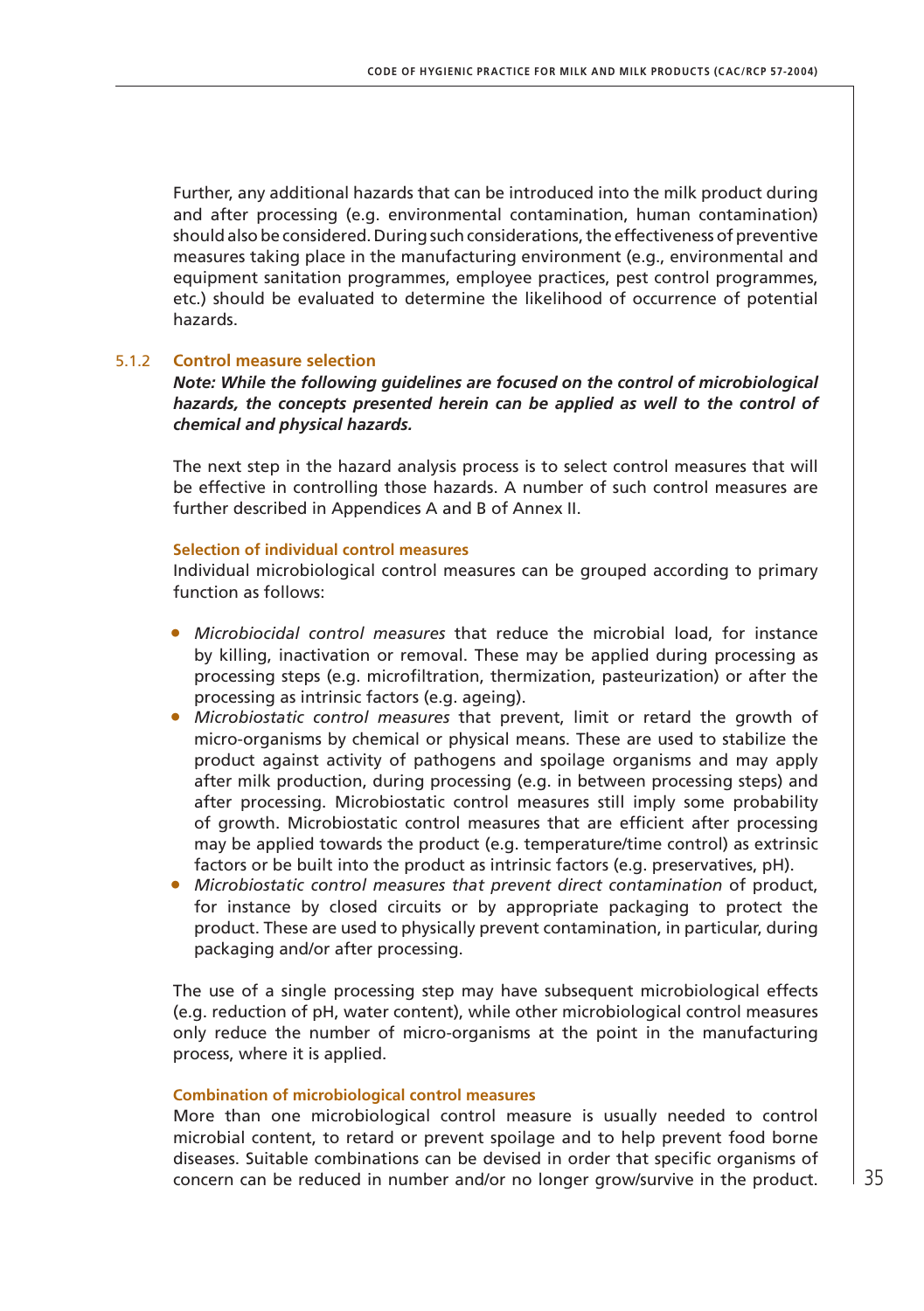Such suitable combinations are sometimes referred to by the dairy industry as "hurdle technology".

The combination of control measures has two main objectives:

- During processing: Providing assurance that the levels of the pathogens (and/ or spoilage organisms) of concern, where present, are kept at or reduced to acceptable levels.
- After processing (packaging, distribution and storage): Providing assurance that the acceptable levels of the pathogens (and/or spoilage organisms) of concern that have been achieved during processing are kept under control throughout shelf life.

It may be necessary to ensure that growth of micro-organisms is kept to a minimum prior to processing, in between different processing steps, and after processing. The microbiostatic control measures used should be adapted to the need of the particular product in the particular situation. The resulting outcome in terms of the safety and suitability of the end product does not depend only on the initial microbial load and the effectiveness of the process, but also on any post-process growth of surviving organisms and post-process contamination. Therefore, all microbiological control measure combinations should be supported by appropriate preventive measures prior to and after the process, as deemed necessary.

Depending on the source and possible routes of contamination, the hazard(s) may be kept under control by preventive measures implemented at primary production level and/or in processing environments. When evaluating microbiological preventive measures, it is particularly important to know which of the hazards are affected by the preventive measure and to what extent the measure reduces the probability of the hazard contaminating the milk product during milking, processing and/or distribution. Those microbiological hazards that are not managed adequately by preventive and microbiostatic control measures need to be managed and controlled by adequate microbiocidal control measures with sufficient combined performance.

Microbiological control measures having effect only at the point of application must be applied in appropriate combinations with other microbiological control measures.

The combination of microbiological control measures is most efficient when it is *multi-targeted*, that is, when various individual measures are selected so that different factors effecting microbial survival are targeted, e.g., pH,  $A_{w}$ , availability of nutrients, etc. In many cases, a multi-targeted combination using microbiological control measures with low intensity may be more effective than one single measure with high intensity. The presence of a number of microbiological control measures inhibiting or reducing the number of micro-organisms may be *synergistic*, that is that interaction occurs between two or more measures so that their combined effect is greater than the sum of their individual effects. Therefore, the utilization of synergistic effects can allow for combining microbiological control measures of less intensity than would be otherwise expected from each measure individually.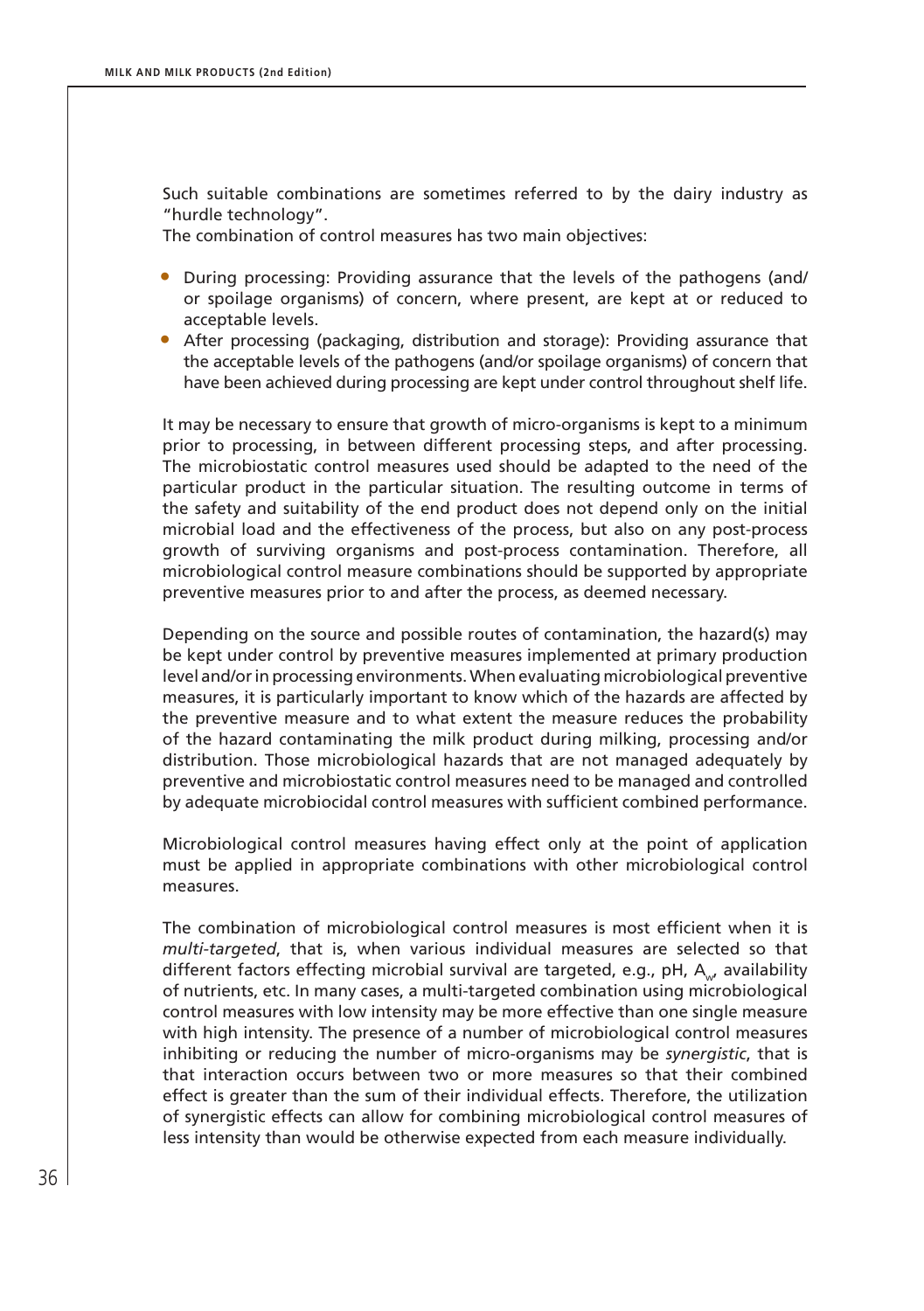Where flexibility from provisions in Annex I is granted for small holder dairy farms, particular attention should be paid to the nature of the granted deviations and their potential consequences in terms of hazard levels in the milk.

Attention should be paid to the application of microbiocidal control measures with such performance that they effectively eliminate any risks associated with the transfer of additional zoonotic hazards to the milk. Similarly, where certain animal diseases are present in herds producing the milk, particular attention should be drawn to the recommendations in the OIE *Terrestrial Animal Health Code*, as specific microbiocidal control measures or performances thereof may be necessary to eliminate the animal health risks associated with these diseases.

#### 5.1.3 **Establishment of process criteria**

From the performance required, the corresponding process criterion or criteria (as appropriate to the nature of the microbiological control measure) should be established. They are intended for the appropriate implementation (set-up) of a processing step and for application in practical process control (e.g. filter size, pH, concentration of preservative, time/temperature combinations). In the context of HACCP, process criteria may or may not constitute critical limits.

The performance of control measures and control measure combinations selected should be validated using procedures outlined in the *Guidelines for the Validation of Food Hygiene Control Measures* (in preparation). The validation of control measures or control measure combinations is especially important when establishing the effectiveness of new or developing technologies. validation may not be necessary in situations where well established control measures or technologies are considered to be acceptable.

If the performance required cannot be achieved by the control measure(s) or if it is estimated and/or monitoring shows that the hazards are not under sufficient control by the selected combination of microbiological control measures, modification of the control system design is necessary.

### **Examples of some of the modifications that can be made until the hazard of concern is considered under control include:**

- Increase of the intensities of the microbiological control measure(s) applied.
- Identification of additional microbiological control measure(s) that target the hazard of concern.
- Implementation of more stringent on-farm control measures.
- Introduction of specifically targeted measures at farm level that reduce the prevalence of the hazard of concern in the milk used.
- Reduction of the intended shelf life and/or amendments of the intended storage conditions.

#### **Additional provisions for the manufacture of raw milk products**

It is critical for a dairy farm, when producing milk intended for the manufacturing of raw milk product, to comply with the provisions (including the identified additional provisions) detailed in Annex I and in section 5.2.3.1 of this Annex,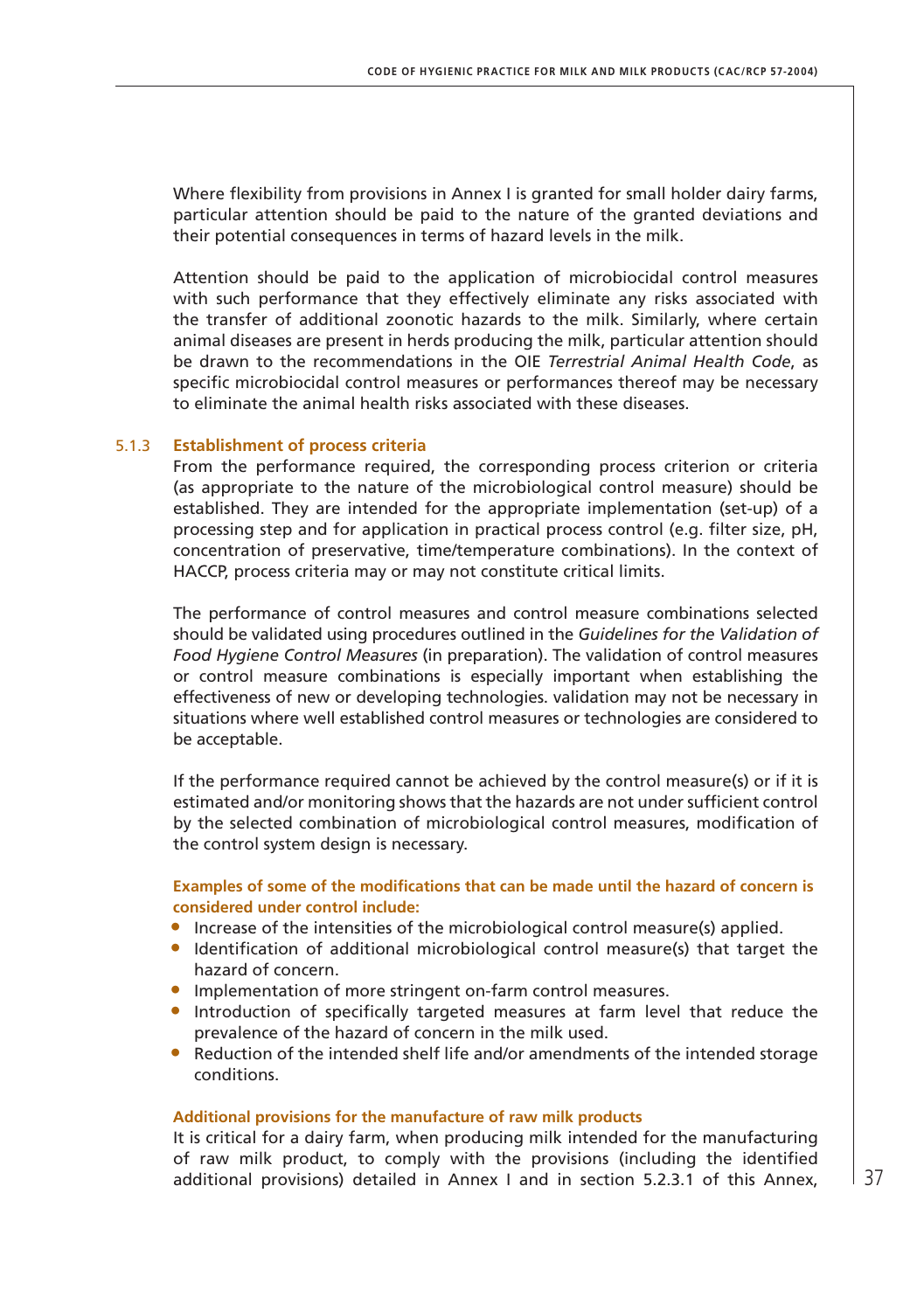and these activities should be frequently monitored and evaluated for their effective implementation. This evaluation may lead to the identification of needed improvements at the primary production level (practices, equipment, environment, etc.) or in the classification of dairy farms according to their ability to provide milk for the processing of raw milk products.

Any non-compliance detected either at the farm level or at the milk reception of a manufacturing plant should result in immediate action that may affect the farm, the manufacturing establishment or both. For this reason, there should be clear communication between the manufacturer and the farm and, if necessary, technical assistance should be provided to the primary producer by the manufacturer.

### **5.2 Key aspects of hygiene control systems**

5.2.1 **Time and temperature control**

#### 5.2.1.2 **Distribution of finished products**

#### *Perishable products*

- The storage temperature should be sufficient to maintain product safety and suitability throughout the intended shelf life. If the temperature of the product is the principal means of preservation, it is essential that the product be maintained at the appropriate temperature. Validation of the selected temperature should be carried out except in situations where well established storage temperatures are considered acceptable.
- Regular and effective monitoring of temperatures of storage areas, transport vehicles and store display cases should be carried out where:
	- the product is stored, and
	- the product is being transported, within the product load, which could be done by using temperature indicating and recording systems;
	- the product is being presented for retail sale.
- Particular attention should be paid throughout storage and distribution to:
	- periods of defrosting of refrigeration units;
	- • temperature abuse; and
	- • overloading the cold storage facility.

#### *Products stable at ambient temperatures*

Products that can be stored at ambient temperatures, should be protected against external agents and contamination, e.g., direct sun radiation, excessive heating, moisture, external contaminants, etc. from rapid temperature changes which could adversely affect the integrity of the product container or the safety and suitability of the product.

#### 5.2.1.3 **Establishment of shelf life**

– Product shelf life is influenced by a number of factors, such as:

- applied microbiological control measures, including storage temperatures;
- cooling methods applied to product;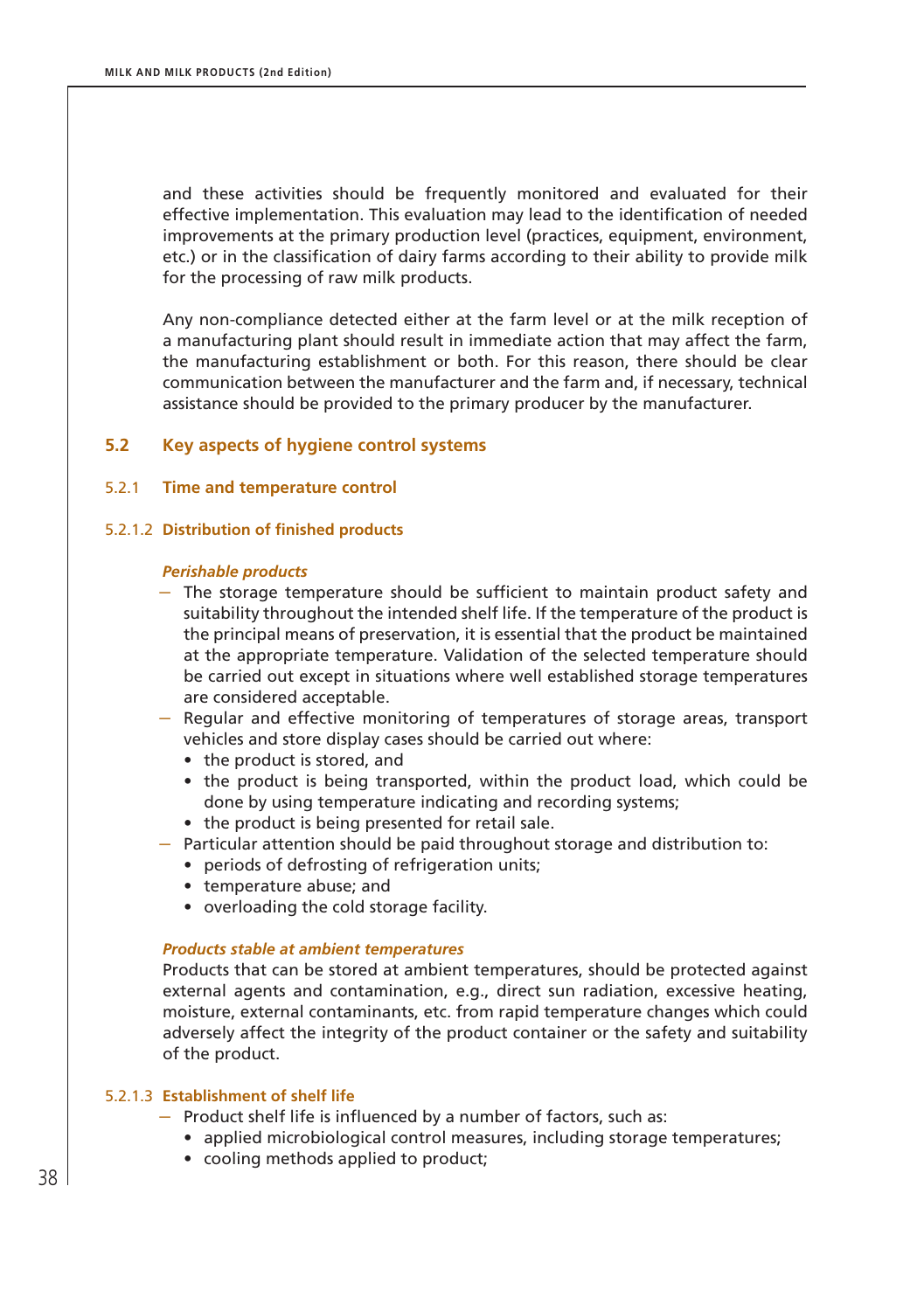- type of packaging (e.g., hermetically sealed or not, modified atmosphere packaging);
- likelihood of post-process contamination and type of potential contamination.
- The shelf life of milk products may be limited by microbial changes (e.g., deterioration and growth of pathogenic and spoilage micro-organisms to unacceptable levels).
- When establishing product shelf life, it is the responsibility of the manufacturer to assure and, as necessary, to demonstrate, that the safety and suitability of the milk product can be retained throughout the maximum period specified, taking into consideration the potential for reasonably anticipated temperature abuse during manufacture, storage, distribution, sale and handling by the consumer.
- These temperature abuses may allow the growth of pathogenic micro-organisms, if present, unless appropriate intrinsic factors are applied to prevent such growth. **Explanatory note:** Reasonably anticipated temperature abuse takes into account the normal period of transporting of purchased products to appropriate consumer storage facilities and normal patterns of handling during consumption, for instance, the number and length of periods in which the product is removed from the refrigerator and subjected to ambient temperatures until the whole package has been consumed.
- The possible reactivation of pathogens with time should be taken into account when determining the shelf life.
- Shelf life determination can be carried out at the plant level by testing products subjected to the storage conditions specified or by predicting microbial growth in the product under the specified storage conditions. Reasonable anticipated temperature abuse can be integrated into the study or be taken into account by applying an appropriate safety factor (e.g., by shortening the maximum durability specified in the labelling or by requiring lower storage temperatures).

### 5.2.2 **Microbiological and other specifications**

### 5.2.2.1 **Milk**

- The milk used for the manufacture of products covered by this Code should be evaluated based on sampling of milk from individual farms or milk collection centres.
- Upon receiving, the milk should be subject to olfactory and visual inspection. Other criteria (e.g., temperature, titratable acidity, microbiological and chemical criteria) should be used to detect unacceptable conditions.
- Any-non-compliance with the above mentioned criteria, and in particular with regards to pathogens, should result in immediate corrective actions at the farm level and in the manufacturing establishment, for example: rejection of the milk for the processing of raw milk products; corrective actions on the milking procedure (cleaning and sanitation procedures of the milking equipment, cleaning or sanitation procedures of the udder, etc.,); quality of feed; the hygienic quality of the water supply; practices in animal holding areas; individual check of animals to find the animal(s) that may be the carrier; isolation of that animal from the herd as necessary. Corrective actions should be identified and implemented, and specific assistance to the dairy farm may need to be provided.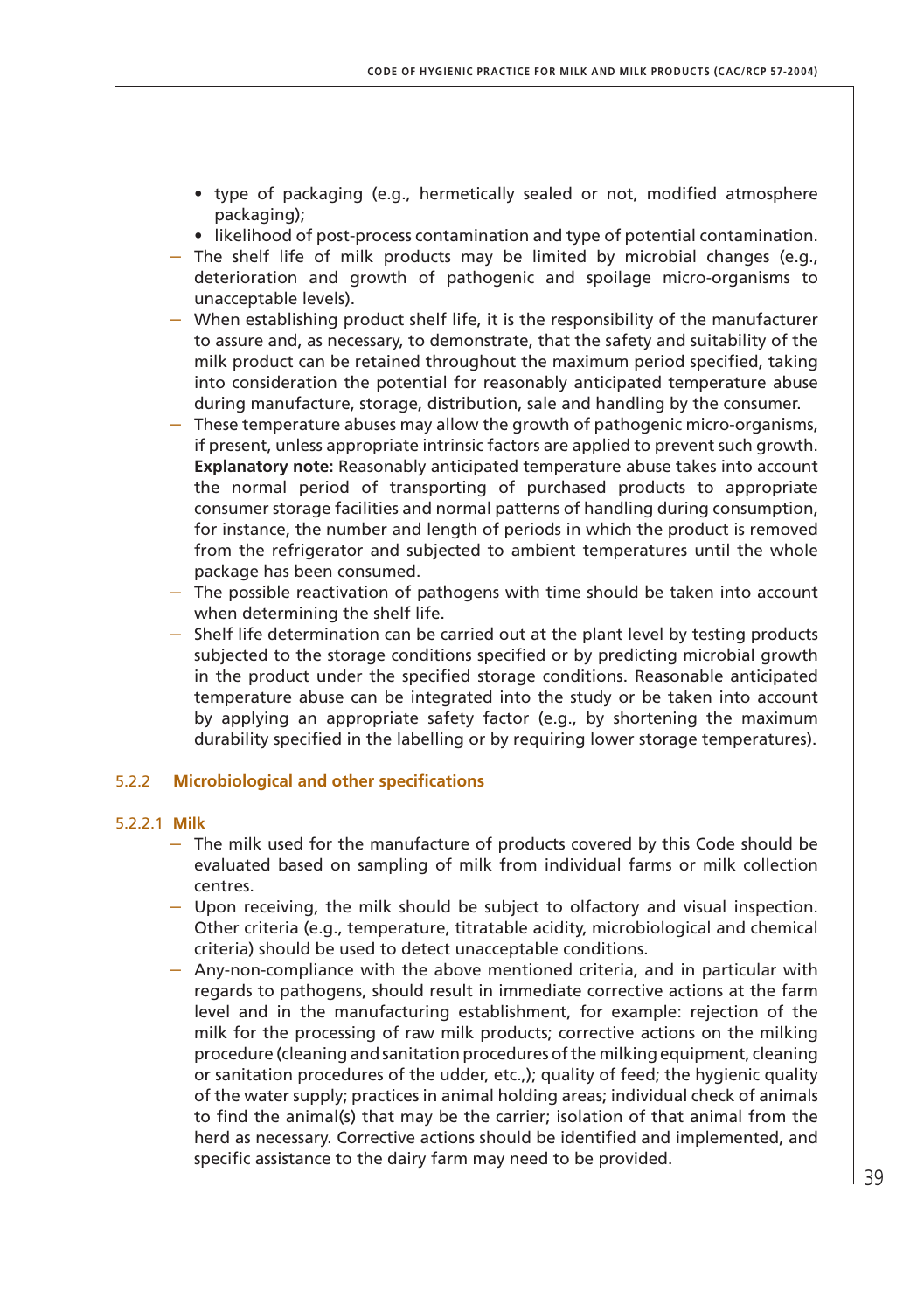– In some cases, where more comprehensive control measures are put into place to ensure the safety and suitability of milk, as may be the case for raw milk intended to be used in the production of raw milk products, it may be necessary to classify farms into two categories: those acceptable for use in raw milk products and those that are not.

#### **Additional provisions for milk used in the manufacture of raw milk products**

– Depending on the hazard analysis performed by the manufacturer and the combination of microbiological control measures applied during and after processing of milk products, specific microbiological criteria regarding pathogens (for example: *Salmonella* spp., *Listeria monocytogenes*) may need to be established.

### **Appendix A Microbiostatic control measures**

*Note: The control measures described in this appendix are presented as descriptive examples only and require validation prior to use with respect to their effectiveness and safe use.*

Microbial growth is dependent upon many conditions in the organism's environment such as: ingredients, nutrients, water activity, pH, presence of preservatives, competitive micro-organisms, gas atmosphere, redox-potential, storage temperature and time. Control of these conditions can therefore be used to limit, retard, or prevent microbial growth.

Such microbiological control measures as well as microbiological control measures protecting the product against direct microbial contamination from the surroundings have microbiostatic functions.

Many microbiostatic control measures act by interfering with the homeostasis**<sup>8</sup>** mechanisms that micro-organisms have evolved in order to survive environmental stresses.

Maintaining a constant internal environment requires significant energy and material resources of the micro-organism, and when a microbiological control measure disturbs the homeostasis there will be less energy left for the microorganism to multiply. Consequently, the organisms will remain in the lag phase and some may even die out before the homeostasis is re-established.

<sup>&</sup>lt;sup>8</sup> Homeostasis is the constant tendency of microorganisms to keep their internal environment stable and balanced. For instance, microorganisms spend considerable efforts keeping their internal pH and osmotic pressure within narrow limits.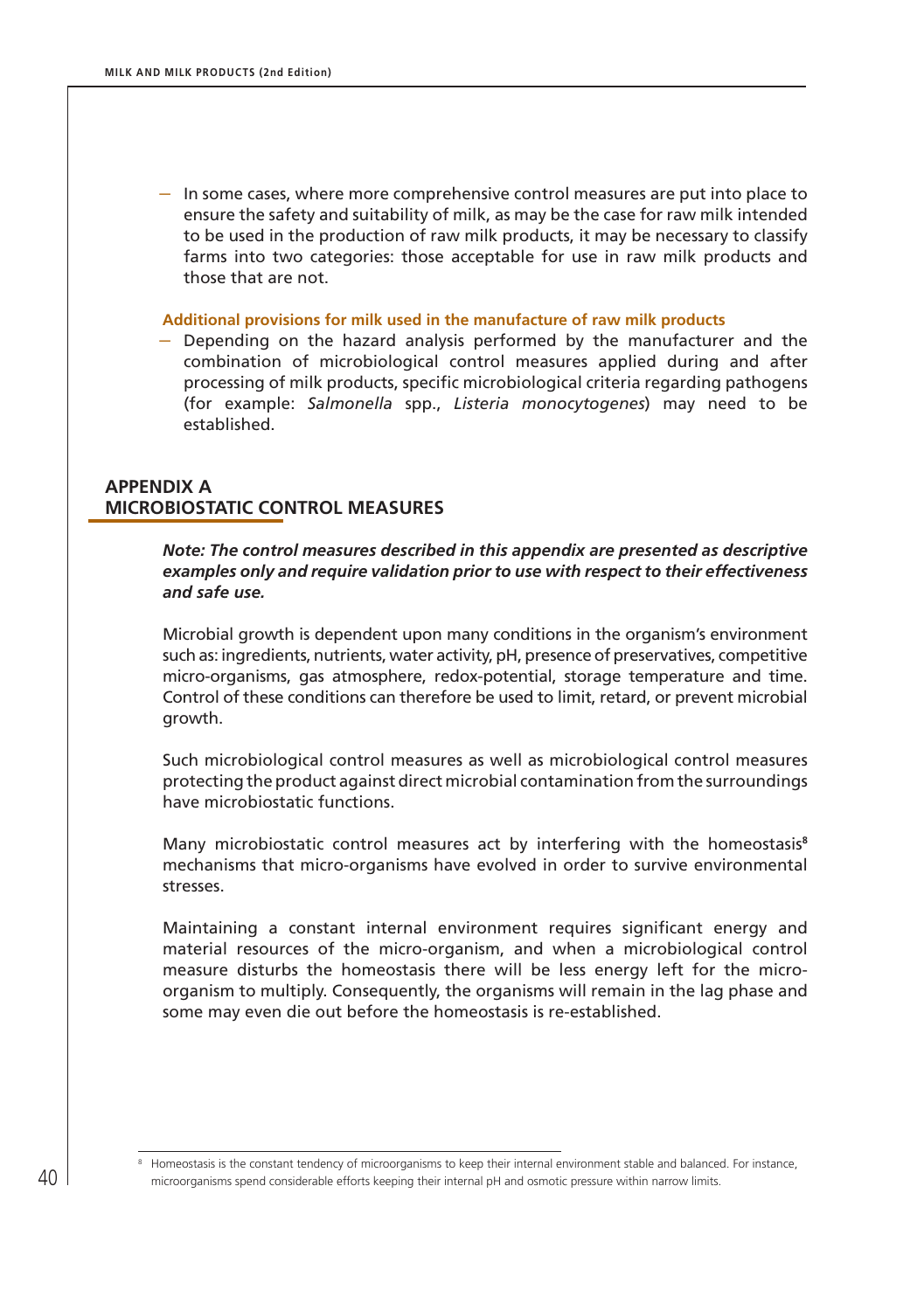Examples of typical microbiostatic control measures include the following:

Carbon dioxide The addition and/or formation of carbonic acid to obtain a multiple (CO<sub>2</sub>): inhibitory effect, including the creation of anaerobic conditions by replacing oxygen, reducing pH, inhibiting certain intracellular enzymes (decarboxylation), and inhibiting the transport of watersoluble nutrients across the membrane (by dehydrating the cellular membrane). The efficiency depends mainly on the point of application. In ripened cheese, the emission of carbon dioxide from the cheese to the outside environment is often utilized to provide (almost) anaerobic conditions in the headspace of cheese packaging

- Coatings: The introduction of a physical barrier against contamination, with or without antimicrobial substances implemented into it (immobilized) to obtain a slow migration of these from the surface.
- Freezing: The lowering of temperature below the freezing point of the product combined with a reduction of the water activity. Freezing has microbiostatic as well as microbiocidal effects.
- Lactoferrins: Retardation through the utilization of naturally present glycoproteins (highest concentration in colostrum) to prolong the lag phases of bacteria for 12–14 hours, by binding iron in the presence of bicarbonates.
- Lactoperoxidase The activation of the lactoperoxidase/thiocyanate/hydrogen system<sup>9</sup>: peroxide system (indigenous system in milk) to inactivate several vital metabolic bacterial enzymes, consequently blocking their metabolism and ability to multiply. Guidance for application is provided in the *Guidelines for Preservation of Raw Milk by the Use of the Lactoperoxidase System* (CAC/GL 13-1991).
- Modified atmosphere: The establishing of a gaseous environment (either low in oxygen and/or high in carbon dioxide or nitrogen) to limit growth of aerobic micro-organisms by impairing biochemical pathways. Modified atmosphere packaging (MAP) means that a modification of the gas atmosphere in the packaging is created. Establishing anaerobic environment to limit growth of aerobic micro-organisms may proliferate certain anaerobic pathogenic micro-organisms.

<sup>&</sup>lt;sup>9</sup> These microbiostatic control measures should only be used as a last resort in countries where infrastructure does not permit cooling of milk at farm level or at collection centres. Whenever used, chemical methods should never replace nor delay implementing good hygienic practices in milk production.

Any trade in milk treated by the lactoperoxidase system should only be on the basis of mutual agreement between countries concerned, and without prejudice to trade with other countries.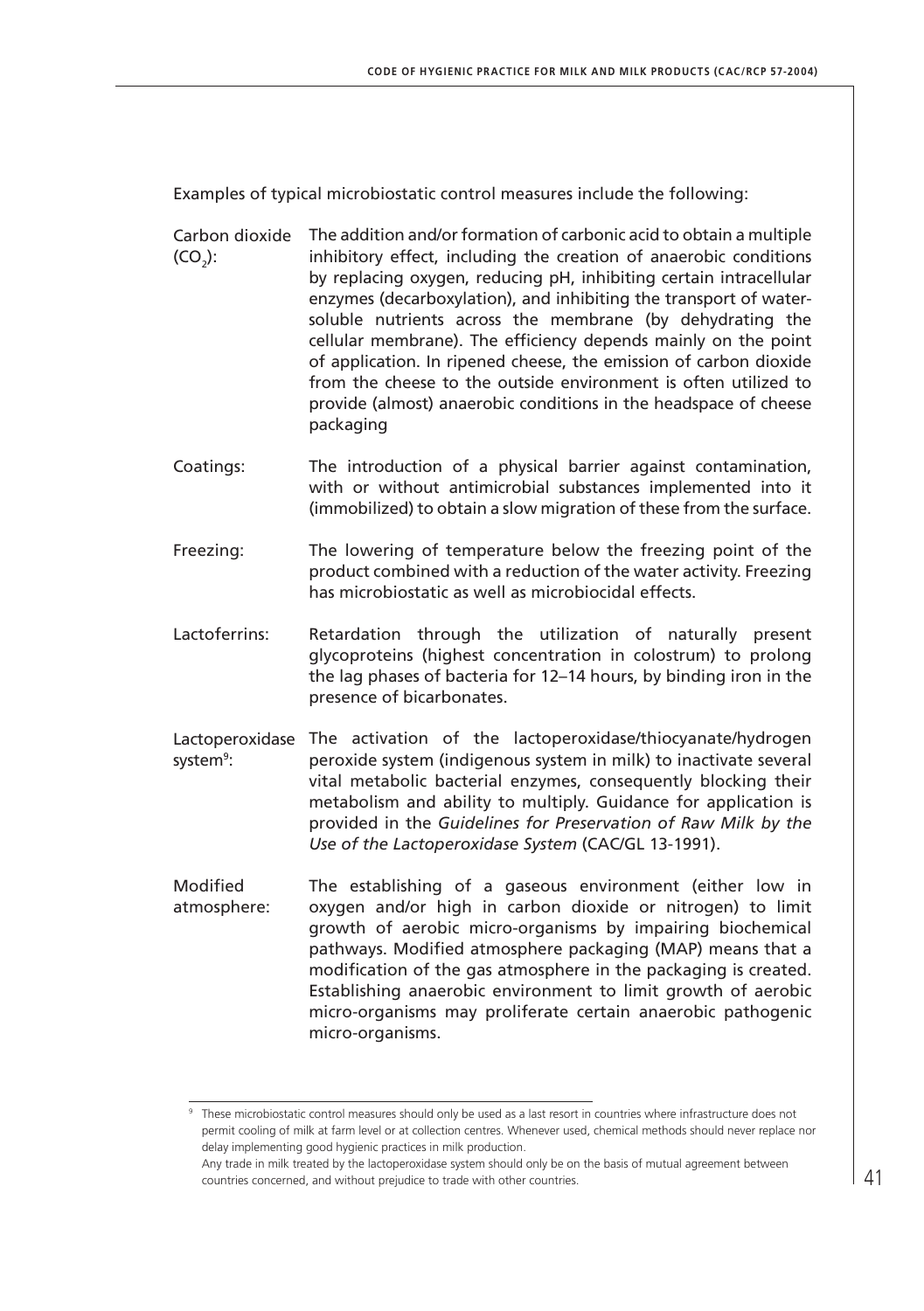- Packaging: Packaging provides a physical barrier that protects against access of micro-organisms from the surroundings.
- pH reduction: The creation of extra-cellular acid conditions that enables hydrogen ions to be imported into the cytoplasma of microorganisms, thus disturbing the homeostasis mechanism of the intracellular pH responsible for maintaining functionality of key cell components vital for continuing growth and viability. Low pH values are obtained by fermentation or addition of acids (inorganic or organic). The pH value for preventing growth depends on the pathogen, but lies typically between pH 4.0–5.0. Micro-organisms become more sensitive to other microbiological control measures at lower pH. Synergy occurs with salt, water activity, organic acids, the LP-system, and antimicrobial substances.
- (Use of) preservatives: The addition of certain additives to enhance keeping quality and stability through direct or indirect antimicrobial and/or fungicidal activity. Most preservatives are rather specific and have effect only on certain micro-organisms.
- Redox potential control: The redox potential (Eh) is a measure of the oxidizing or reducing potential of food systems that determines whether aerobic or anaerobic micro-organisms are able to grow. Eh is influenced by removal of oxygen and/or addition of reducing substances (e.g. ascorbic acid, sucrose, etc.).
- Refrigeration: The lowering of product temperature to limit microbial activity
- Time: The practice of applying very short collection/storage periods, limiting the shelf life of products, or immediate processing of raw milk to ensure that all micro-organisms present are in the lag phase, and therefore not active and more susceptible to other microbiological control measures.

Water activity control: The control of the water activity (aw) in the product (the accessibility of water for micro-organisms, not the water content in the food), expressed as the ratio of water vapour pressure of the food to that of pure water. The aw value for preventing growth depends on the pathogen, but lies typically between 0.90 and 0.96. Water activity can be controlled by:

- concentration, evaporation and drying, which also increase the buffering capacity of milk (synergy);
- salting (addition of sodium chloride), which also reduces the cell resistance against carbon dioxide and in the solubility of oxygen (synergy); and
- sweetening (addition of sugars), which at aw below 0.90–0.95 also results in an antimicrobial effect, depending on the type of sugar (synergy).

42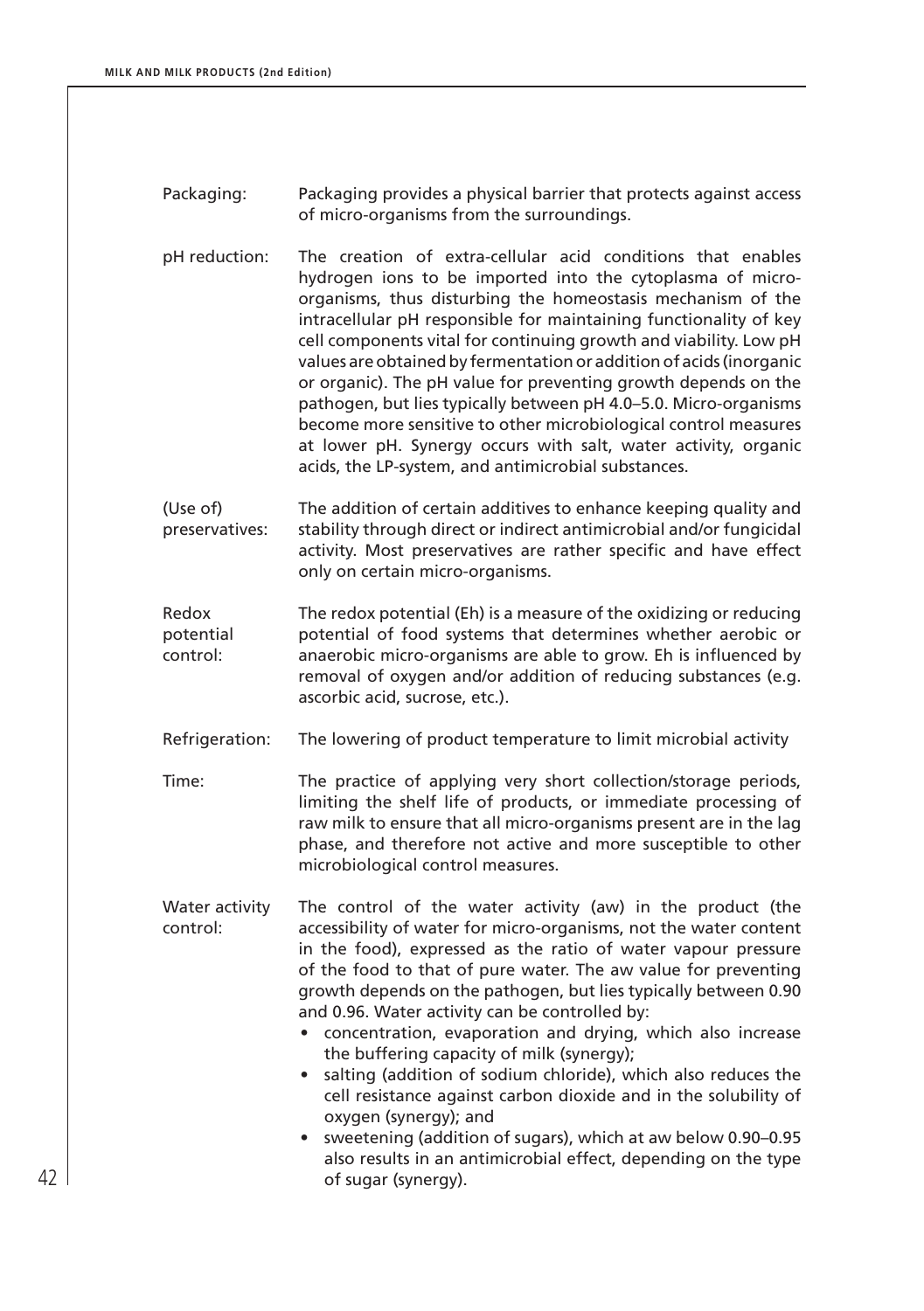## **Appendix B Microbiocidal control measures**

*Note: the control measures described in this appendix are presented as descriptive examples only and require validation prior to use with respect to their effectiveness and safe use.* 

Microbiocidal or practical elimination control measures act by reducing the microbial load, for instance through killing, inactivation or removal.

Many microbiological control measures have multiple functions. Some microbiostatic control measures also have microbiocidal effects, the degree often depending upon the intensity at which they are applied (e.g. pH reduction, refrigeration, freezing, preservatives and indigenous antimicrobial systems).

Pasteurization and other heat treatments of milk that have at least an equivalent efficiency are applied at such intensities (sufficient time/temperature combinations) that they practically eliminate specific pathogens. They have therefore been traditionally used as key microbiocidal control measures in the manufacture of milk products. Non-thermal microbiocidal control measures with similar efficiencies are not yet applied at such intensities that will render the milk product safe at the point of application.

Examples of typical microbiocidal control measures include the following:

- Centrifugation: The removal of microbial cells of high density from milk using high centrifugal forces. Most efficient against microbial cells of high density, notably bacterial spores and somatic cells
- Commercial sterilization: The application of heat at high temperatures for a time sufficient to render milk or milk products commercially sterile, thus resulting in products that are safe and microbiological stable at room temperature.
- Competitive microflora: The reduction of the number of undesirable micro-organisms by lowering the pH, consumption of nutrients, and production of bacterial antimicrobial substances (such as nisin, other bacteriocins and hydrogen peroxide). Usually, this microbiological control measure is applied by choice of starter cultures. The efficiency is determined by many factors, including the speed and level of pHreduction and variations in the pH level.
- "Cooking" of cheese curd: The application of heat to cheese curd, mainly for technical purposes. The heat treatment has a lower intensity than thermization but stresses micro-organisms to become more susceptible to other microbiological control measures.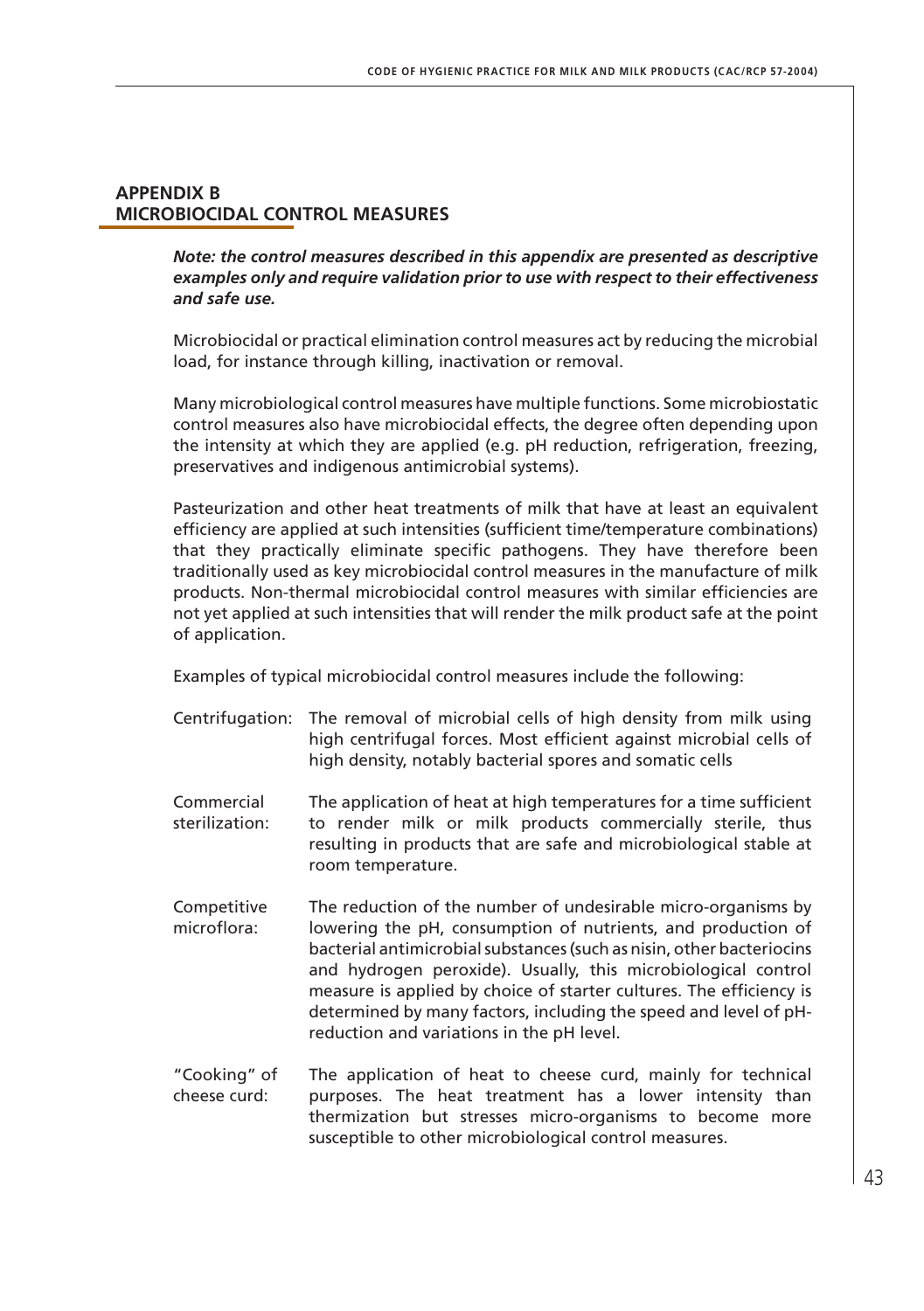Electromagnetic Electromagnetic energy results from high voltage electrical fields, energy treatment: which alternate their frequency millions of times per second (< 10<sup>8</sup> MHz). Examples are microwave energy (thermal effect), radio-frequency energy (non-thermal effects) or high electric field pulses (10–50 kV/cm, non-thermal effects). The treatment destroys cells by establishing pores in the cell walls due to the build up of electrical charges at the cell membrane.

High-pressure treatment: Application of high hydrostatic pressures to irreversibly damage the membranes of vegetative cells.

- Microfiltration: Removal of microbial cells, clumps and somatic cells by recirculation over a microfilter. Normally, a pore size of ~0.6–1.4 µm is sufficient to separate most bacteria. Synergy in combination with heat treatment.
- Pasteurization: The application of heat to milk and liquid milk products aimed at reducing the number of any pathogenic micro-organisms to a level at which they do not constitute a significant health hazard.
- Pulsed highintensity light: The application of (on e.g. packaging material, equipment and water) high intensity broadband light pulses of wavelengths in the ultraviolet, visible and infrared spectrum (~20 000 times sunlight) to destroy micro-organisms. Due to the inability to penetrate in-transparent substances, the technology is only effective against surfaces, for instance, in the removal of biofilm and can therefore prevent cross contamination
- Ripening (ageing): The holding for such time, at such temperature, and under such conditions as will result in the necessary biochemical and physical changes characterizing the cheese in question. When applied as a microbiocidal control measure, the multifactoral, complex system developing in cheese (pH, antagonistic flora, decreased water activity, metabolism of bacteriocins and organic acids) is utilized to influence the microenvironment in and on the food and consequently the composition of the microflora present.
- Thermization: The application to milk of a heat treatment of a lower intensity than pasteurization that aims at reducing the number of microorganisms. A general reduction of log 3–4 can be expected. Micro-organisms surviving will be heat-stressed and become more vulnerable to subsequent microbiological control measures.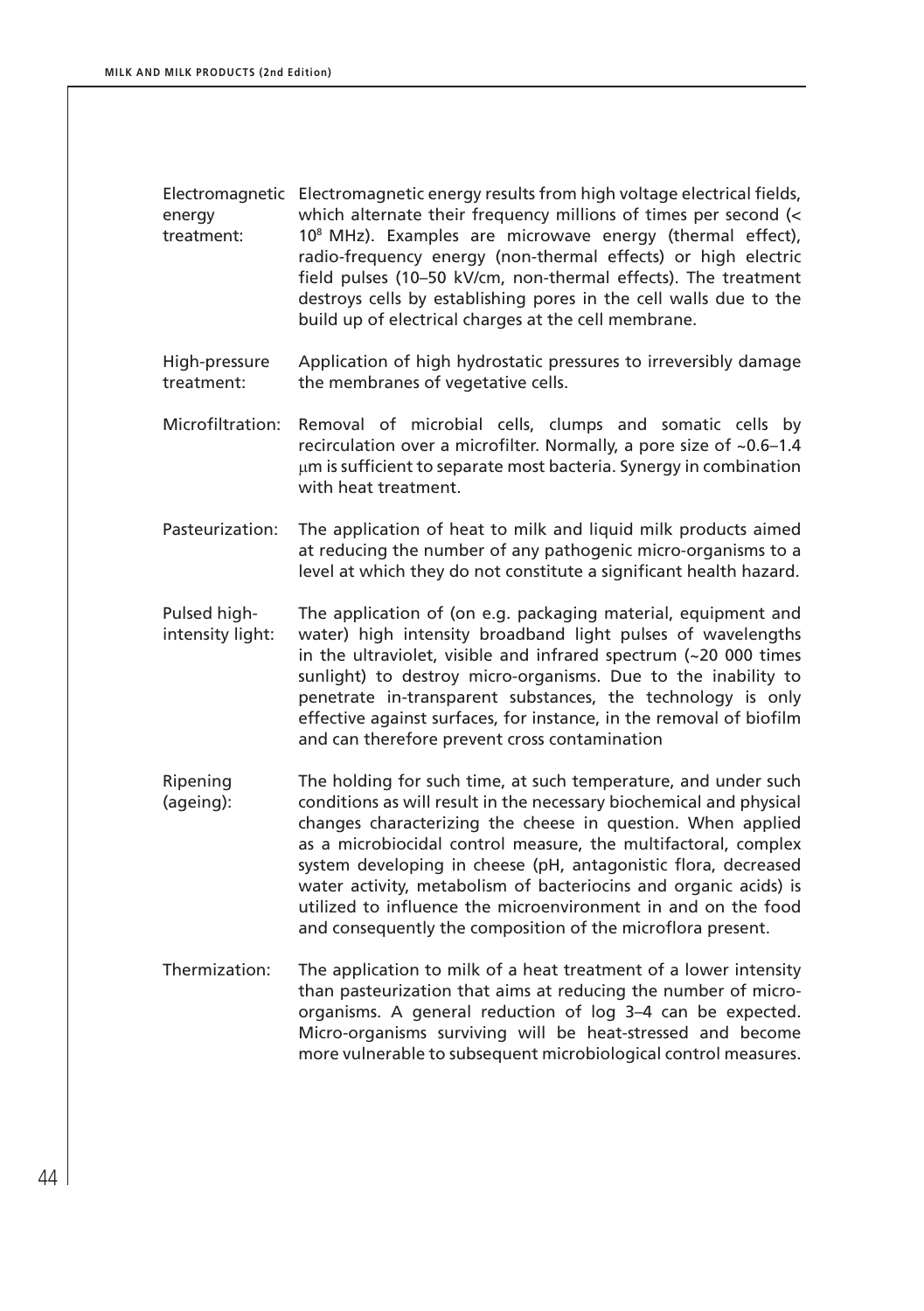- Ultrasonication: The application of high intensity ultrasound (18-500 MHz) that cause cycles of compression and expansion as well as cavitation in microbial cells. Implosion of microscopic bubbles generates spots with very high pressures and temperatures able to destroy cells. More effective when applied in combination with other microbiological control measures. When applied at higher temperatures, the treatment is often referred to as "thermosonication".
- Warm sealed packaging: The application of heat (80 to 95  $\degree$ C) to a solid end product in connection with the packaging process, for instance to maintain the product at a viscosity suitable for packaging. Such process can be done in a continuous flow system or in batch processes. The product is sealed at the packaging temperature and chilled for storage/distribution purposes afterwards. When combined with low pH in the product, e.g. below 4.6, the warm sealed product may be commercially sterile as any surviving micro-organisms may not be able to grow. A supplementary microbiostatic control measures is to ensure adequate cooling rates of packaged products to minimize potential for *B. cereus* growth.

#### **1. Pasteurization of milk and fluid milk products**

#### 1.1 **Description of process**

Pasteurization can either be carried out as a batch operation ("batch pasteurization" or "LTLT-pasteurization" (low temperature, long time)), with the product heated and held in an enclosed tank, or as a continuous operation ("HTST-pasteurization" (high temperature, short time)) with the product heated in a heat exchanger and then held in a holding tube for the required time.

*Currently, the most common method of pasteurization is by means of heat exchangers designed for the HTST process (high temperature short time). This process involves heating of the milk to a certain temperature, holding at that temperature under continuous turbulent flow conditions for a sufficiently long time, to ensure the destruction and/or inhibition of any hazardous micro-organisms that may be present. An additional outcome is the delay of the onset of microbiological deterioration, extending the shelf life of milk.* 

*To save energy, heat is regenerated, i.e. the chilled milk feeding the exchangers is heated by the pasteurized milk leaving the pasteurization unit. The effect of this pre-heating is cumulative, and should be taken into account when simulating pasteurization conditions at laboratory scale.*

*Pasteurization carried out in a batch-process involves the heating of milk placed in a container to a certain temperature for sufficiently long time to achieve equivalent effects as in the case of the HTST process. The heat can be supplied externally or*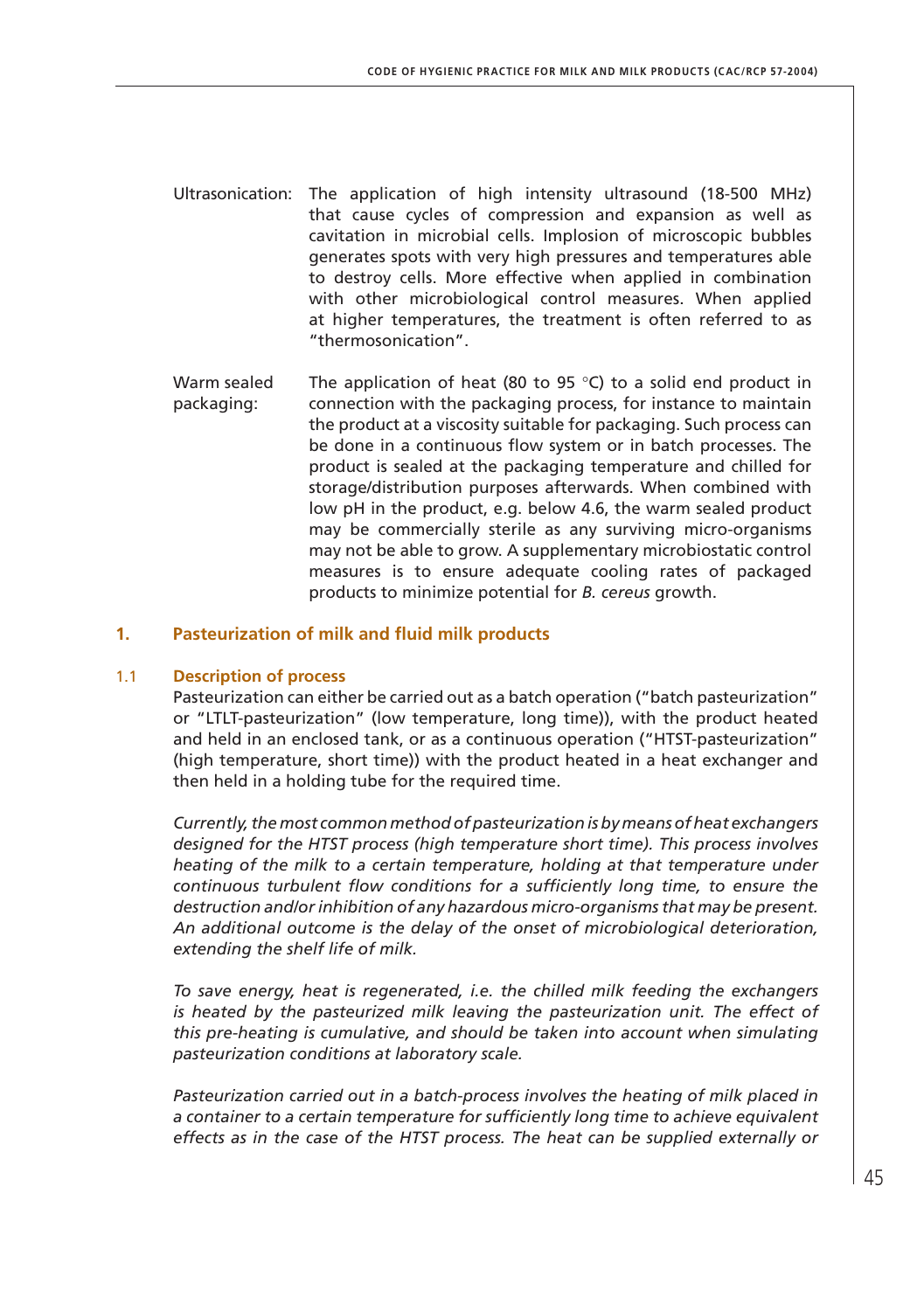*internally in heat exchangers or within a pasteurizer. Due to the non-continuous flow conditions, heating and cooling takes longer and will add to the effect (cumulative).*

#### 1.2 **Process management**

#### **Performance criteria**

As *C. burnettii* is the most heat-resistant non-sporulating pathogen likely to be present in milk, pasteurization is designed to achieve at least a 5 log reduction of C*. burnettii* in whole milk (4% milkfat).

#### **Process criteria**

According to validations carried out on whole milk, the minimum pasteurization conditions are those having bactericidal effects equivalent to heating every particle of the milk to 72 °C for 15 seconds (continuous flow pasteurization) or 63 °C for 30 minutes (batch pasteurization). Similar conditions can be obtained by joining the line connecting these points on a log time versus temperature graph.<sup>10</sup>

Processing times necessary rapidly decrease with minimal increase in temperature. Extrapolation to temperatures outside the range of 63 to 72  $\degree$ C, in particular, processing at temperatures above 72°C must be treated with the utmost caution as the ability for them to be scientifically [validated] is beyond current experimental techniques.

For example, it would be extremely difficult if not impossible to determine *pasteurization efficiency at 80*°*C given the extrapolated processing time would be around 0.22 seconds to achieve at least a 5 log reduction.*

To ensure that each particle is sufficiently heated, the milk flow in heat exchangers should be turbulent, i.e. the Reynolds number should be sufficiently high.

When changes in the composition, processing and use of the product are proposed, the necessary changes to the scheduled heat treatment should be established and a qualified person should evaluate the efficiency of the heat treatment.

*For instance, the fat content of cream makes it necessary to apply minimum conditions greater than for milk, minimum 75* °*C for 15 seconds.*

Formulated liquid milk products with high sugar content or high viscosity also require pasteurization conditions in excess of the minimum conditions defined for milk.

<sup>&</sup>lt;sup>10</sup> Note: The time/temperature combinations for HTST pasteurization were established many years ago on the basis of the hygiene status at that time (quality of raw milk and of hygiene management levels). With time, the hygiene status has increased considerably. However, the tradition to specify the minimum time/temperature combinations in regulatory texts has not enabled the elevation of the hygiene status to be converted into the application of microbiocidal control measures of less intensity. Instead, it has been (and still is) converted into extension of the product shelf life.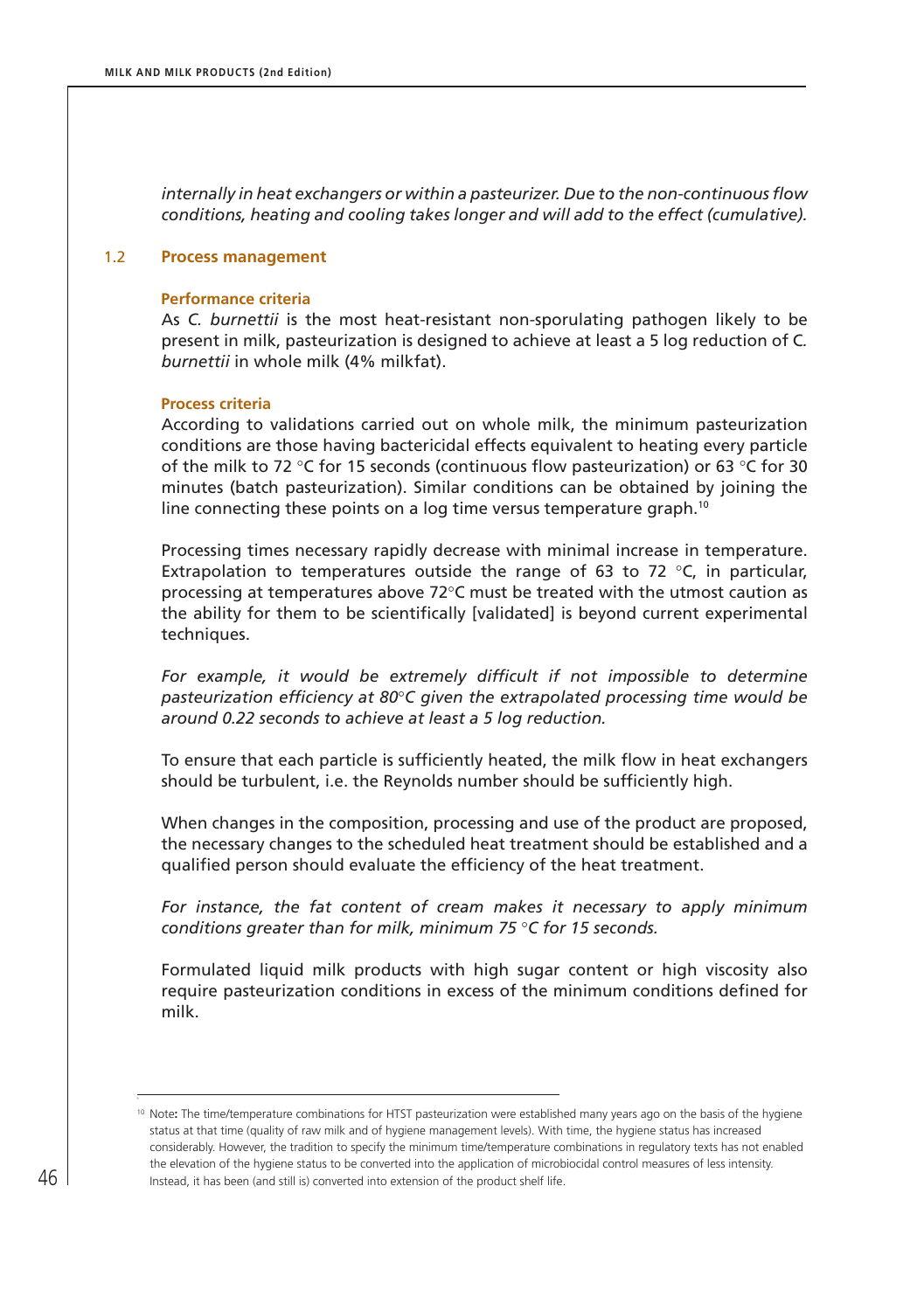#### **Verification of process**

The products subjected to pasteurization should show a negative alkaline phosphatase reaction immediately after the heat treatment as determined by an acceptable method. Other methods could also be used to demonstrate that the appropriate heat treatment has been applied.

Alkaline phosphatase<sup>11</sup> can be reactivated in many milk products (cream, cheese, etc.). Also, micro-organisms used in the manufacture may produce microbial phosphatase and other substances that may interfere with tests for residual phosphatase. Therefore, this particular verification method must be performed immediately after the heat treatment in order to produce valid results. *Note: Low residual alkaline phosphatase levels in heat-treated milk (below 10* µ*g p-nitro-phenol equivalent/ ml) are taken as assurance that the milk has been correctly pasteurized and that it has not been contaminated by raw milk. However, although this measure is still considered as being the most appropriate method of verification, the factors*  listed below influence the residual levels and should be taken into account when *interpreting the results:*

*Initial concentration in milk: the "pool" of alkaline phosphatase present in milk varies widely between different species and within species. Typically, raw cow's milk shows an activity much higher than goats milk. As pasteurization results in a log reduction of the initial level, the post-pasteurization residual level will vary with the initial level in the raw milk. Consequently, different interpretation according to origin of the milk is necessary and in some cases, the use of alkaline phosphatase testing to verify pasteurization may not be appropriate.*

*Fat content of the milk: Phosphatase is readily absorbed on fat globules, thus the fat content in the product subjected to pasteurization influence the result (typical concentrations in cows milk: skim 400* µ*g/ml; whole 800* µ*g/ml, and 40% cream 3500*  µ*g/ml).*

*Application of pre-heating: The level of alkaline phosphatase is decreased with heat, such as at temperatures typically applied in separation and in thermization.*

#### 1.3 **Application of pasteurization**

Numerous manuals recognized by competent authorities exist for the correct layout, designs and constructions of suitable pasteurizing equipment as well as for practical operation and monitoring. Such manuals should be available and consulted whenever necessary.

<sup>11</sup> Milk from different species of milking animals normally contains different levels of alkaline phosphatase. These differences should be taken into account when establishing criteria for phosphatase analysis and when establishing the effectiveness of alkaline phosphatase testing as a means to verify that pasteurization conditions have been properly applied.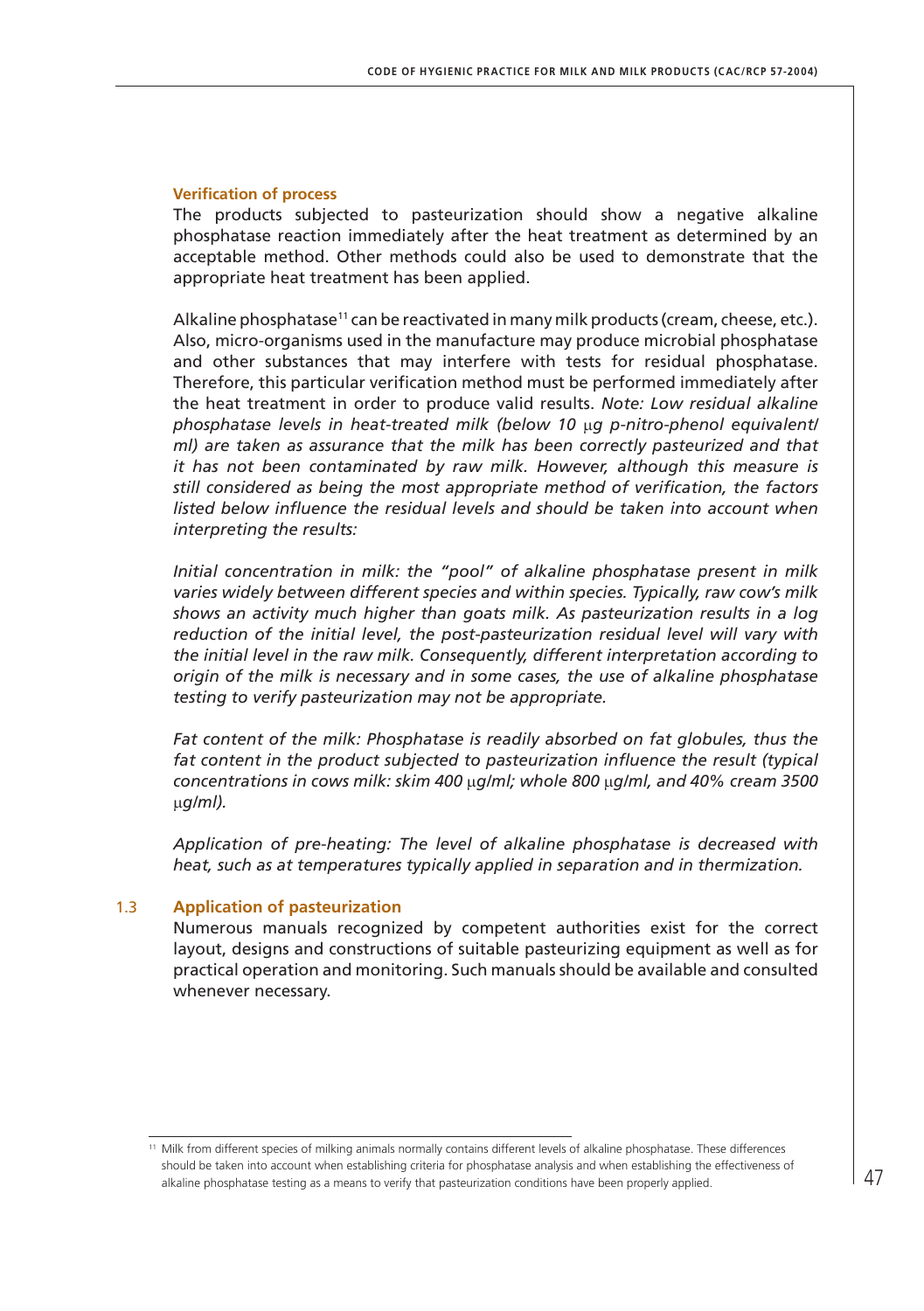### **2. Commercial sterilization of milk and milk products**

*Details on the establishment of thermal processes designed to render milk or milk products commercially sterile can be found in the* Code of Hygienic Practice for Low-Acid and Acidified Low-Acid Canned Foods *(CAC/RCP 23-1979) and the* Code of Hygienic Practice for Aseptically Processed and Packaged Low-Acid Foods *(CAC/RCP 40–1993)*.

### 2.1 **Description of process**

Commercial sterilization is a microbiocidal control measure that can be obtained by various heat treatments, the most common and [validated] methods being UHT (ultra high temperature) processing in combination with aseptic packaging or Incontainer Sterilization.

*UHT treatment is a continuous operation that can either be carried out by direct mixing of steam with the product to be sterilized, or by indirect heating by means of a heat exchanging surface, followed by further aseptic processing (eventual) and aseptic packaging/filling. Thus the UHT plant are constituted by heating equipment in conjunction with appropriate packaging equipment and, eventually, additional treatment equipment (e.g. homogenization).*

*In-container sterilization may be a batch or continuous process.*

### 2.2 **Process management**

### **Performance criteria**

Thermal processes necessary to obtain commercially sterile products are designed to result in the absence of viable micro-organisms and their spores capable of growing in the treated product when kept in a closed container at normal non-refrigerated conditions at which the food is likely to be held during manufacture, distribution and storage.

### **Process criteria**

For products at risk of contamination with *Clostridium botulinum* such as certain composite milk products (as identified as likely to occur by a hazard analysis), the minimum thermal process should be established in consultation with an official or officially recognized authority. Where the risk of contamination with *Clostridium botulinum* is lower, alternative thermal processes may be established by an official or officially recognized authority, provided that the end products are microbiologically shelf stable and verified.

The combined effects of two or more treatments may be considered additive provided they comprise a single continuous process.

### **UHT treatment**

UHT treatment is normally in the range of 135 to 150  $\degree$ C in combination with appropriate holding times necessary to achieve commercial sterility. Other equivalent conditions can be established through consultation with an official or officially recognized authority.